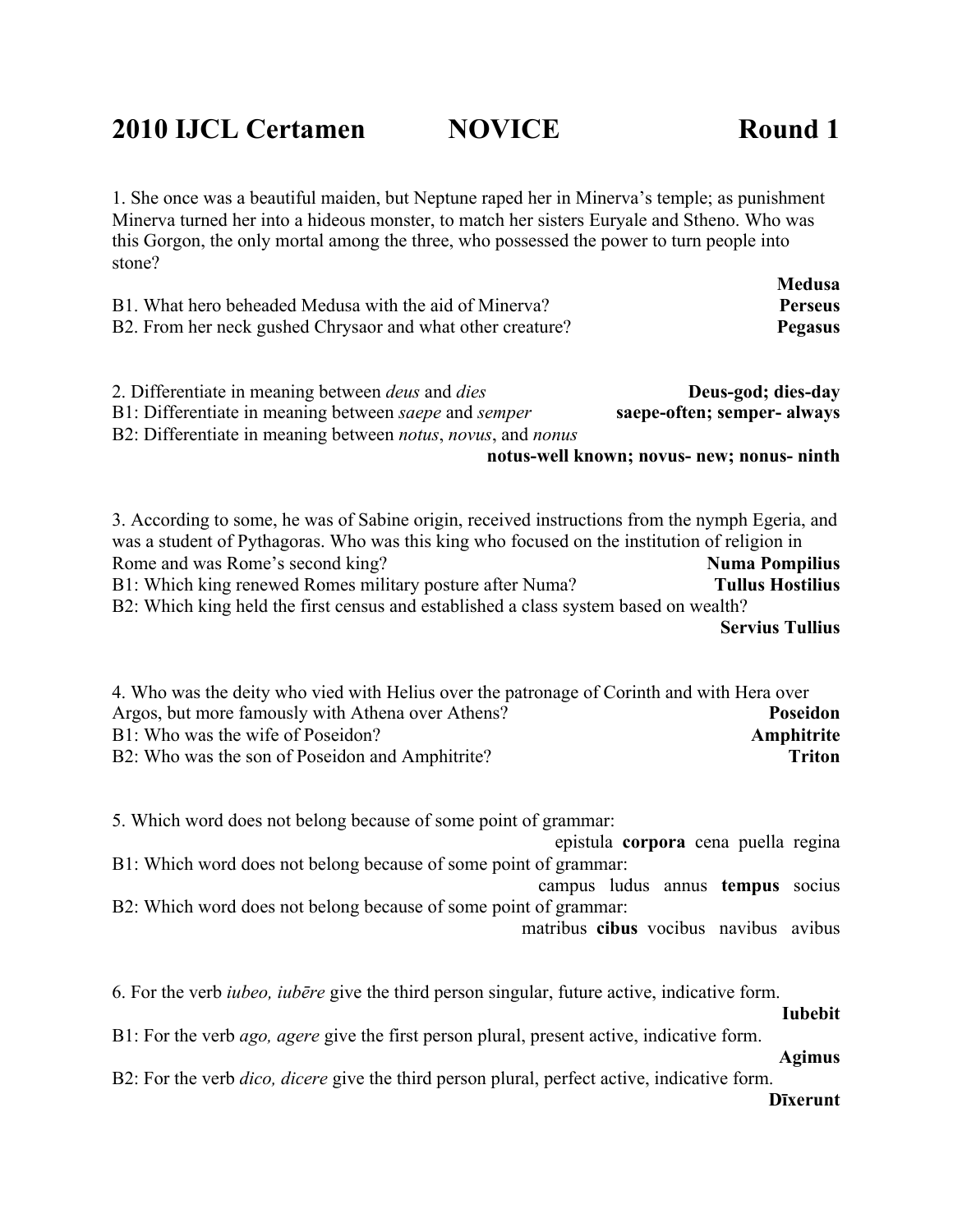7. Thamyris and Musaeus were both masters of this object which was called a Kithara in Egypt. Name this item, made by Hermes out of a tortoise shell? **Lyre** B1: To whom did Hermes give the lyre? **Apollo** B2: Who used the lyre to lull Cerberus to sleep? **Orpheus**

8. What is the meaning of South Carolina's motto: *Dum spiro, spero*? **While I breathe, I hope** B1: What is the meaning of Kansas' motto: *ad astra per aspera*? **To the stars through difficulties** B2: What is the meaning of Colorado's motto: *nil sine numine*?

**Nothing without divine guidance/god**

9. Most Roman men wore a *toga pura*, what is the more common name for this toga? **Toga Virilis** B1: What two groups of people wore the *toga praetexta*? (**Curule) Magistrates/senators & Boys**

B2: What was a *toga picta*? **A bright colored (purple) toga worn by victorious generals**

10. What tense shows incomplete action in the past? **Imperfect** B1: What tense has aspects including the emphatic and the progressive? **Present** B2: What tense can be used to show action completed before another action in the past?

**Pluperfect/Past Perfect**

| 11. Who led the first large-scale invasion of Britain?                 | (Gaius Julius) Caesar |
|------------------------------------------------------------------------|-----------------------|
| B1: Who led the second?                                                | <b>Claudius</b>       |
| B2: Who fortified Britian, building a wall to the limit of the empire? | Hadrian               |

| 12. Give the Latin noun and meaning at the root of deify.    | Deus-god              |
|--------------------------------------------------------------|-----------------------|
| B1: Give the Latin verb and meaning at the root of deify.    | Facio facere- to make |
| B2: What derivative of deus is the French word for good-bye? | Adieu                 |

13. She was given beauty by Aphrodite, clothes by Athena, a necklace by the Graces, a pearl by Poseidon, and musical talent by Apollo. Who was this woman to whom Zeus or Hermes gave a large jar which she promptly opened unleashing evil upon the world? **Pandora** B1: What was the only thing remaining in the jar? **Hope** B2: Who had fashioned Pandora from clay? **Hephaestus**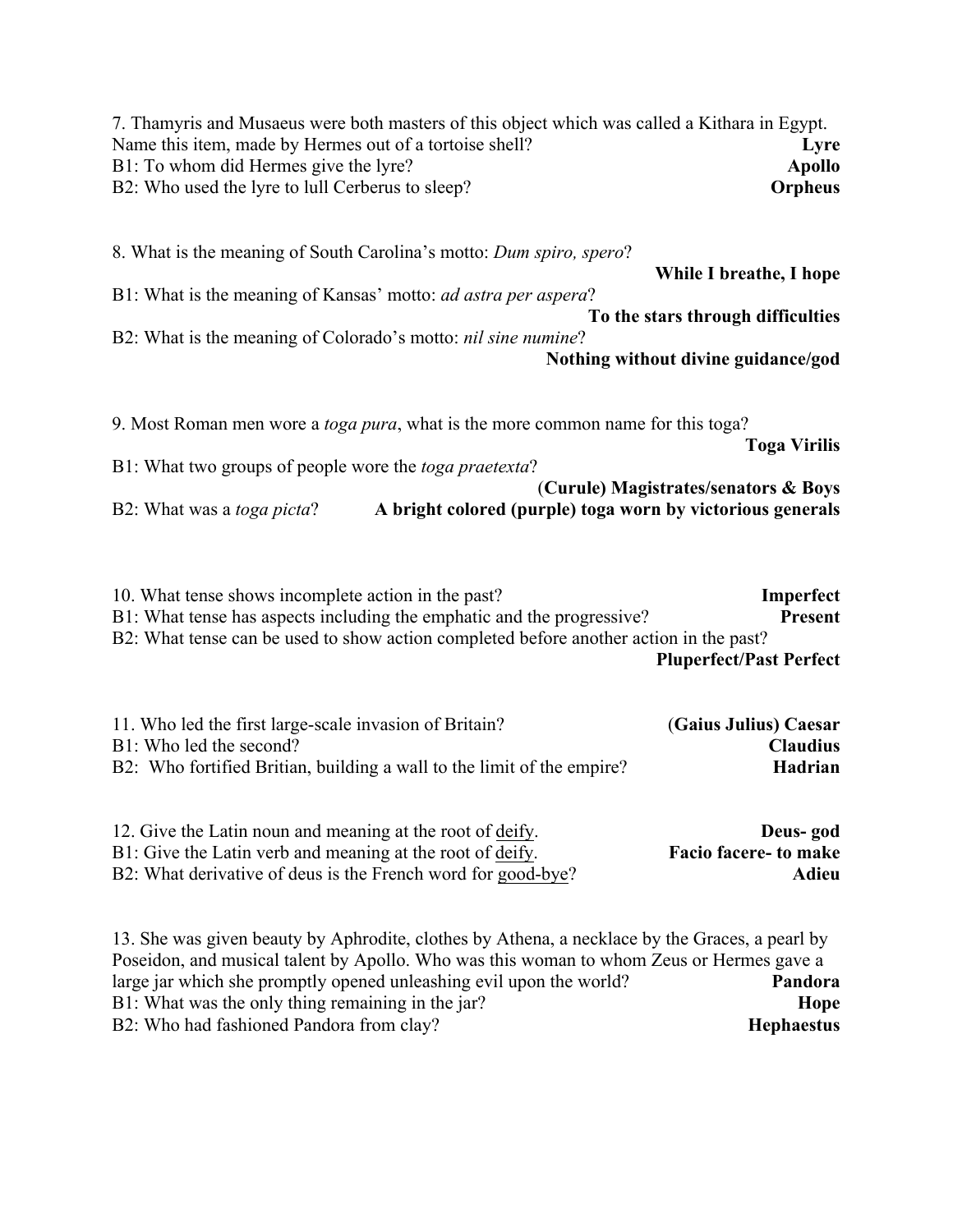| 14. What Justin Bieber song would the Romans have called: <i>Unum Tempus</i>  | <b>One Time</b>   |
|-------------------------------------------------------------------------------|-------------------|
| B1: What Rascal Flatts song would the Romans have called: <i>Vita est via</i> | Life is a Highway |
| B2: What Beatles song would the Romans have called: <i>Heri</i>               | Yesterday         |

15. Who was the daughter of Tyndareus, kidnapped by Theseus and Pirithous but later rescued by the Discouri? She was also the queen of Sparta whom Aeneas almost killed because of her responsibilty for causing the war between the Greeks and Trojans? **Helen** B1: Whom had Helen married, making her the queen of Sparta? **Menalaus** B2: Who was the mother of Helen, whom Zeus had impregnated in the form of a swan? **Leda**

16. Translate into Latin the verb read in the following sentence. My students never want to read their assignments. **Legere**

B1: Translate into Latin the verb write in the following sentence. My students were writing notes in class. **Scribebant**

B2: Translate into Latin the verb have in the following sentence. My students will have detention because they were writing notes in class. **Habebunt** 

17. Which of the following words in not derived from the same Latin root as the others?

Abundant redundant **redeem** undulate B1: What is the Latin noun and meaning at the root of abundant, redundant, and undulate? **Unda- wave**

B2: What other derivative of unda means: to overflow, overspread with a flow of water, to flood? **Inundate**

| 18. What would a Roman do in a <i>culina</i> ?    | Cook         |
|---------------------------------------------------|--------------|
| B1: What would a Roman do in a <i>cubiculum</i> ? | <b>Sleep</b> |
| B2: What would a Roman do in a <i>tablinum</i> ?  | Work/study   |

| 19. Ego duos libros habeo et tu tres libros habes. Quot libros habemus? |                                         | <b>Quinque (libros)</b> |
|-------------------------------------------------------------------------|-----------------------------------------|-------------------------|
| B1: Quot oculos vos omnes habetis?                                      | Octo (oculos) (if four players on team) |                         |
| B2: Quot sunt septem plus undecem?                                      |                                         | Duodeviginti            |

20. Architecturally speaking, which of these emperors does not belong?

Titus Septimius Severus **Augustus** Constantine B1: What do the others have in common? **Arches named after them** B2: Augustus may not have had an arch named for him, but he left his mark on Rome. Complete this famous saying: "I found Rome a city of brick and…" **Left it a city of marble**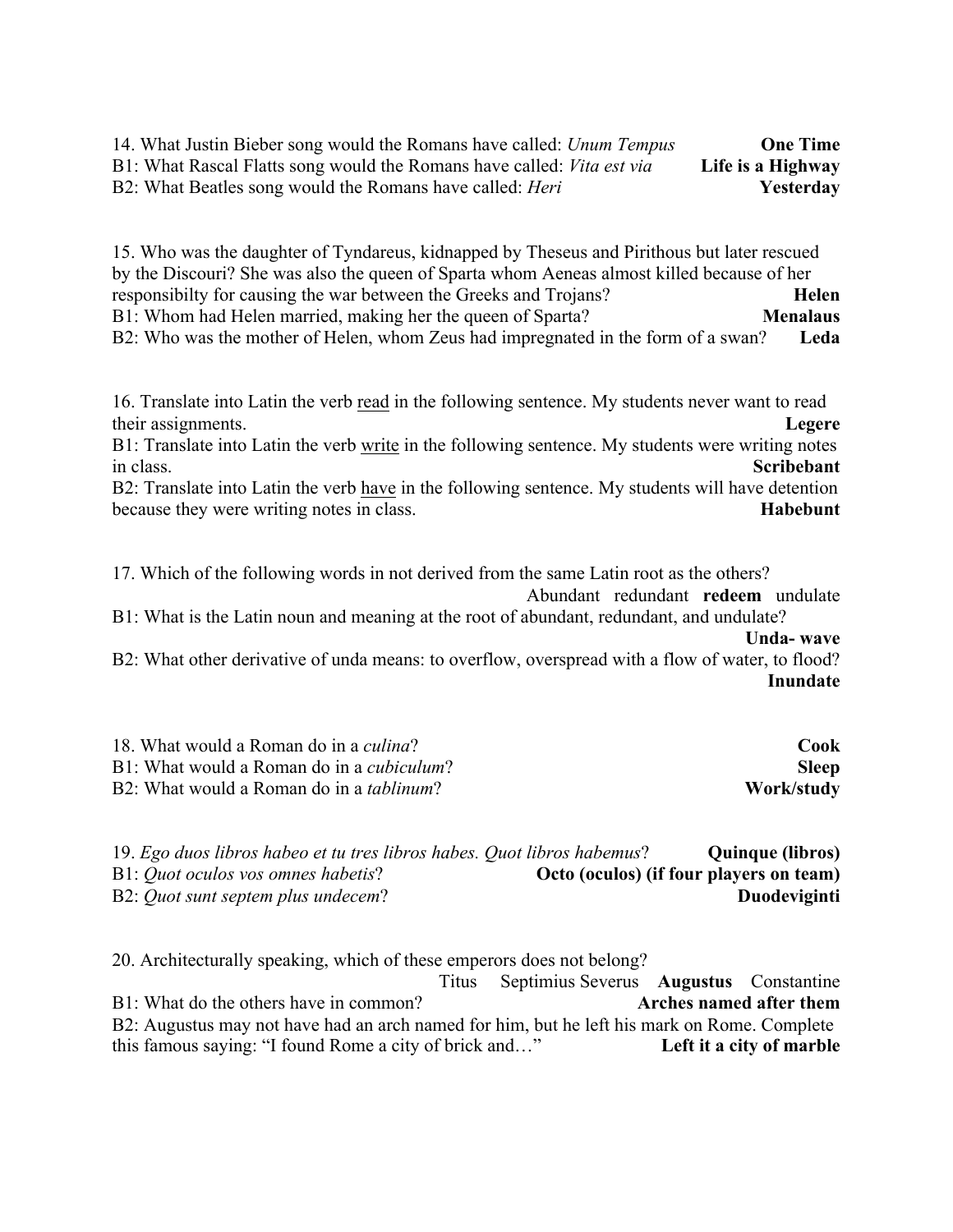### **2010 IJCL Certamen NOVICE Round 2**

| young Athenian hero who was aided by my half sister. I was kept on Crete in the Labyrinth.                                                                                                                           |                                          |                                              |
|----------------------------------------------------------------------------------------------------------------------------------------------------------------------------------------------------------------------|------------------------------------------|----------------------------------------------|
| B1: Who was the hero who killed the Minotaur?<br>B2: Who was the half-sister who helped Theseus?                                                                                                                     |                                          | <b>Minotaur</b><br><b>Theseus</b><br>Ariadne |
| 2. Give all principal parts for the Latin verb which means: to wear, carry on, or wage                                                                                                                               | Gero gerere gessi gestus/gessurus        |                                              |
| B1: Give all principal parts for the Latin verb which means: to lead                                                                                                                                                 |                                          |                                              |
|                                                                                                                                                                                                                      | Duco ducere duxi ductus                  |                                              |
| B2: Give all principal parts for the Latin verb which means: to think<br>Puto putare putavi putatus/cogito cogitare cogitavi cogitatus                                                                               | Also opinor/credo/arbitror/reor          |                                              |
| 3. In 216 BC, where did Hannibal achieve his greatest victory over the Romans?<br>B1: At what river were the Romans first defeated by Hannibal in Italy?<br>B2: In what year, were the Romans defeated at Trasimene? |                                          | Cannae<br>Trebia<br>217 BC                   |
| 4. What word in the following sentence is dative?                                                                                                                                                                    | Paedagogus <b>discipulo</b> libros dedit |                                              |

1. Who am I? My half-brother was Androgeos and my mother was Pasiphae. I was slain by a

| 4. What word in the following sentence is dative?                    | Paedagogus discipulo libros dedit |
|----------------------------------------------------------------------|-----------------------------------|
| B1: What case and usage is <i>carris</i> in the following sentence?  |                                   |
| Per agros equi carris frumentaria trahunt.                           | <b>Ablative of means</b>          |
| B2: What case and usage is <i>virtute</i> in the following sentence? |                                   |
| Milites cum virtute pugnaverunt.                                     | <b>Ablative of manner</b>         |

5. Derived from the Latin word meaning moon, what English word means: a crazy person? **Lunatic** B1: Derived from the Latin word meaning sun, what English word means: a small umbrella used as protection against the sun? **Parasol** B<sub>2</sub>: Derived from the Latin word meaning heart, what English word means: warm-hearted and sincere? **Cordial** 

| 6. What is the name given to the barrier which ran down the center of the <i>Curriculum</i> , around |              |
|------------------------------------------------------------------------------------------------------|--------------|
| which charioteers raced?                                                                             | <b>Spina</b> |
| B1: What is the name of the turning posts at each end of the spina?                                  | Metae        |
| B2: What was waved or dropped by the emperor to begin a race?                                        | <b>Mappa</b> |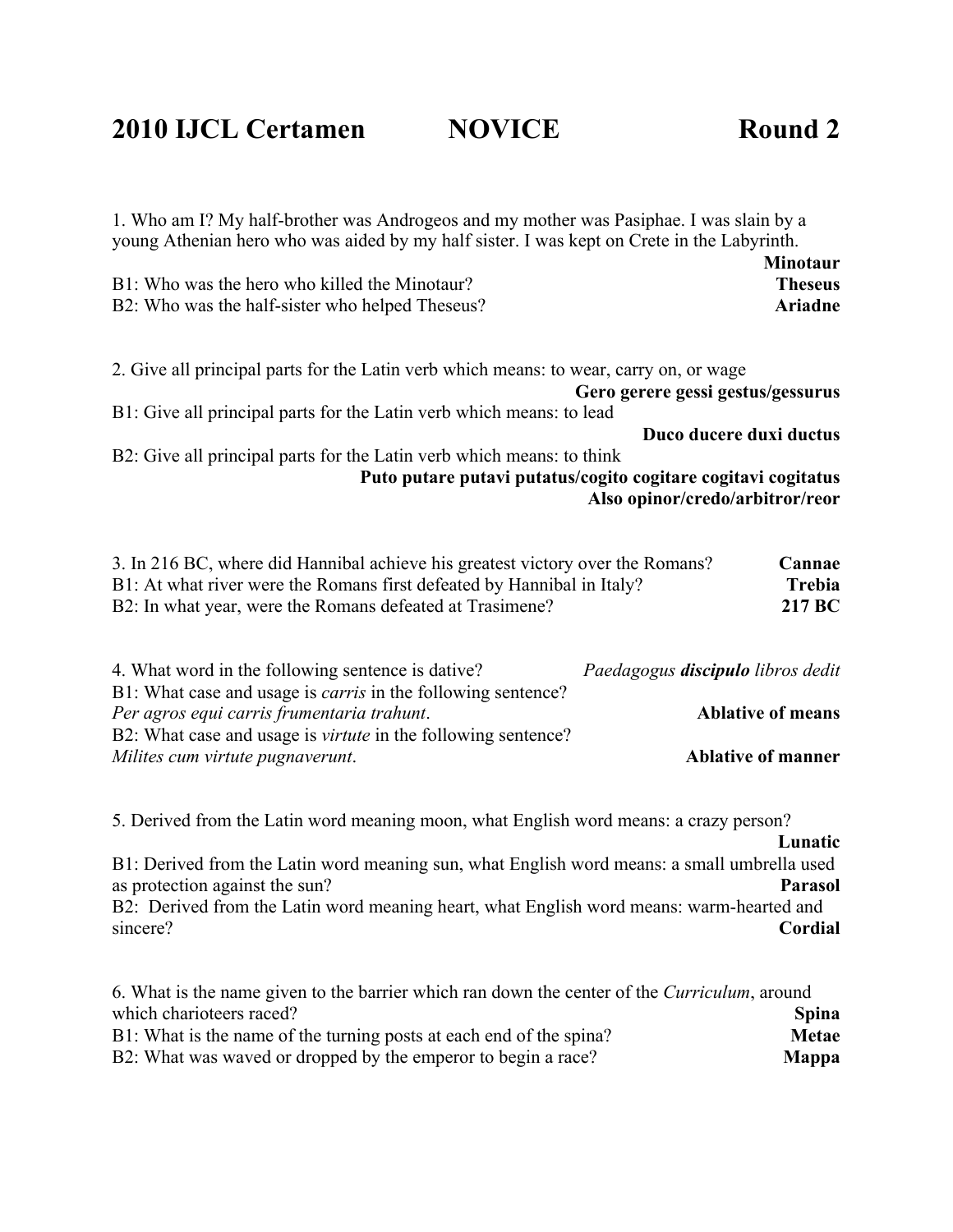7. Translate the following sentence into English: *Viri clamores servorum audiunt*.

**The men hear the shouts of the slaves.**

**Megara**

B1: Translate the following sentence into English: *In agris, domini servis aquam semper dant*. **In the fields, the masters always give the slaves water.**

B2: Translate the following sentence into English: *Subito canes per silvas in villam currunt*. **Suddenly the dogs run through the woods/forest into the house/villa/country house**

8. Who was the goddess who turned Actaeon into a stag, shot down the daughters of Niobe, punished Callisto for losing her virginity to Zeus, demanded that Iphigenia be sacrificed at Aulis, and was the twin sister of Apollo? **Artemis(accept Diana if before Zeus)** B1: On what island were Apollo and Artmeis born? **Delos** B2: Which love of Artemis did she, according to some accounts, shoot with an arrow? **Orion**

9. Give the form of *bonus –a –um* which would match farmers in the following sentence. *In agro agricolae laborabant*. **Boni** B1: Give the form of *bonus –a –um* which would match dog in the following sentence. *In via puer canem vidit*. **Bonum/bonam** B2: Give the form of *bonus –a –um* which would match sisters in the following sentence. *Cras Marcus cum sororibus ambulabit*. **Bonis**

| 10. What did the Romans use instead of sugar?   | Honey/mel |
|-------------------------------------------------|-----------|
| B1: What did the Romans use instead of butter?  | Olive oil |
| B2: What would a Roman usually drink at dinner? | Wine      |

| 11. What American League Baseball team would the Romans have called: <i>Gemini</i> ? | <b>Twins</b>   |
|--------------------------------------------------------------------------------------|----------------|
| B1: What National League Baseball team would the Romans have called: <i>Fortes</i> ? | <b>Braves</b>  |
| B2: What other National League team might the Romans have called: <i>Montes</i> ?    | <b>Rockies</b> |

12. Who was the first wife of Hercules, whom he killed in a fit of madness, along with his children?

|                                                                           | <b>Niegara</b> |
|---------------------------------------------------------------------------|----------------|
| B1: Who was the second wife of Hercules, who ultimately caused his death? | Deianira       |
| B2: Who was the third wife of Hercules, his wife on Olympus?              | Hebe           |

13. What hill in Rome held the citadel and the temple of Jupiter Optimus Maximus? **Capitoline** B1: What hill held the imperial palace and the residences of other wealthy citizens? **Palatine** B2: What important part of Rome was located between these two hills? **Forum**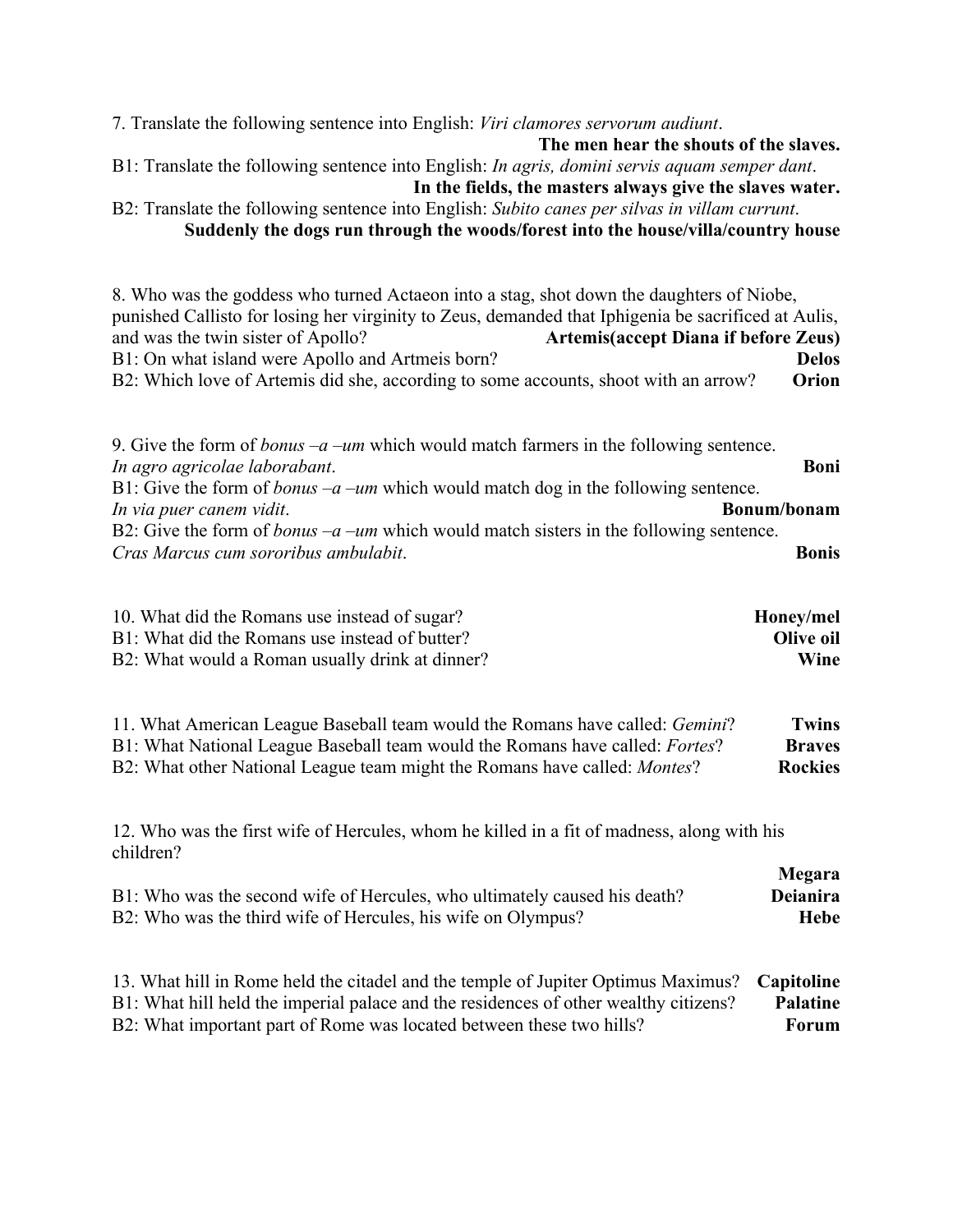14. What Latin verb and meaning is at the ultimate root of actress? **Ago agere- to do, drive**

B1: What Latin verb and meaning is at the ultimate root of cascade? **Cado cadere- to fall**

B2: What Latin verb and meaning is at the ultimate root of dice? **Do dare- to give**

15. Listen carefully to the following passage which I will read twice. Then answer the question that follows in Latin.

*Pastor et uxor e casā currunt et ad Tiberim festinant. Ubi adveniunt, in ripā vident lupam quae pueros geminos curat. Lupa pueros diligenter alit et lingua lambit*.

| The question: <i>Ubi pastor et uxor festinant</i> ?                 | <b>Ad Tiberim</b>         |
|---------------------------------------------------------------------|---------------------------|
| B1: Quod animal in ripa vident?                                     | Lupam                     |
| B2: Quos lupa curat?                                                | <b>Geminos pueros</b>     |
| 16. By which river of the underworld did the gods make their oaths? | <b>Styx</b>               |
| B1: Which river of the underworld was the river of forgetfulness?   | Lethe                     |
| B2: Which river of the underworld was the river of fire?            | Phlegethon/Pyriphlegethon |
| 17. Who was the last emperor of the Western Roman empire?           | <b>Romulus Augustulus</b> |
| B1: In what year was he deposed?                                    | 476 AD                    |
| B2: Who deposed him?                                                | <b>Odoacer</b>            |

18. What is the Latin and English meaning for the abbreviation: e.g.? **exempli gratia- for the sake of example** B1: What is the Latin and English meaning for the abbreviation: cf.? **confer- compare** B2: What is the Latin and English meaning for the abbreviation: ibid.?

**ibidem- in the same place**

| 19. What hung in a forest in Colchis, guarded by a fire-breathing dragon, and was retrieved by |                      |
|------------------------------------------------------------------------------------------------|----------------------|
| Jason on his great expedition?                                                                 | <b>Golden Fleece</b> |
| B1: What hung in the garden of the Hesperides guarded by Ladon?                                | <b>Golden Apples</b> |
| B2: What was given to Hercules to help him retreive the cattle of Geryon?                      | <b>Golden Cup</b>    |

| 20. Give an antonym for: <i>accipio</i> . | Do/dono           |
|-------------------------------------------|-------------------|
| B1: Give an antonym for: <i>iniuria</i> . | <b>Beneficium</b> |
| B2: Give an antonym for: <i>pauci</i> .   | <b>Multi</b>      |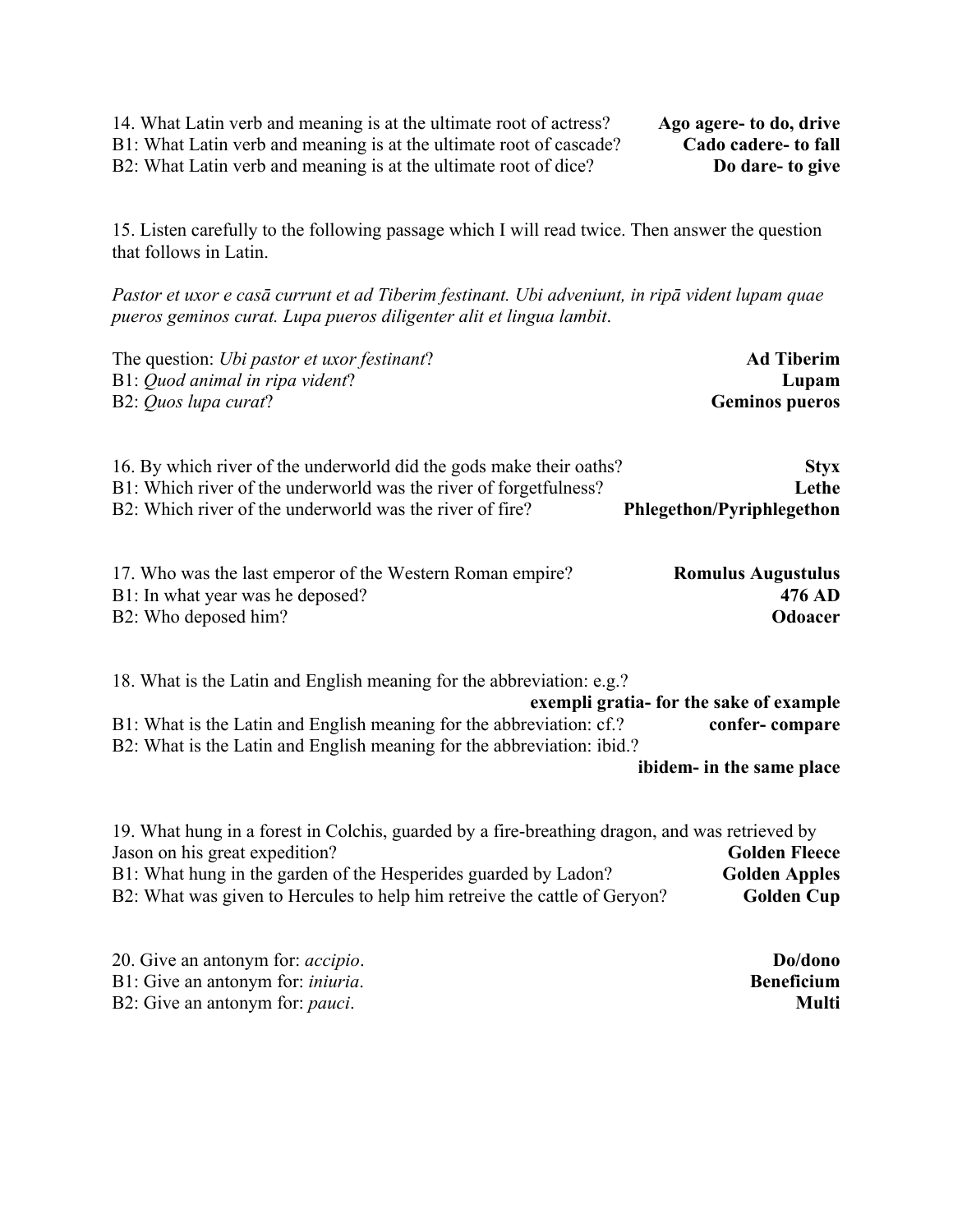### **2010 IJCL Certamen NOVICE Round 3**

| 1. Uttered by Caesar after the battle of Zela, what Latin phrase means: I came, I saw, I<br>conquered?<br>Veni, Vidi, Vici<br>B1: What Latin phrase would be used to describe an unwelcome person?<br>Persona non grata<br>B2: What Latin phrase means a slip of the tongue?<br><b>Lapsus linguae</b>                                                                                 |
|---------------------------------------------------------------------------------------------------------------------------------------------------------------------------------------------------------------------------------------------------------------------------------------------------------------------------------------------------------------------------------------|
| 2. What shrewd son of the Titan Iapetus fought on the side of Zeus against the Titans?<br><b>Prometheus</b>                                                                                                                                                                                                                                                                           |
| B1: What brother of Prometheus was an important leader on the side of the Titans?<br><b>Atlas</b><br>Hold apart the sky and earth (accept hold up the sky)<br>B2: How was Atlas punished?                                                                                                                                                                                             |
| 3. At what decisive battle on September 2, 31 BC, did Octavian gain a decisive victory over<br><b>Actium</b><br>Antony?<br>B1: What famous Egyptian queen was forced to commit suicide after this battle?<br>Cleopatra<br>B2: Upon returning to Rome in 27 BC, what name was given to Octavian by the Roman senate?<br><b>Augustus</b>                                                |
| 4. Give the Latin dictionary entry for: war:<br>Bellum belli neuter<br>B1: Give the dictionary entry for: night:<br>nox noctis fem.<br>B2: Give the dictionary entry for: enemy:<br>hostis hostis masc.                                                                                                                                                                               |
| 5. Legend states that in 458 BC, this former consul rescued the Roman army from the Aequi on<br>Mt. Algidus. Who was this man who left his plow in the field and became dictator for a mere 16<br>days?<br>(L. Quinctius) Cincinnatus<br>B1: What symbol of authority, depicted as a axe surrounded by reeds, did Cincinnatus give up<br>upon returning to his plow?<br><b>Fasces</b> |

B2: Name the men who carried the fasces in front of the imperium? **Lictors**

6. What is the term given to a set of nouns which share a common set of endings? You would look to the genitive singular to determine which one it would be. **Declension** B1: What are the two voices that most Latin verbs have? **Active and Passive** B2: What mood is used for commands? **Imperative**

7. What damsel in distress was saved by Perseus and was later married to him? **Andromeda** Chained to a rock, offered to sea monster B2: For what reason was she chained to that rock? **Her mother had bragged of her beauty**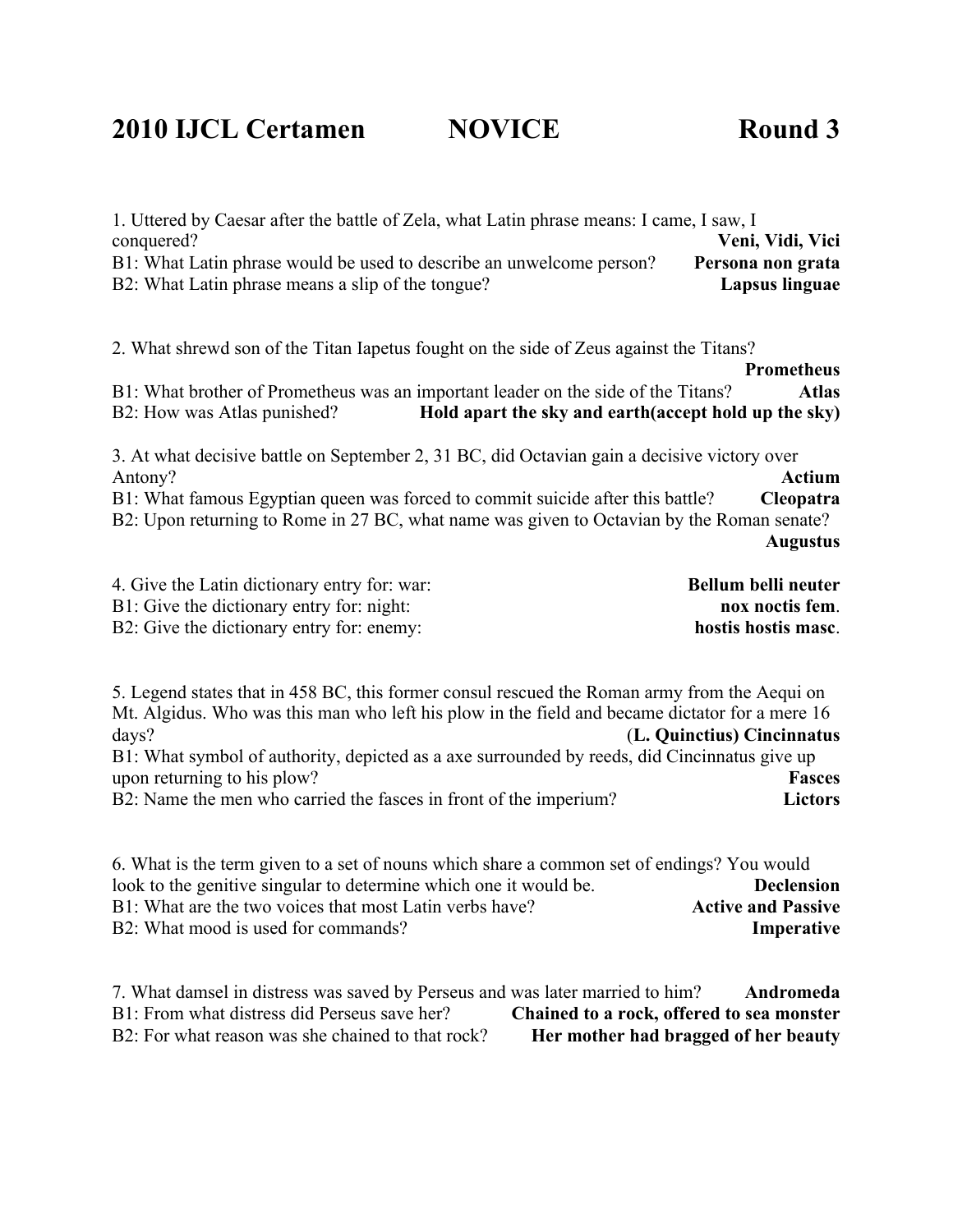8. Translate the following sentence into Latin: The mother was praising the slaves.

**Mater servos laudabat**. B1: Translate the following sentence into Latin: The ship will sail through the waves.

**Navis per undas navigabit**. B2: Translate the following sentence into Latin: The man was a great king.

**Homo/vir magnus rex erat/fuit**

9. What items did Aegeus, the king of Athens, leave in Troezon under a rock to be found by his son when he had come of age? **Sword and sandals**

B1: According to some accounts, What item did Minos cast into the sea to be recovered by Theseus to prove that he was as he insisted the son of Poseidon? **Ring** B2: What item did Ariadne give to Theseus to help him find his way through the Labyrinth to defeat the Minotaur? **Ball of thread**

10. Which of the following is not derived from the same Latin root as the others?

Soliloquy solitude sullen **solvent** solitaire B1: Which of the following is not derived from the same Latin root as the others?

**Capitulate** capacity precept emancipate capture B2: Which of the following is not derived from the same Latin root as the others?

Equivocate equinox **equine** equitable adequate

11. What did the Romans call region where one would find the cities of Augusta, Corduba, and Saguntum, the rivers Tagus and Ebro, and was the starting point for Hannibal's invasion of Italy, which we now call Spain? **Hispania** 

B1: What two mountain ranges did Hannibal cross before entering into Italy?

**Alps and Pyrannes**

B2: What river drains in Cisalpine Gaul creating its namesake valley, the longest in Italy? **Po**

| 12. Give a synonym for <i>pugna</i> .  | Proelium |
|----------------------------------------|----------|
| B1: Give a synonym for <i>specto</i> . | Video    |
| B2: Give a synonym for <i>par</i> .    | Aequus   |

13. Who was seduced by Zeus in the form of a cuckoo as she sheltered him from the rain? **Hera** B1: Who carried Juno across a swollen river thereby earning her loyalty? **Jason** B2: Who are the two daughters of Juno and Zeus? **Hebe & Eileithyia** 

| 14. Give the accusative plural form of: <i>vir</i>       | <b>Viros</b>  |
|----------------------------------------------------------|---------------|
| B1: Give the accusative plural form of: <i>periculum</i> | Pericula      |
| B2: Give the accusative plural form of: <i>mons</i>      | <b>Montes</b> |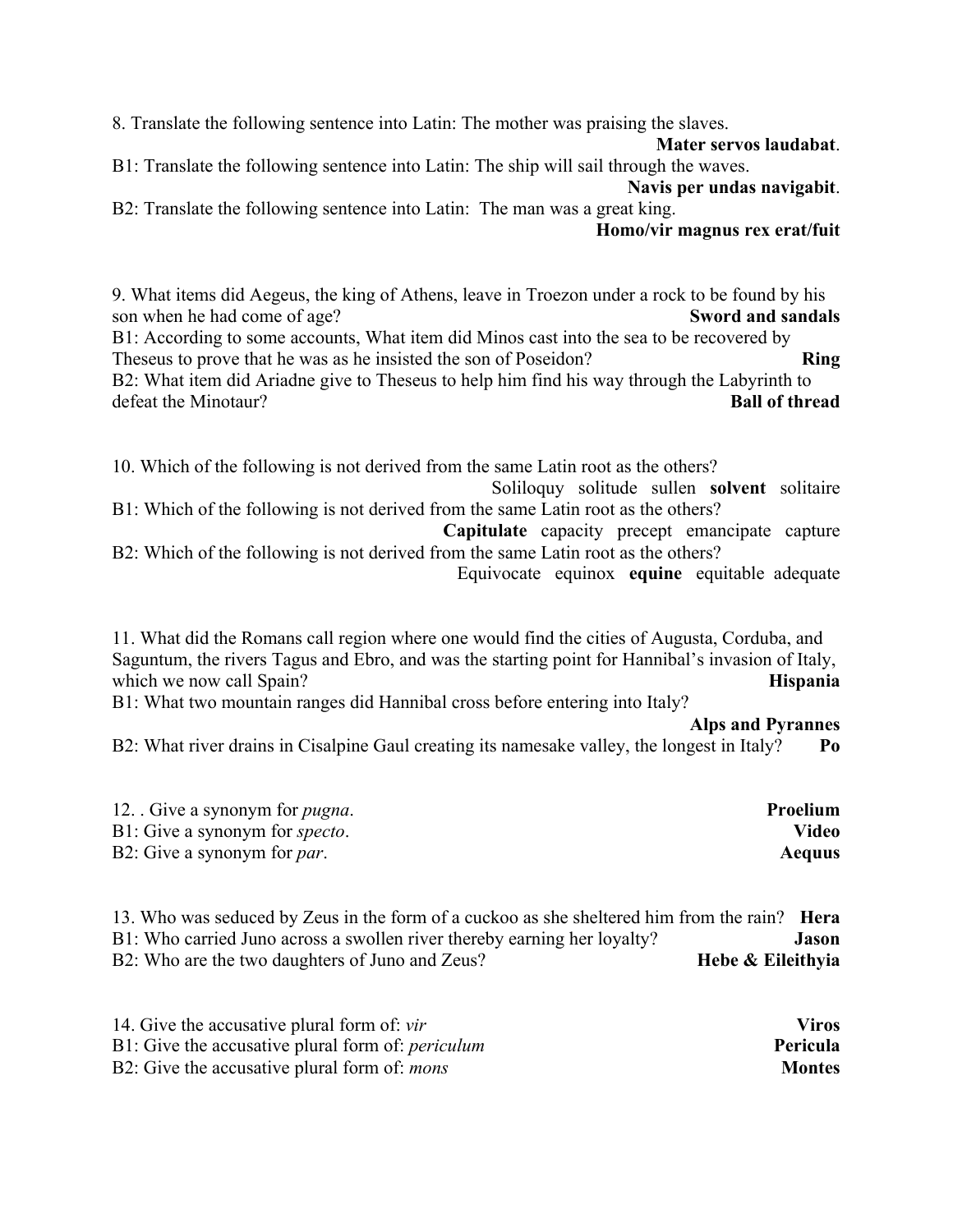15. The fire breathing giant Cacus was killed by which hero returning from the far west? Cacus had stolen some of this hero's cattle that he had stolen as part of one of his 12 labors?

**Hercules** B1: From whom had Hercules stolen the cattle? **Geryon** B2: Where specifically was the cave in which Cacus lived?

#### **Future site of Rome (prompt on Italy)**

16. *Fur Fulminis* would be the Latin title of what movie and book, whose main character is Perseus Jackson? **The Lightning Thief** B1: What is the name of the third book in the series, which in Latin would be: *devotio Titani*? **The Titans Curse** B2: What is the name of the fourth book, which in Latin would be: *Proelium Labyrinthi* **The Battle of the Labyrinth**

17. Before the advent of *vigiles*, how were fires fought in Rome?

**Private fire-fighting companies**

B1: How did these companies make money? **They would buy burning buildings for well below cost, save it, then sell it again** B2: What was the term for the tenement houses especially vulnerable to fire? **Insulae**

18. Derived from the Latin word meaning weapons, what English word means: A place to store weapons? **Armory** B1: Also derived from *arma*, what is: a nocturnal, burrowing animal? **Armadillo** B2: Also derived from *arma*, what is: a temporary suspension of combat? **Armistice**

19. With what was a *retiarius* gladiator armed? **Trident and net** B1: With what was a Thracian gladiator armed? **Round shield and sword/dagger** B2: What was presented to a gladiator who had earned his freedom? **Rudis/wooden sword** 

20. Listen to the following sentence which I will read twice then and the question that follows in English.

*Heri, centurio pecuniam domino demonstravit, tamen non eam dedit.*

I will repeat.

| The question: What did the centurion do yesterday? | Showed the money (to the master) |
|----------------------------------------------------|----------------------------------|
| B1: When?                                          | Yesterday                        |
| B2: How much money did he give him?                | None                             |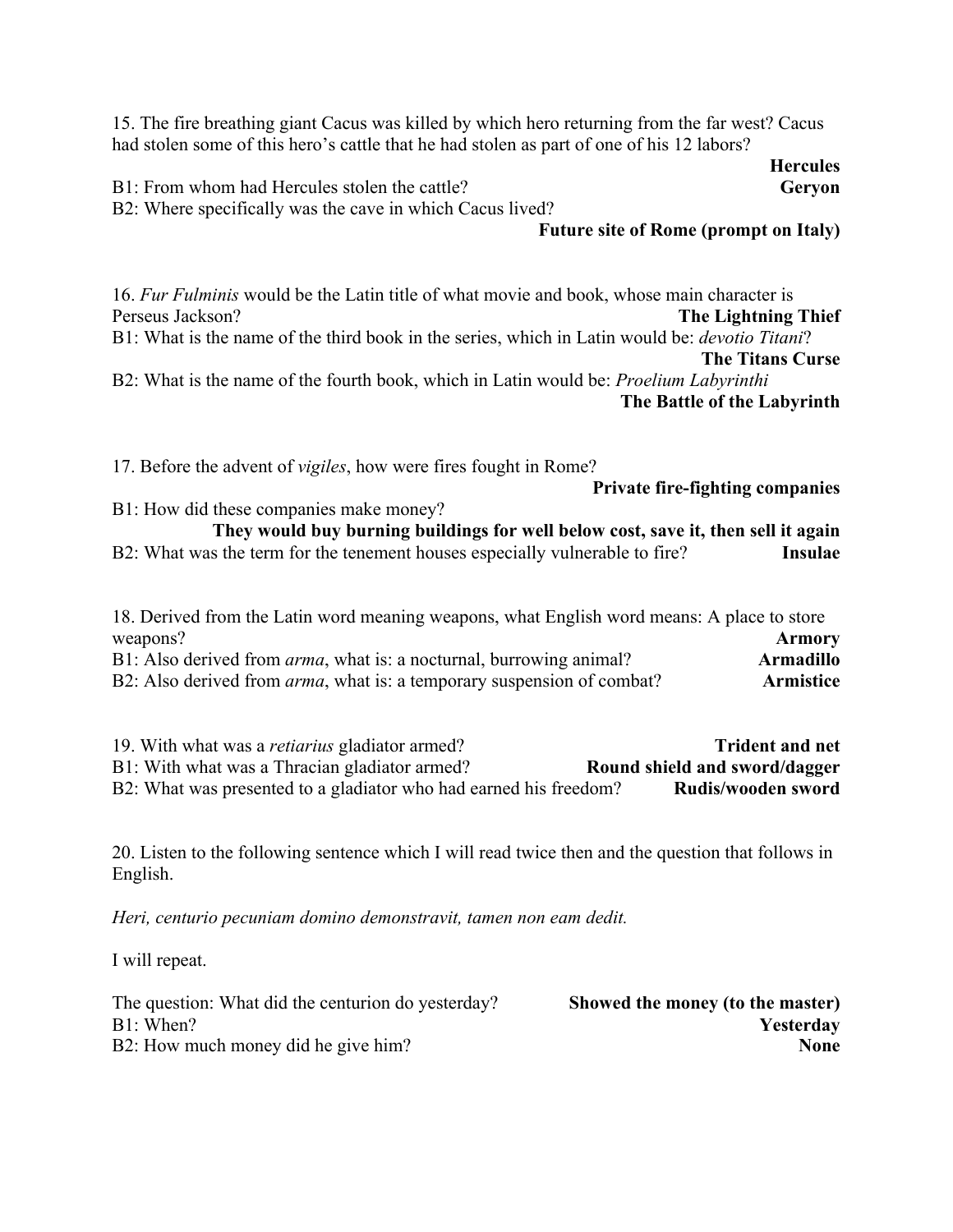**2010 IJCL Certamen NOVICE Final Round**

1. What Latin phrase would be used to describe the cast of characters in a play? **Dramatis personae** B1: What Latin phrase can be used as a stage direction for all characters to leave the stage? **Omnes exeunt** B2: What is the Latin phrase used to describe a divine intervention used to resolve a play? **Deus ex machina**

2. Sometimes known as Mamers or Silvanus, who was the parthenogenetically born son of Hera, who was the father of twins with Rhea Silvia? B1: Mars Greek counterpart Ares was once stuffed into a pot by whom? **Otus & Ephialtes** B2: Who saved Ares? **Hermes (accept Eeriboea**)

3. Quid significat? *Propter* **on account of/because of** B1: Quid significat? *Ob* **on account of/because of**

B2: Quid significat? *Intra* **within**

4. Hailed emperor by the praetorian guard in 41 AD, which Julio-Claudian emperor took power following the assasination of Caligula? **(Tiberius) Claudius (Nero Germanicus)** B1: Helped to the throne by the praetorian prefect Burrus, which of the Julio-Claudians was married to Octavia and later Poppaea and Messallina? **Nero (Claudis Drusus Germanicus)** B2: Helped to the throne by the praetorian prefect Macro, which of the Julio-Claudians was married to Caesonia? **Caligula/Gaius (Julius Caeser Germanicus)**

5. Listen carefully to the following passage which I will read twice. Then answer the question that follows in Latin.

*Olim vir ambulat, nomine Caecilius. Caecilius erat homo obesus, et semper cenare volebat. Subito Caecilius amicum Marcum vidit et inquit, "Quo ambulas, Marce?" Marcus respondet, "Ambulo ad cenam, veni mecum et tu et ego bonam cenam habebimus."* 

I will repeat.

The question: *Quo Marcus ambulabat*? **Ad cenam** B1: *Qualis homo erat Caecilius*? **Obesus** B2: *Quid Caecilius semper volebat*? **Cenare**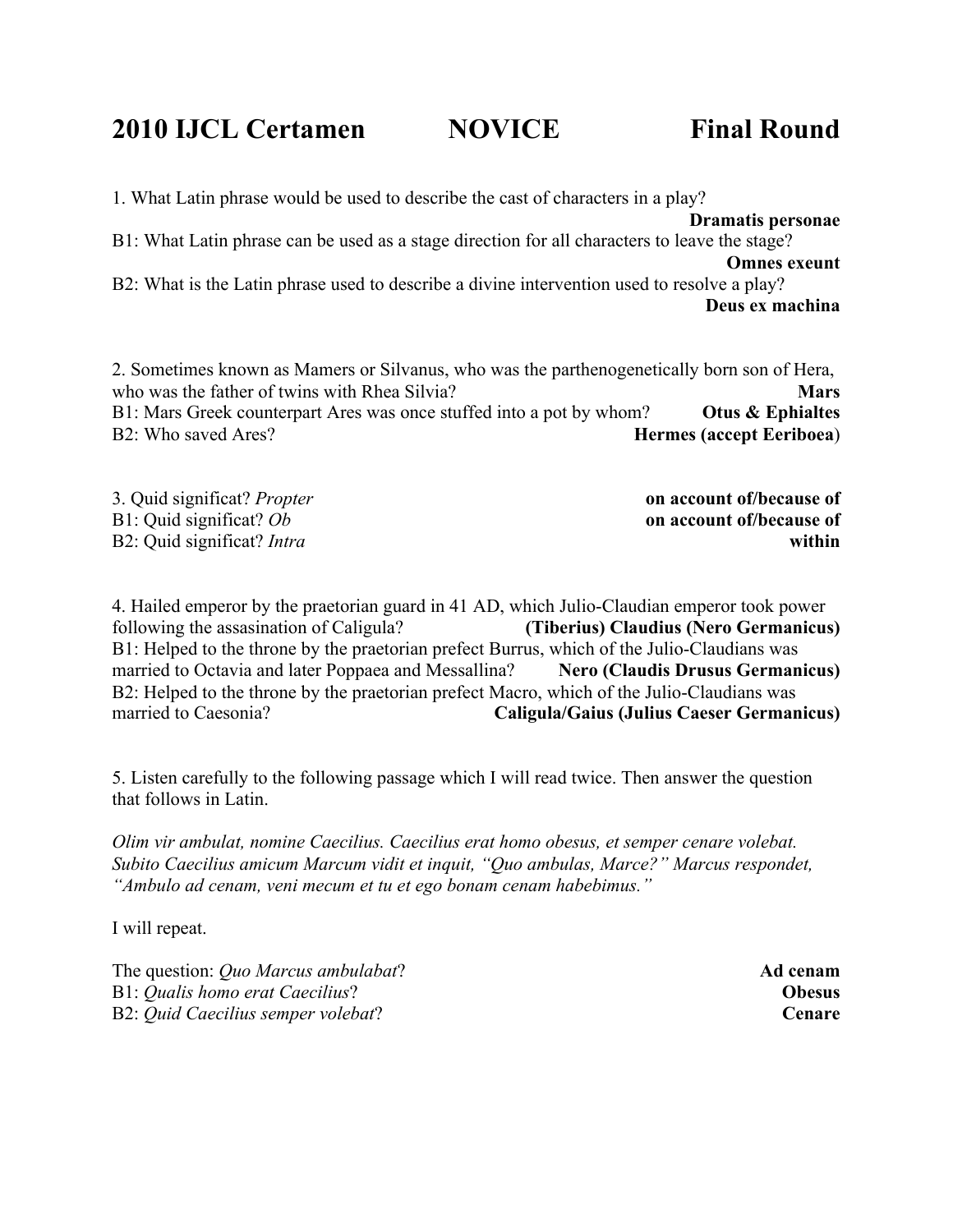| 6. Give the ablative plural form of: <i>filia</i>                                           | <b>filiabus</b> |
|---------------------------------------------------------------------------------------------|-----------------|
| B1: Give the $3rd$ person plural, future perfect, active indicative form of: <i>do dare</i> | <b>Dederint</b> |
| B2: Give the ablative singular form of: <i>fortis fortis forte</i>                          | forti           |

| 7. Name, in order, the Flavian emperors.  | Vespasian, Titus, Domitian |
|-------------------------------------------|----------------------------|
| B1: What relation was Vespasian to Titus? | <b>Father</b>              |
| B2: What relation was Titus to Domitian?  | <b>Brother</b>             |

8. Who was the son of Laius who unknowingly killed his father and married his mother?

|                                                                            | <b>Oedipus</b> |
|----------------------------------------------------------------------------|----------------|
| B1: What was the name of Oedipus' mother?                                  | Jocasta        |
| B2: Which daughter of Oedipus was killed for giving burial to her brother? | Antigone       |

| 9. How many people were customarily at a formal dinner party? | <b>Nine</b>            |
|---------------------------------------------------------------|------------------------|
| B1: What were umbrae at dinner parties?                       | <b>Univited guests</b> |
| B2: What were mappae?                                         | <b>Napkins</b>         |

| 10. What is the Latin root and meaning for the English word "Invincible" |                     |
|--------------------------------------------------------------------------|---------------------|
| Vinco vincere – to win, conquer                                          |                     |
| B1: Give the Latin root and its meaning for "rapacious"                  | rapio rapere- seize |
| B2: Give the Latin root and its meaning for "utilitarian"                | utilis-useful       |

| 11. Sta et clama, "scio responsum!"  | (Student stands and shouts I know the answer) |
|--------------------------------------|-----------------------------------------------|
| B1: Omnes latrate ut canibus         | (All students should bark like dogs)          |
| B2: Omnes state et saltate ut simils | (All students stand and dance like monkeys)   |

12. Thetis used this to keep Patroclus' body fresh ; she also gave it to Achilles as he fasted. What was this divine substance which was the food of the gods? **Ambrosia** B1: Who tried to steal ambrosia and nectar from the gods after he had been invited to dine on Mt. Olympus?<br>B2: What was the blood that resulted from those who ate ambrosia?<br>**Tantalus**<br>**Tehor** B2: What was the blood that resulted from those who ate ambrosia?

13. What case can be used to show: extent of space, duration of time, and exclamation?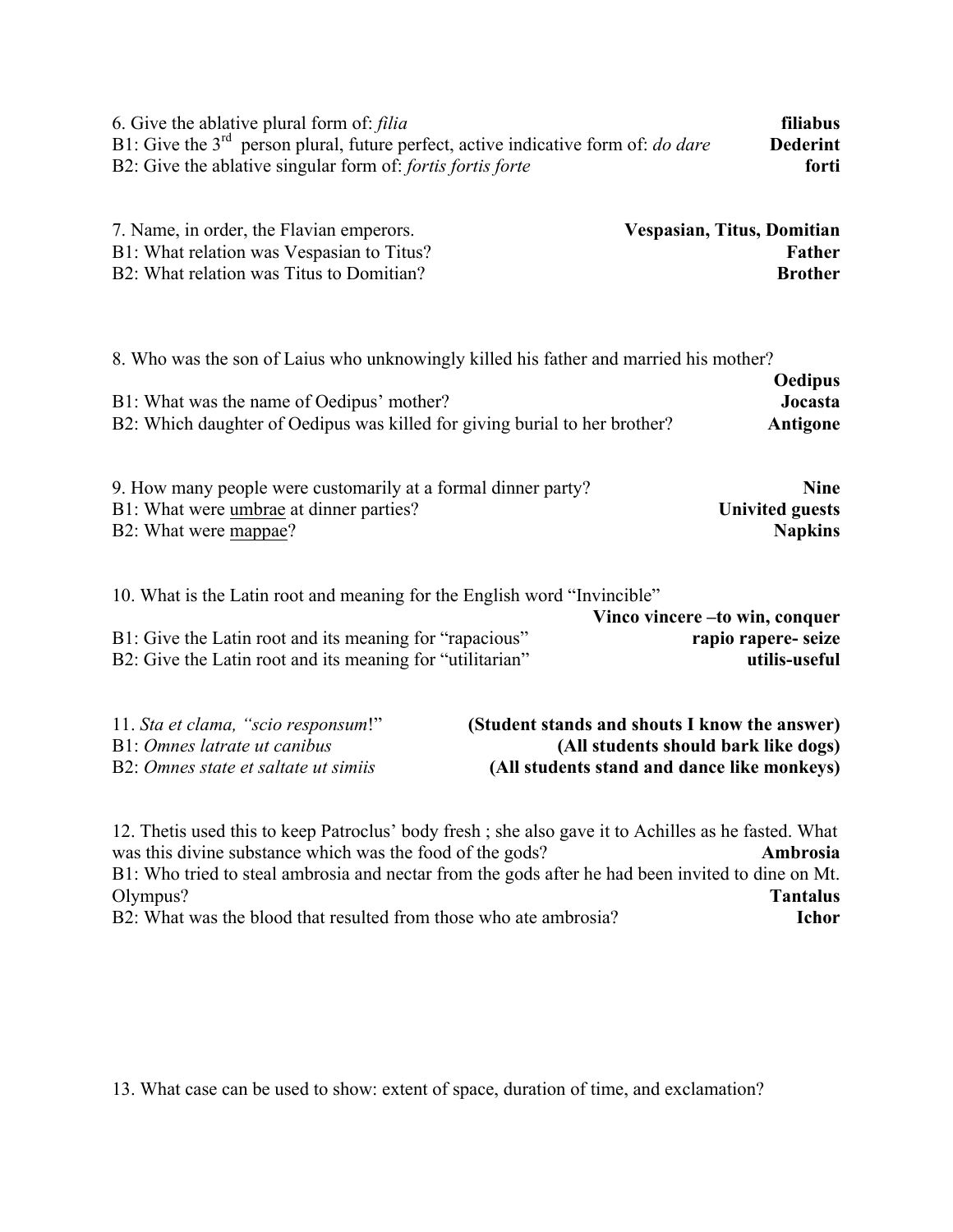#### **Accusative**

B1: What case can be used to show: time within which, separation, and specification?

B2: What case can be used to show: purpose, reference, or possession, especially with names and body parts? **Dative**

14. What derivative from the Latin for pig, means: a hard translucent ceramic, which has been fired and glazed? **Porcelain** B1: What derivative from the Latin for goat, means: a prank or mystery? **Caper** B2: What derivative from the Latin for cow, means: a brass instrument without keys or valves? **Bugle**

| B2: Where in the Forum Romanum would you expect to see a orator?                     | Rostra          |
|--------------------------------------------------------------------------------------|-----------------|
| B1: In which building of the Forum Romanum would you expect to encounter a judex?    | <b>Basilica</b> |
| 15. In which building of the Forum Romanum, would you expect to encounter a senator? | Curia           |

| 16. Who was the spawn of Typhon and Echidna, that ravaged the land of the Lycians, until she |                |
|----------------------------------------------------------------------------------------------|----------------|
| was slain by Bellerophon?                                                                    | <b>Chimera</b> |
| B1: What creature allowed Bellerophon to slay the Chimera?<br><b>Pegasus</b>                 |                |
| B2: How did Bellerophon meet his demise?                                                     |                |

#### **Flung from Pegasus while trying to storm Olympus**

17. Every five years, which two officals were elected to assess property, fix the eligibility of senators, and maintain high standards of morality? **Censors** B1: How long was the typical term of a censor? **18 months** B2: By which popular assembly were censors elected? **Comitia Centuratia** 

| 18. Whom did Hephaestus catch in bed with his wife Aphrodite?           | Ares                 |
|-------------------------------------------------------------------------|----------------------|
| B1: Who informed Hephaestus of the affair?                              | <b>Apollo/Helios</b> |
| B2: Who repaid to Hephaestus the dowry that he had given for Aphrodite? | Poseidon             |

| 19. Differentiate between <i>servo</i> and <i>servio</i> | servo-guard, save; servio- serve |
|----------------------------------------------------------|----------------------------------|
| B1: Differentiate between <i>curo</i> and <i>curro</i>   | curo-to care for; curro- to run  |
| B2: Differentiate between <i>aeger</i> and <i>ager</i>   | aeger-sick; ager-field           |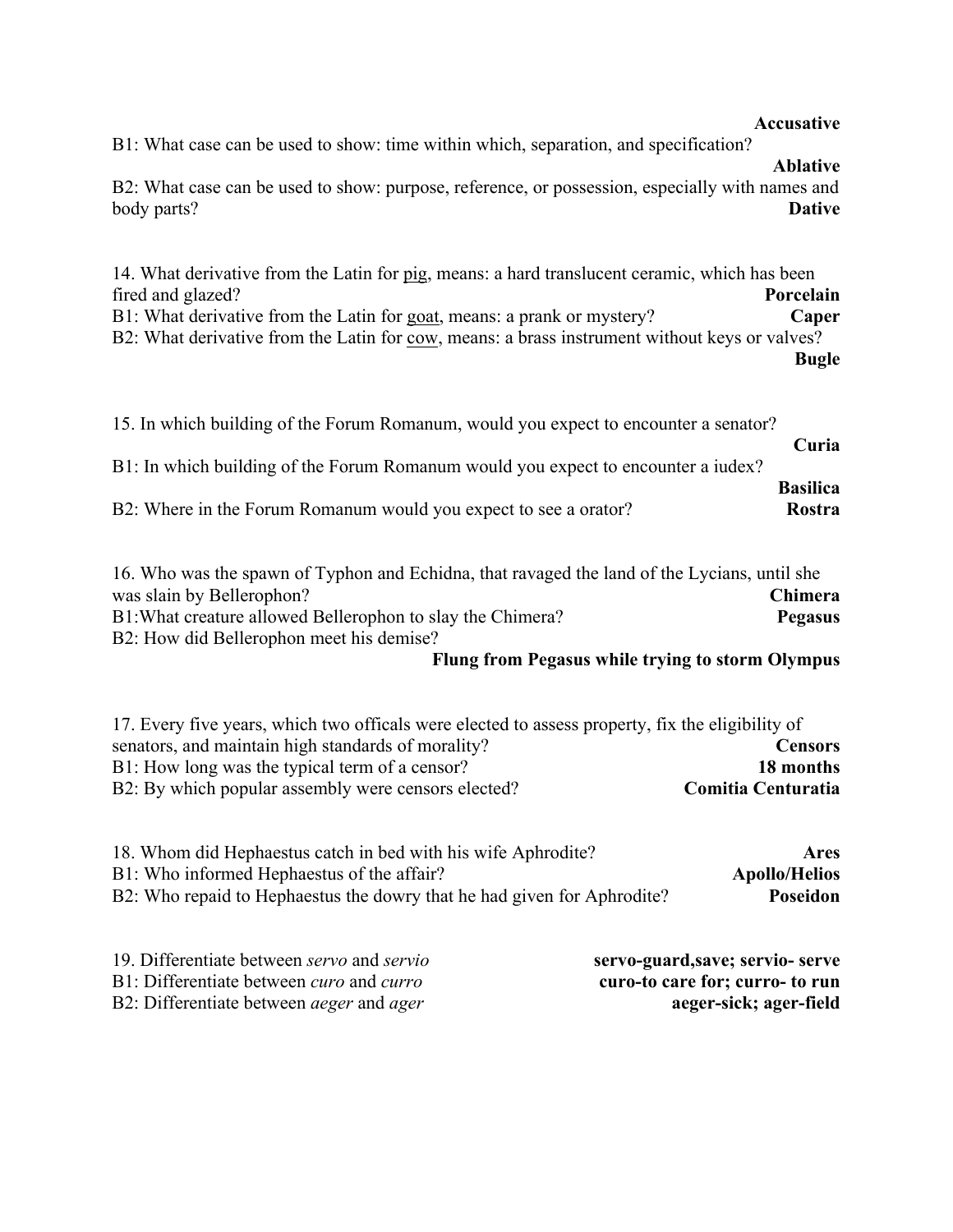20. Last question: Translate into English: *difficile est mihi respondere omnes quaestiones recte*. **It is difficult for me to answer all the questions correctly/rightly.** B1: Translate into English: *hoc certamen est longissimum nobis*.

**This contest is too long for us**.

If it the winning team's bonus

B2: Translate into English: *sumus victores huius certaminis*. **We are the victors/winners of this contest/certamen match**

If it is not the winning team's bonus

B2: Translate into English*: Laeti sumus quod hoc certamen confectum est*. **We are happy because/that this contest/certamen match is over/finished.**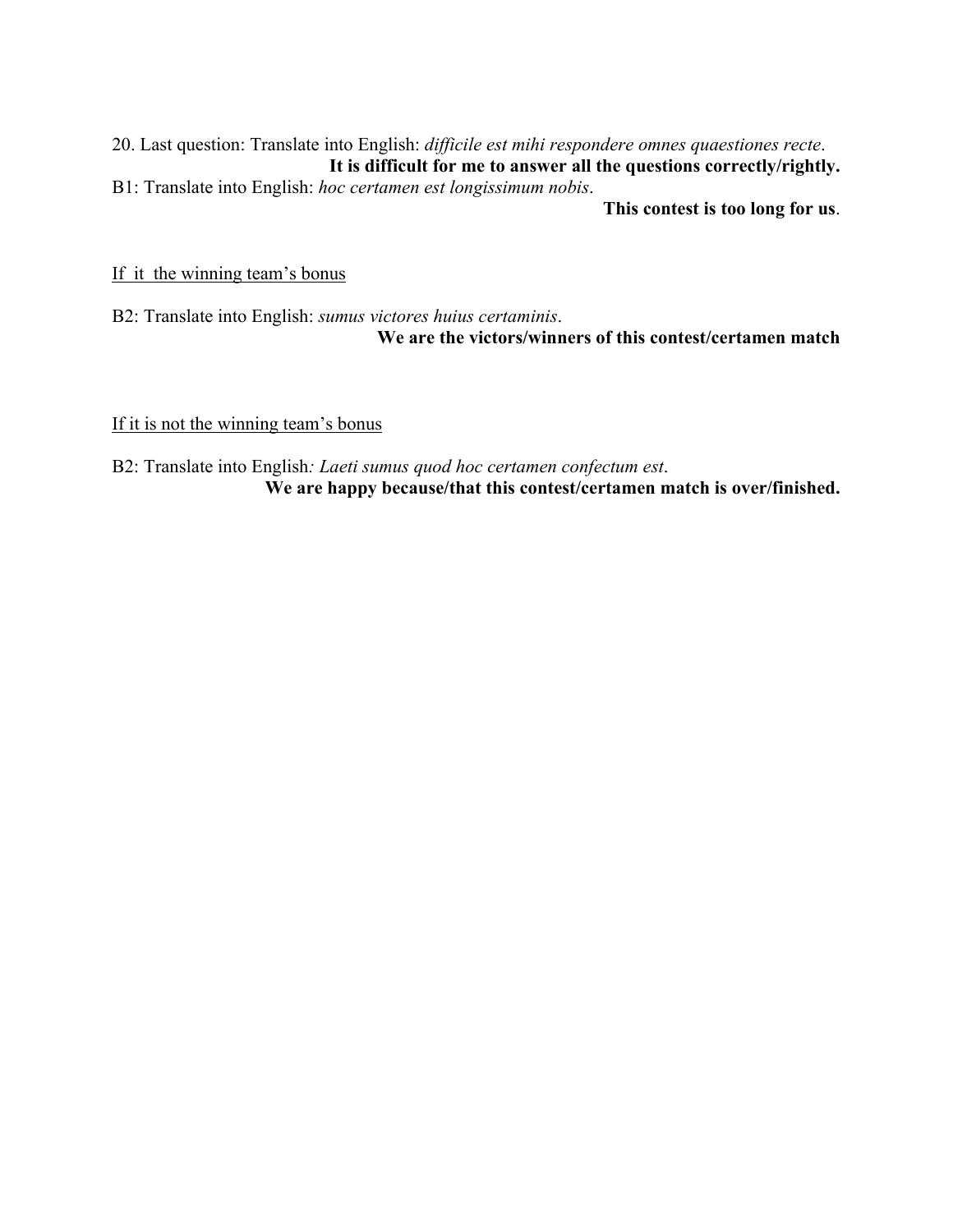# 2010 NOVICE EXTRA QUESTIONS

### Round 1

Language

| Quid significat? Brevis       | short, brief |
|-------------------------------|--------------|
| B1: Quid significat? Galdius  | sword        |
| B2: Quid significat? Incipere | begin        |

Mythology

Who in mythology was the son-in-law of Ceres? Pluto B1: When Pluto took Proserpina as his wife, who thehereby became his father-in-law? Jupiter B2: How else were Jupiter and Pluto related? Brothers

**History** 

What period of Roman history came to an end in 510 BC? Monarchy B1: What king's expulsion brought about the end of the monarchy? Tarquinius Superbus B2: Tarquinius Superbus' expulsion was precipatated by his son Sextus' rape of a noble Roman matron. Who was that matron? The contract of the contract of the contract of the contract of the contract of the contract of the contract of the contract of the contract of the contract of the contract of the contract of t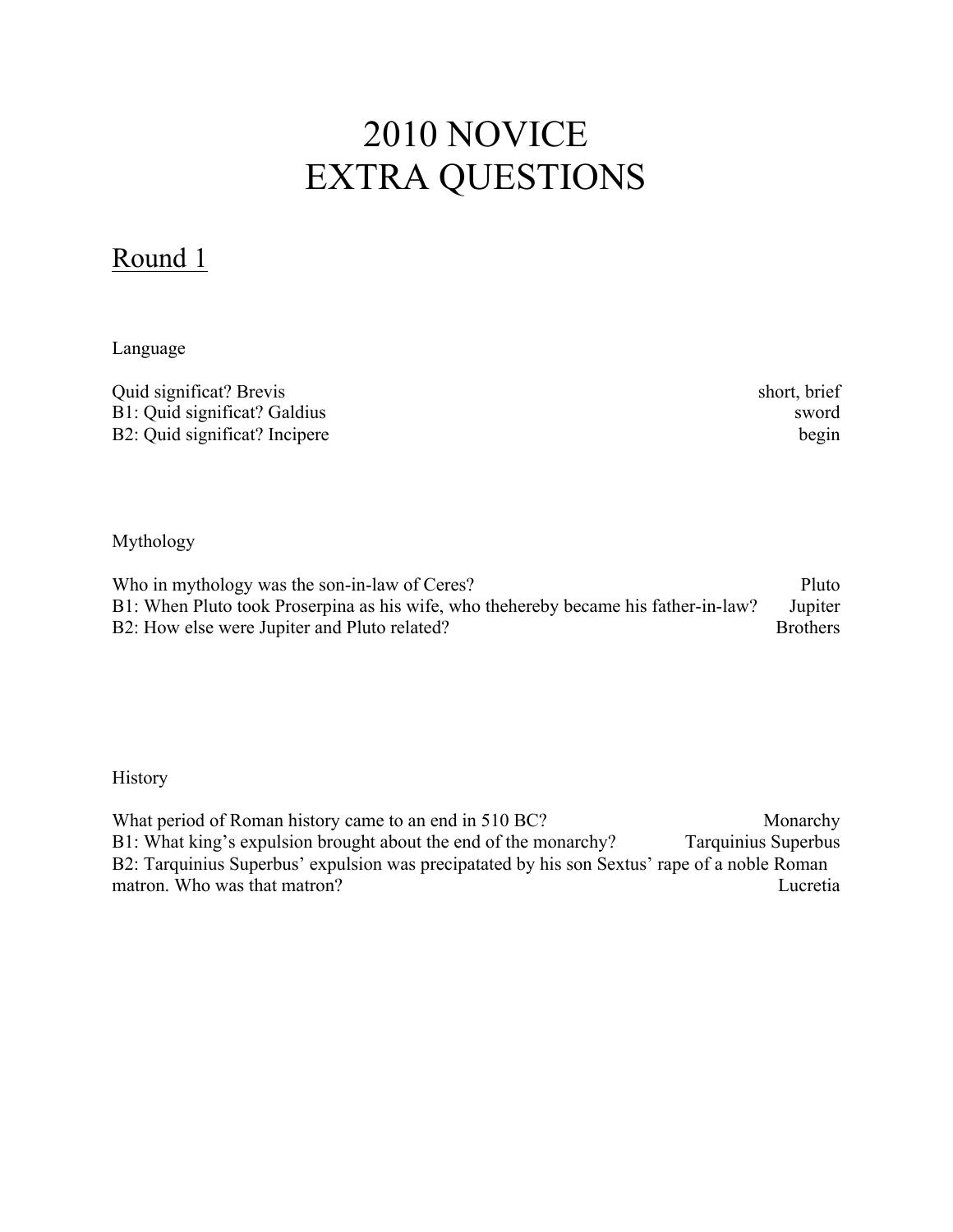### Round 2

Language

| Responde Latine. Quinquaginta et quinquaginta fiunt | Centum  |
|-----------------------------------------------------|---------|
| B1: Decem et decem fiunt                            | viginti |
| B2: Undecim minus tres fiunt                        | Octo    |

Mythology

What myth does the poet Milton use in "Paradise Lost" to describe the birth of sin from the head of Satan?<br>Minerva's birth from Zeus' head Minerva's birth from Zeus' head B1: With whom did Minerva compete in a weaving contest? Arachne B2: Into what was Arachne changed? Spider

History

With whom in ancient Rome do we assosicate the saying "Nos morituri te salutamus"?

| B1: Where in Rome would one go to see gladiatoral combat? | Colosseum                  |
|-----------------------------------------------------------|----------------------------|
| B2: What did the ancient Romans call the Colosseum?       | <b>Flavian Ampitheatre</b> |

Gladiators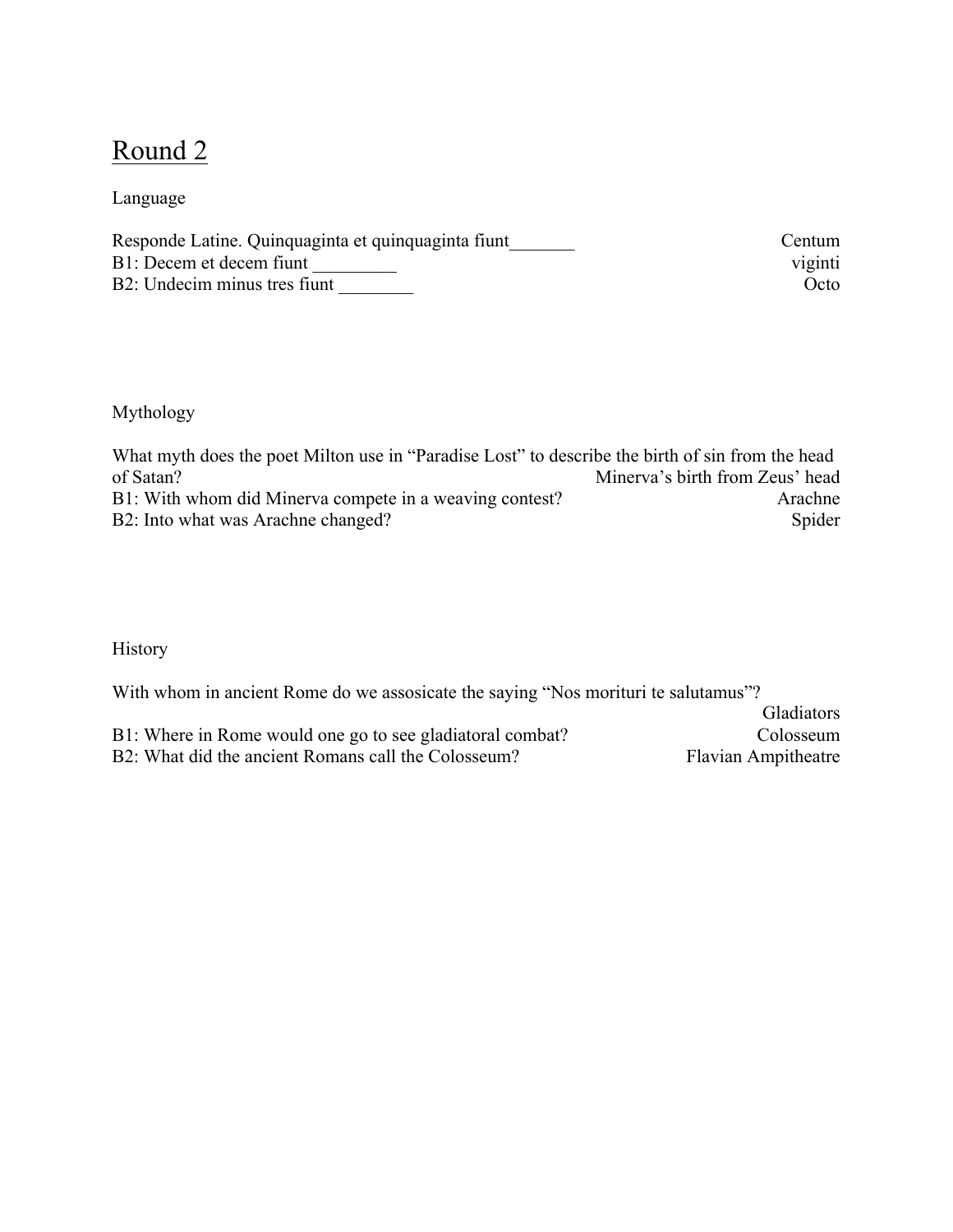### Round 3

### Language

Responde Latine. Quot pedes tibi sunt? Duo B1: Quot nasi tibi sunt? Unus B2: Quot digiti tibi sunt? Decem/Octo/Viginti

Mythology

Quis erat dea pulchritudinis amorisque? Venus B1: Who was the husban dof Venus? Vulcan B2: Who judged Venus the fairest? Paris

History

Who were the chief executives of the Roman republic? Consuls<br>B1: What was the term of office for a consul? One year B1: What was the term of office for a consul? B2: What was the minimum age for a consul? 43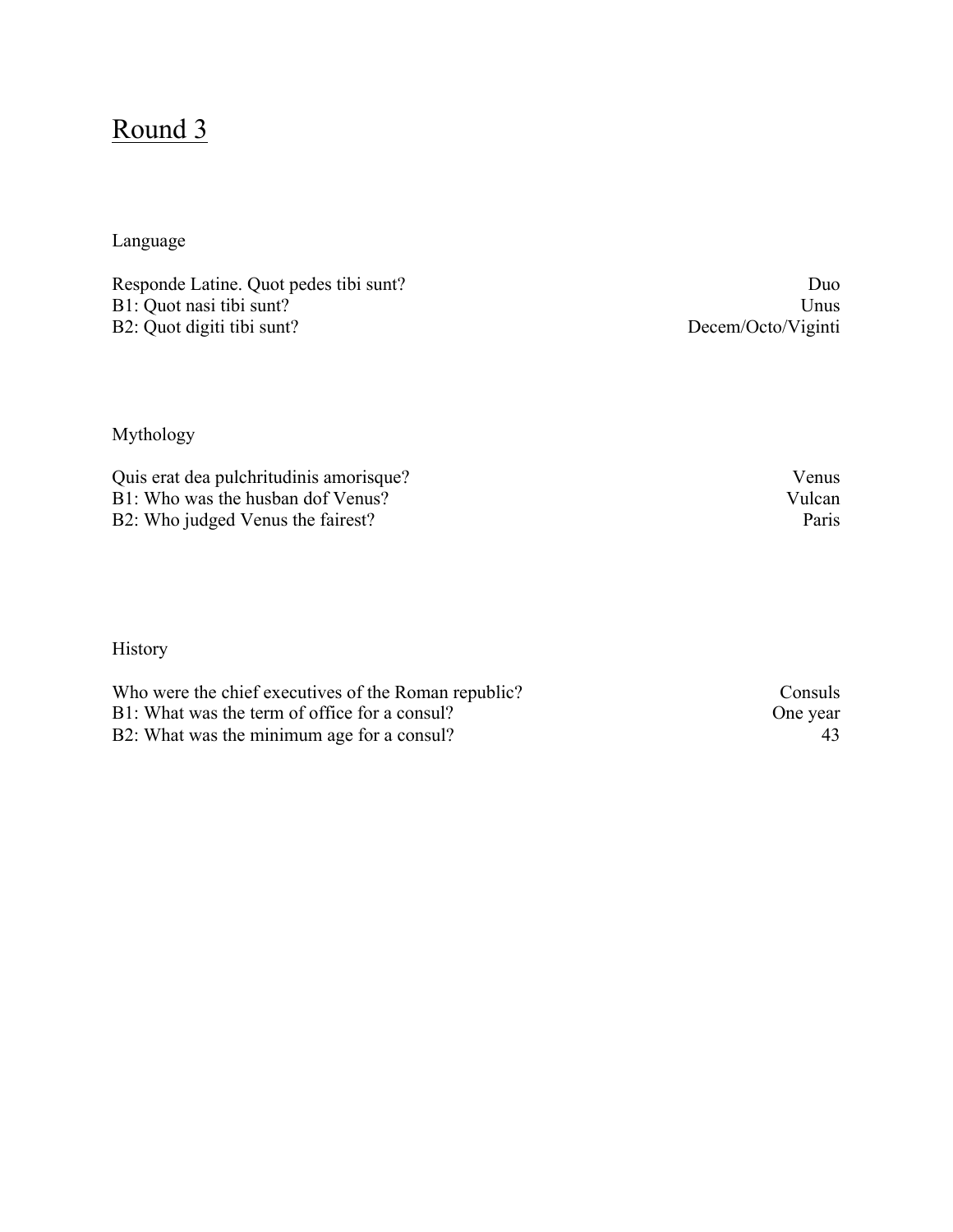### **2010 IJCL Certamen INTERMEDIATE Round 1**

1. What Latin noun and meaning is at the root of fossil? **Fossa- ditch** B1: What Latin noun and meaning is at root of stipend? **Stipendium-pay** B2: What Latin verb and meaning is at the root of protégé? **Tego tegere- to cover**

2. The great dramatic festival in Athens was in his honor, and he was seen as a patron of drama. Who was this god, sewn into Zeus' thigh as a fetus? **Dionysus** B1. What mother to Dionysus had been sizzled by Zeus? **Semele** B2. Whom did Dionysus reward with a special touch for returning his sidekick Silenus to him? **Midas**

3. What underwent repairs during the reigns of Septimius Severus and Caracalla, was rebuilt by Hadrian, though it originally was Marcus Agrippa who had built this round temple to all the gods in Rome? **Pantheon**

B1: What city acted as the capital of Ptolemaic Egypt and featured a huge lighthouse?

B2: What column structures with pyramid tops were stolen from Eygpt to adorn various Roman sights, including ones now in front of both the Vatican and the Pantheon? **Obelisks**

**Alexandria**

| pugno-fight; oppugno-attack<br>nusquam-no where; numquam- never<br>adsto-stand near; adiuvo- to help/aid |  | 4. Differentiate between: <i>pugno</i> and <i>oppugno</i><br>B1: Differentiate between: <i>nusquam</i> and <i>numquam</i><br>B2: Differentiate between: adsto and adiuvo                                                              |
|----------------------------------------------------------------------------------------------------------|--|---------------------------------------------------------------------------------------------------------------------------------------------------------------------------------------------------------------------------------------|
| Charon<br><b>Theseus and Pirithous</b><br><b>Hercules</b>                                                |  | 5.<br>Who across the Acheron did carry<br>two men, so that one could marry,<br>and another to steal a dog that was hairy?<br>B1: Who were the two that were attempting to marry?<br>B2: Who was the one after the dog that was hairy? |
| capi<br>cepisse<br>capturus/a/um esse                                                                    |  | 6. For the verb <i>capio capere</i> , please give the present passive infinitive<br>B1: Using the same verb, please give the perfect active infinitive<br>B2: Using the same verb, please give the future active infinitive           |
| et alii-and others<br>Ad libitum-at pleasure<br>ibidem- in the same place                                |  | 7. What is the Latin and English for the abbreivation: et al.<br>B1: What is the Latin and English for the abbreviation: ad lib.<br>B2: What is the Latin and English for the abbreviation: ibid.                                     |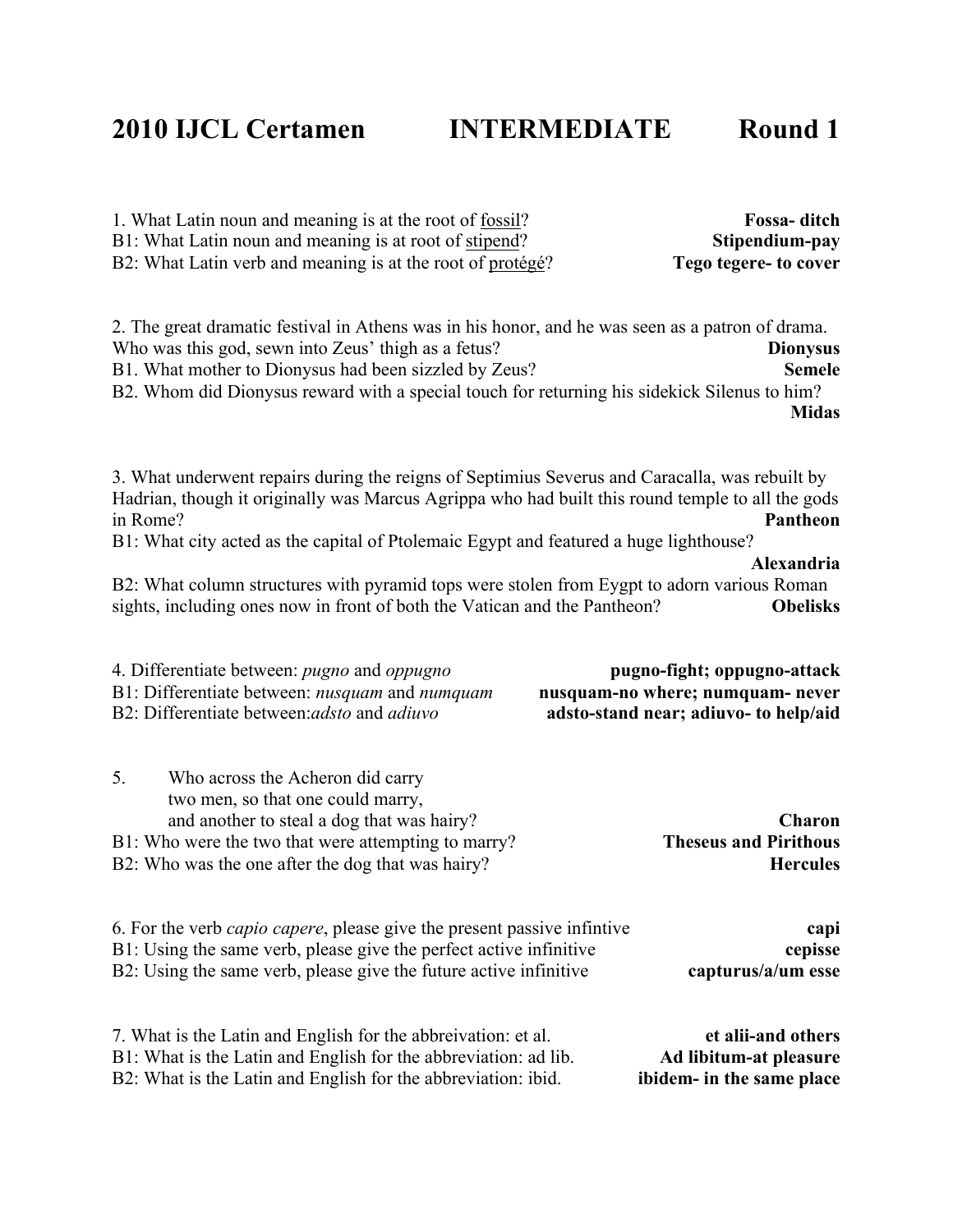8. The most beautiful of all 49 of her sisters, who sought refuge in the temple of Athena during the sack of Troy, but nevertheless was ravaged by Ajax Oileus even though she could see the future? **Cassandra** B1: Which Greek returned home with her at the end of the war? **Agamemnon** B<sub>2</sub>: Who was the mother of Cassandra?

9. Does an appellate court: issue copyrights, **hear appeals**, or issue indictments? B1: If a person being interviewed by the press equivocates, does he: distort the thruth, exaggerate, or **speak in ambiguities**?

B2: Is effusive praise: underserved, meaningless, or **unrestrained**?

10. Who was the victor in the duel of Menelaus and Paris? **Neither** B1: Which goddess intervened and saved Paris? **Aphrodite** B2: Which goddess persuaded Pandarus to shoot an arrow, thus breaking the truce? **Athena**

11. In 312 AD, who defeated Maxentius at the Mulvian bridge, after he claimed to see in a vision a cross with the words *in hoc signo vinces*? **Constantine (I)** B1: In which Italian city did Constantine hold a council with Licinius concerning religious freedom, which resulted in a famous edict? **Milan/Mediolanum** B2: Where in 324 AD, did Constantine found the eastern imperial headquarters which he named Constaninople? **Byzantium**

12. Quid significat: *praedico*? **To predict** B1: Quid significat: *praebeo*? B2: Quid significat: *praeficio*? **To put in charge**

13. Listen carefully to the following sentence that I will read twice, then answer the question that follows in Latin.

*Legatus centurioni imperavit ut custodes dormientes puniret*. (repeat)

| The question: <i>Oui dormiebant</i> ?          | <b>Custodes</b>                  |
|------------------------------------------------|----------------------------------|
| B1: <i>Quis custodes punivit?</i>              | <b>Centurio</b>                  |
| B2: Quo consilio legatus centurioni imperavit? | Ut custodes (dormientes) puniret |

14. What, originally called Biblos, grows up to 15 feet high on the Nile delta, was used to make rope, sandals, and baskets, but is more famously known for its use in scrolls? **Papyrus** B1: What is the much less expensive medium for writing, which was poured on wooden tablets and scratched with a stylus? **Wax** B2: What type of book, popularized by early Christian texts came to replace the scroll? **Codex**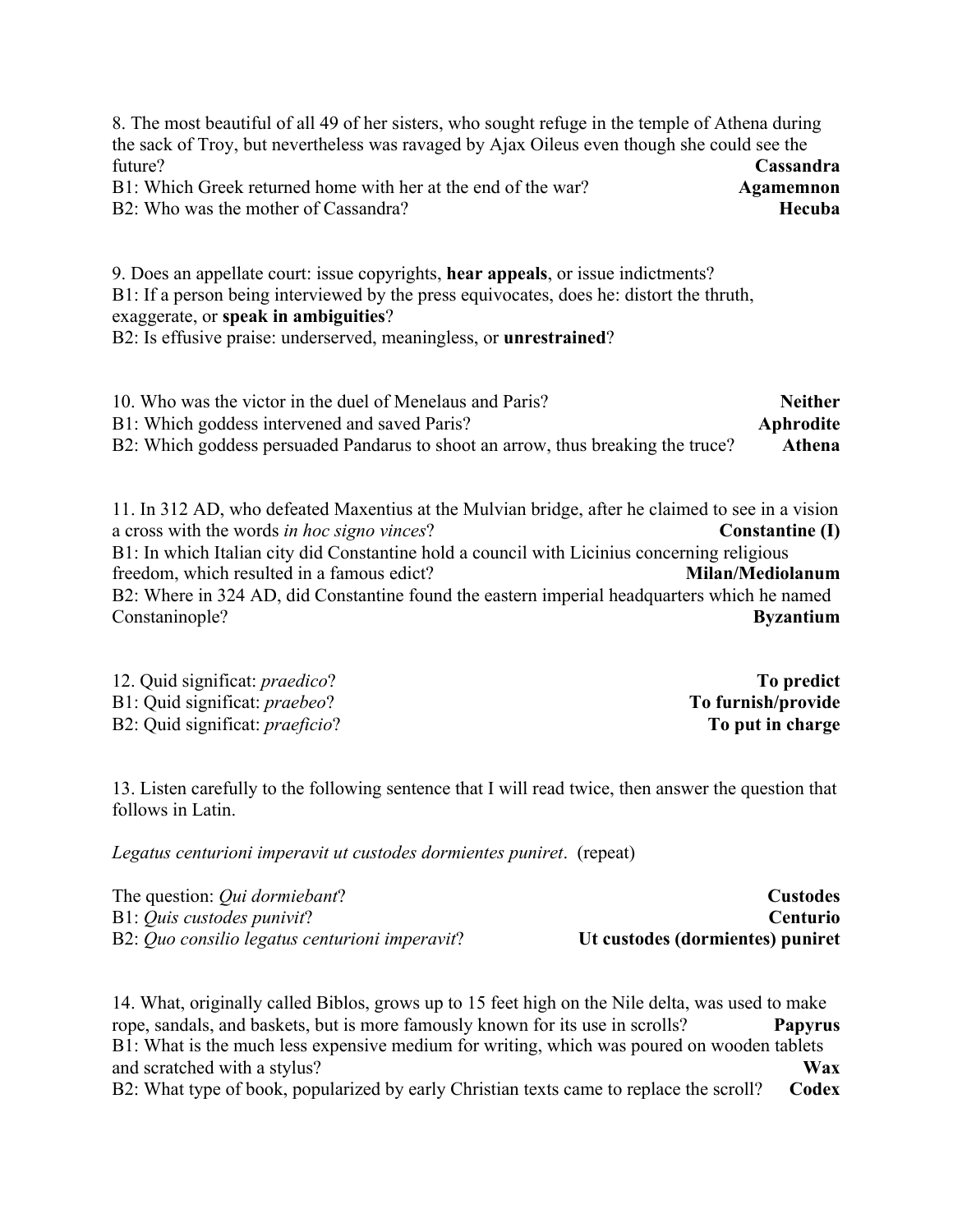15. Translate this sentence into English: *senator epistulas multas scripsit ut amicos suos de periculo moneret*. **The senator wrote many letters to warn his friends about the danger** B1: Translate this sentence into English: *Senex cibum abstulit ut cani daret*.

**The old man stole food to give to the dog** B2: Translate this sentence into English: *Tribunus ad castra festinavit ut legatum sulutaverit*. **The tribune hastened/hurried to the camp to greet/salute the commander/envoy/lieutenent** 

16. What class of Roman citizens had to maintain wealth equivalent to 400,000 *sesterces*?

|                                                                        | <b>Equites/Equestrian Class</b> |
|------------------------------------------------------------------------|---------------------------------|
| B1: For whom was the property requirement 1 million <i>sesterces</i> ? | <b>Senators</b>                 |
| B2: Which officials were in charge of enforcing property requirements? | <b>Censors</b>                  |

17. What use of the genitive is seen here: *complures militum interfecti sunt*.

**Partitive Genitive/Genitive of the whole** B1: What is the case and usage of town in the sentence: *Castra erant praesidio oppido*. **Dative of reference**

B2: What is the case and usage of years in the sentence: *Aurelia Romae duos annos remansit*. **Accusative duration/extent of time**

18. Which of the following words is not derived from the same Latin word as the others? vehicle vector inveigh **veil** convection

B1: Which of the following words is not derived from the same Latin word as the others? volume **volition** vault revolt evolve

B2: Which of the following words is not derived from the same Latin word as the others? demoralize morale **morsel** morose amoral

19. Who was the author of the *Res Gestae*, a list of accomplished deeds? He also began a reorganization of the entire empire and ended the republic by becoming the first emperor.

|                                                                  | <b>Augustus</b>  |
|------------------------------------------------------------------|------------------|
| B1: Who was Octavian's greatest rival whom he defeated in 31 BC? | <b>M. Antony</b> |
| B2: What title did Augustus prefer to that of imperator?         | <b>Princeps</b>  |

| 20. Born of the incestous relationship of Cinyras and Myrrha, who was this handsome young |                            |
|-------------------------------------------------------------------------------------------|----------------------------|
| man who was beloved by Aphrodite?                                                         | <b>Adonis</b>              |
| B1: How did he meet his end?                                                              | Goared by a boar           |
| B2: Into what was he turned?                                                              | Anemone (prompt on flower) |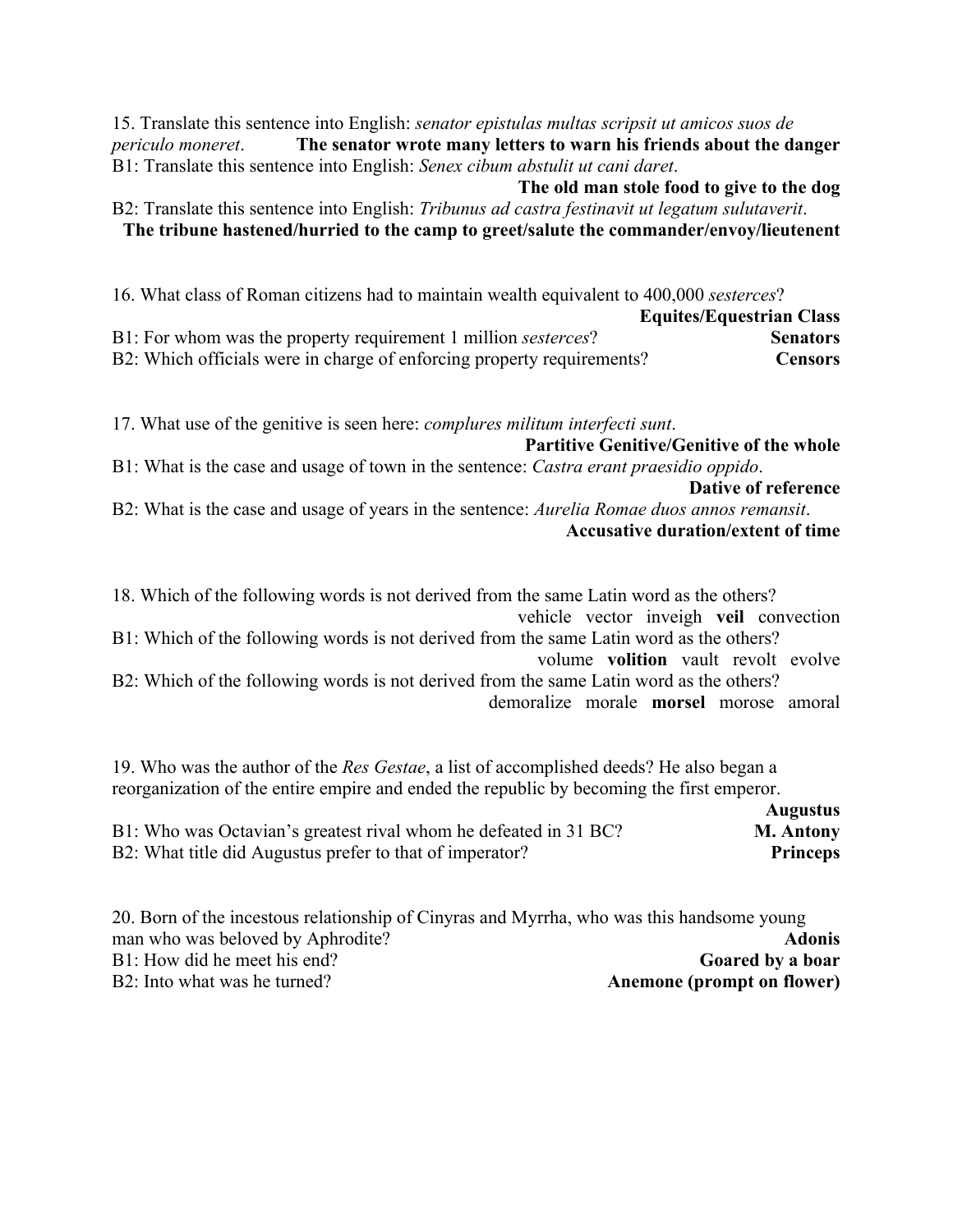## **2010 IJCL Certamen INTERMEDIATE Round 2**

1. Give a synonym for: *rogo*. **Peto/quaero/interrogo/posco** B1: Give a synonym for: *labor*. **Opera/opus** B2: Give a synonym for: *clarus*.

2. For what crime and with what punishment is Tantalus punished in the underworld? **Hubris/Serving his son Pelops to the gods, tempted by food and water** For what crime and with what punishment is Sisyphus punished in the unerworld? **Cheating death, forever pushing a rock up a hill** For what crime and with what punishment is Ixion punished in the underworld? **Attempted rape of Juno, fiery wheel**

3. For the nouns *filia* and *dea*, give the dative and ablative plural forms. **Filiabus;deabus** B1: Give two different genitive singular forms of *familia*. **Familiae/familias** B<sub>2</sub>: Give four first declension nouns that are masculine

### **Nauta/auriga/scriba/poeta/athleta/agricola/pirata/incola**

| 4. Who served King Admetes for the slaying of the Cyclopes, and was frequently involved with |               |
|----------------------------------------------------------------------------------------------|---------------|
| mortals such as Coronis, Hyacinthus, and Daphne?                                             | Apollo        |
| B1: Which Greek god did Apollo supplant as the sun god?                                      | <b>Helios</b> |
| B2: Who was Apollo's mother?                                                                 | Leto/Latona   |

| 5. What Latin noun and meaning is at the root of expedition? | Pes-foot    |
|--------------------------------------------------------------|-------------|
| B1: What Latin noun and meaning is at the root of cabbage?   | Caput-head  |
| B2: What Latin noun and meaning is at the root of corsage?   | Corpus-body |

6. They were responsible for: limiting *latifundia* to 500 iugera, subsidizing wheat prices, reregulation of army service and payment, offering citizenship to all Latins and Latin status to all Italians. Who were these two brothers, each serving as tribune, whose lives ended in violence?

**(Gaius & Tiberius) Gracchi**

B1: Who was their grandfather?

**(Publius Cornelius) Scipio Aemilianus/Scipio Africanus Minor** B2: Who was their mother? **Cornelia**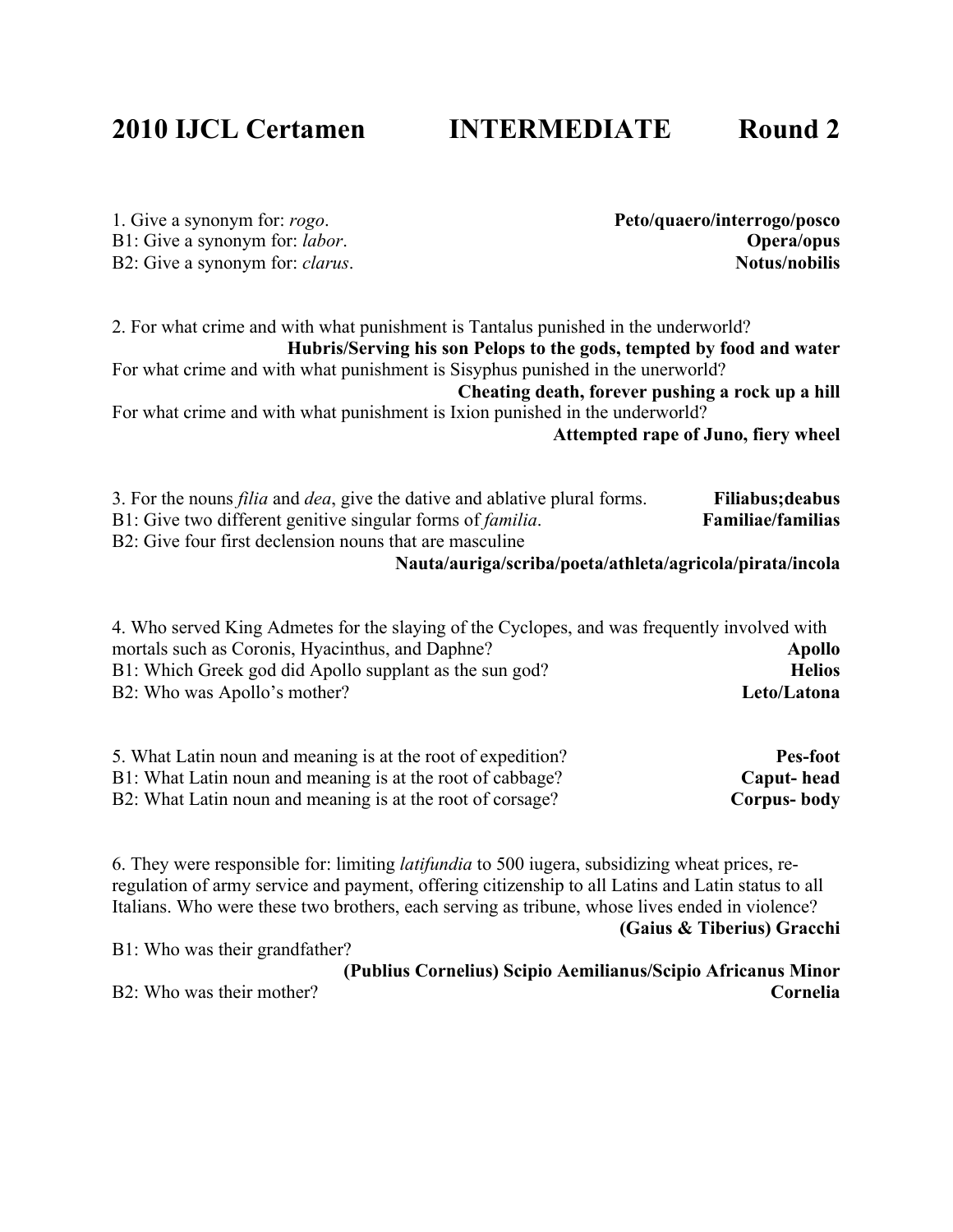| 7: What Beyonce song would the Romans have called "Dulcia Somnia"   | <b>Sweet Dreams</b>  |
|---------------------------------------------------------------------|----------------------|
| B1: What song by the same artist would be called "Caelebes Feminae" | <b>Single Ladies</b> |
| B2: What song by the same artist would be called " <i>Corona</i> "  | <b>Halo</b>          |

8. Apollo killed her sons and Artemis her daughters. Who was the woman whom Leto had commanded her children to punish? **Niobe**

B1: For what was Niobe punished?

**Bragging that she was a better mother than Leto/Had more children than Leto** B2: Into what was Niobe turned? **Weeping rock**

9. What derivative of the Latin verb for add is a: supplement to a book? **Addendum** B1: What derivative of the Latin verb for tear or cut up means: to avoid or repeal? **Rescind** B2: What derivative of the Latin for put together is an adjective meaning: made up of distinct elements? **Composite**

10. Archaeologists often use coins to accurately date evidence. What is special about Roman coins that allows them to be used in this way? **Imprinted with the Emperors image** B1: What other evidence is often used for accurate dating? **Pottery** B2: What are shards? **Broken pieces of pottery**

11. Thinking that she was letting Odysseus take her daughter to be given in marriage to Achilles, what queen of Mycenae got her revenge by killing her husband Agamemnon upon his return?

|                                                                 | <b>Clytemnestra</b> |
|-----------------------------------------------------------------|---------------------|
| B1: Who was Clytemnestra's lover who helped her kill Agamemnon? | Aegisthus           |
| B2: Who avenged his father's death by killing his mother?       | <b>Orestes</b>      |

12. What is the meaning of South Carolina's state motto: *Dum spiro, spero*?

**While I breathe, I hope**

B1: What is the meaning of New Mexico's state motto: *Crescit eundo*?

**It grows by going**

B2: What is the meaning of Colorado's state motto: *Nil sine numine*?

**Nothing without god/divine guidance**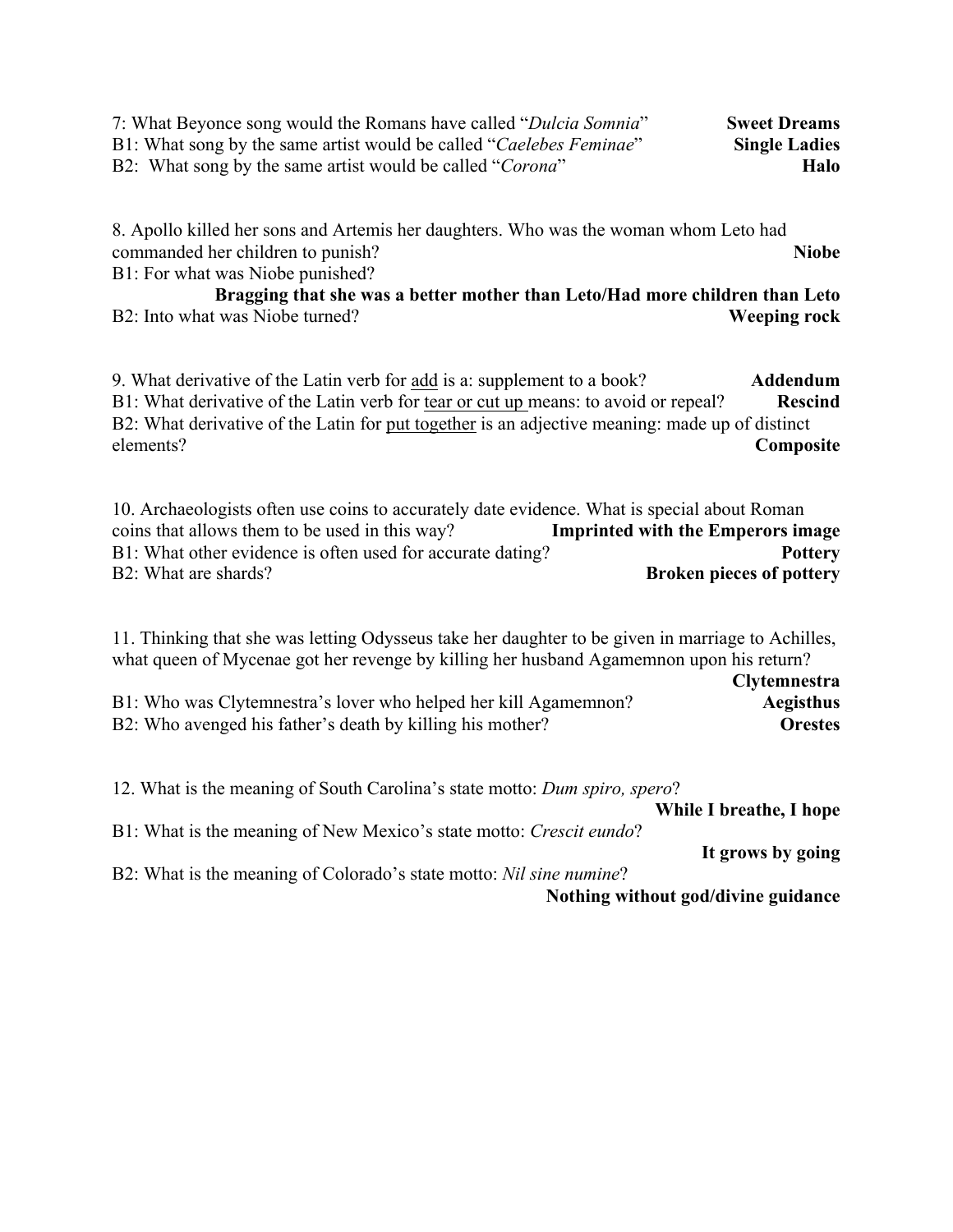13. Listen carefully to the following sentence that I will read twice, then answer the question that follows in Latin.

*Poeta, beneficio regis adductus, sex dies manebat ut fabulam totam de bello deorum narraret.* (repeat)

| The question: <i>Quam diu poeta manebat</i> ?    | <b>Sex dies</b>                           |
|--------------------------------------------------|-------------------------------------------|
| B1: Quo auxilio poeta adductus est?              | <b>Beneficio regis</b>                    |
| B2: <i>Ouo consilio poeta sex dies manebat</i> ? | Ut fabulam totam de bello deorum narraret |

14. What was the site, supposedly established by Ancus Marcius, which Claudius had made several changes to, and Trajan had added a hexagonal bay to, that served as Rome's seaport at the mouth of the Tiber river? **Ostia**

B1: What was the name given to the wooden bridge built during Ancus Marcius' reign?

**Pons Sublicium** 

B2: What other addition in the time of the Tarquinian kings served as the great sewer which drained the forum? **Cloaca Maxima**

15. What Trojan priest, because his daughter had been taken by the Greeks, prayed to Apollo, who then sent a plague upon the Greek camps? **Chryses** B1: What Trojan priest was devoured with his two sons on the beach as he warned them not to bring in the Trojan horse? **Laocoon** B2: What Trojan seer told the Greeks certain conditions that had to be met, known only by him? **Helenus**

16. Translate this sentence into English: *dominus servis imperavit ut tacerent*.

**The master ordered the slaves to be quiet/that they be quiet** B1: What kind of clause is *ut tacerent*? **Indirect Command/Volitive Noun Clause** B2: Please reword that same sentence in Latin, except use the verb iubeo iubēre.

**Dominus iussit servos tacere**

17. Famous men who were designated with this title included Marius, Cato the Elder, Tactius and Cicero. What was the term that was used to designate one whose family had never held a consulship? **Novus Homo** B1: Not only did Cato become consul, but he more famously later elected to what office in charge of public morals? **Censor** B2: How often and for how long were censors elected? **Every 5 years for 18 months**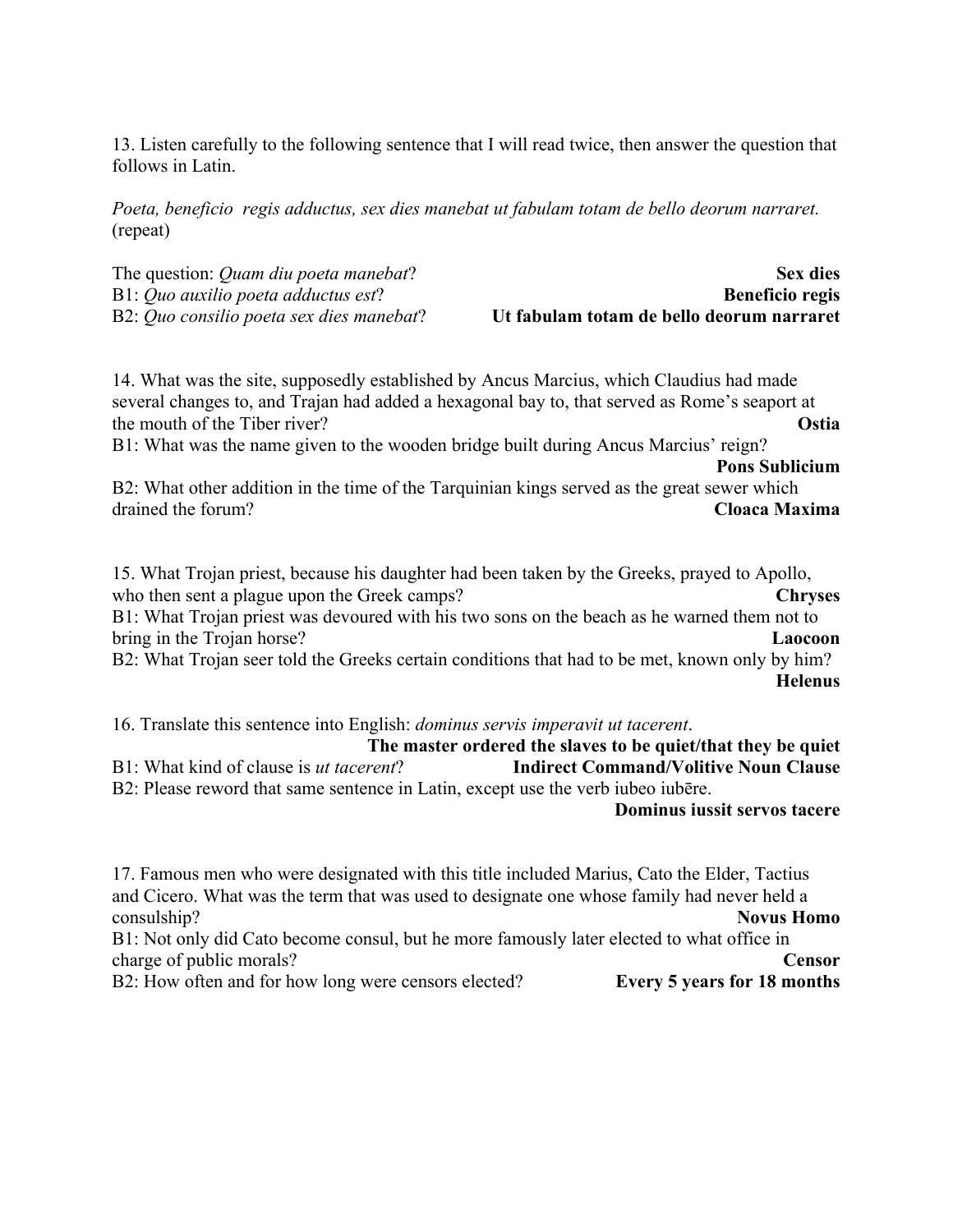18. Translate the expression of time in this sentence: *Tertio die milites castra oppugnaverunt*. **On the third day** B1: Translate the expression of time in this sentence: *Gladiatores multas horas pugnaverunt*. **For many hours** B2: Translate the expression of time in this sentence: *Umbra per domum media nocte ambulavit*. **In the middle of the night**

| 19. Quid significat: <i>interea</i> ? | Meanwhile |
|---------------------------------------|-----------|
| B1: Quid significat: enim?            | For       |
| B2: Quid significat: <i>umquam</i> ?  | Ever      |

| 20. What year saw the death of Piso Licinianus, the first and second battles of Bedriacum, and |              |
|------------------------------------------------------------------------------------------------|--------------|
| four different men all hailed as emperor?                                                      | 69 AD        |
| B1: What year saw Caesar elected as Pontifex Maximus, the birth of Octavian, and the           |              |
| conspiracy of Catline?                                                                         | 63 BC        |
| B2: What year saw the Lex Titia pass, the birth of Ovid, and the death of Cicero?              | <b>43 BC</b> |
|                                                                                                |              |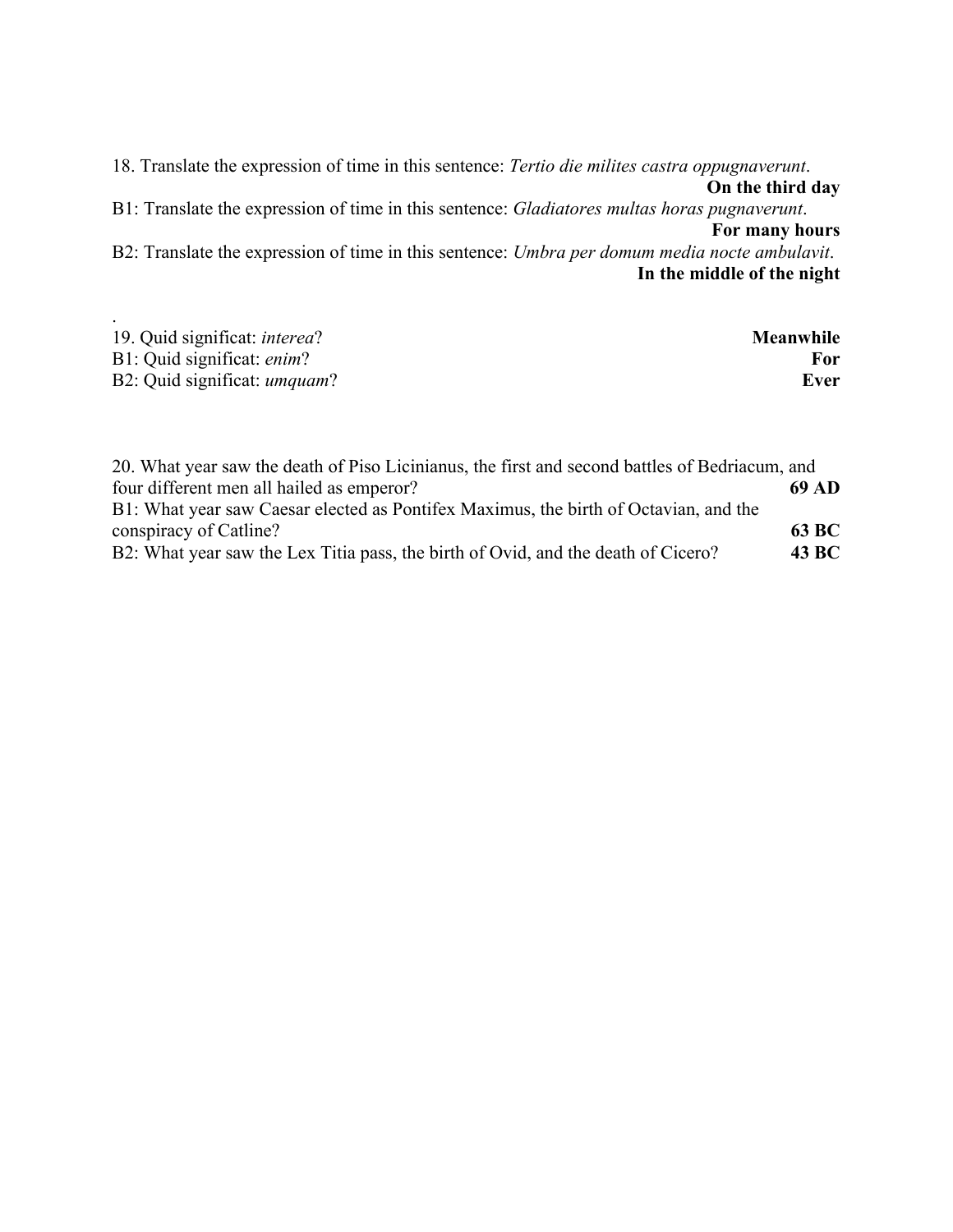## **2010 IJCL Certamen INTERMEDIATE Round 3**

1. What is the Latin noun for wind? **Ventus** B1: What is the Latin noun for groan? **Gemitus** B<sub>2</sub>: What is the Latin noun for fear? **Metus/timor Metus/timor** 

2. Which future member of the First Tirumvirate proved himself to be a capable military leader by actually defeating Spartacus, though he doesn't receive the credit?

(**Marcus Licinius) Crassus** B1: Who, in returning with his troops from Spain, arrived to late for the final battle, but joined the final slaughter and crucified 5000 slaves along the Via Appia? **Pompey** B2: Whom had Pompey been fighting in Spain? **Sertorius**

3. Sometimes referred to as Elissa, who was the daughter of Belus, the sister of Pygmalion, the husband of Sychaeus, and whose lover abandoned her in Carthage? **Dido** B1: Who was the wife of Aeneas who was lost in Troy? **Creusa** B2: Who was the wife of Aeneas in Italy? **Lavinia**

| 4. What Latin verb and meaning is at the root of ventriloquist?  | Loquor loqui- to speak |
|------------------------------------------------------------------|------------------------|
| B1: What Latin noun and meaning is at the root of ventriloquist? | Venter-stomach         |
| B2: What is a funambulist?                                       | Tight-rope walker      |

5. What type of subordinate subjunctive clause is found in the following sentence? *Tam celeriter equus cucurrit ut puer decideret.* **Result Clause/Consecutive Clause** B1: What type of subordinate subjunctive clause is found in the following sentence? *Labienus milites hortatus est ut fortes essent*. **Indirect Command/Volitive Noun Clause** B2: What type of subordinate subjunctive clause is found in the following sentence? *Regina mirata est cur rex avarissimus esset*? **Indirect Question**

6. He while on his journey from Troezen to Athens completed 6 labors. Who is this hero who is more famous for his journey to Crete to kill the Minotaur? **Theseus** B1: On what island did Theseus abandon Ariadne? **Naxos** B2: Who was the son of Theseus, who after he was dragged to his death, was revived by Asclepius and called Virbius, the twice-born? **Hippolytus**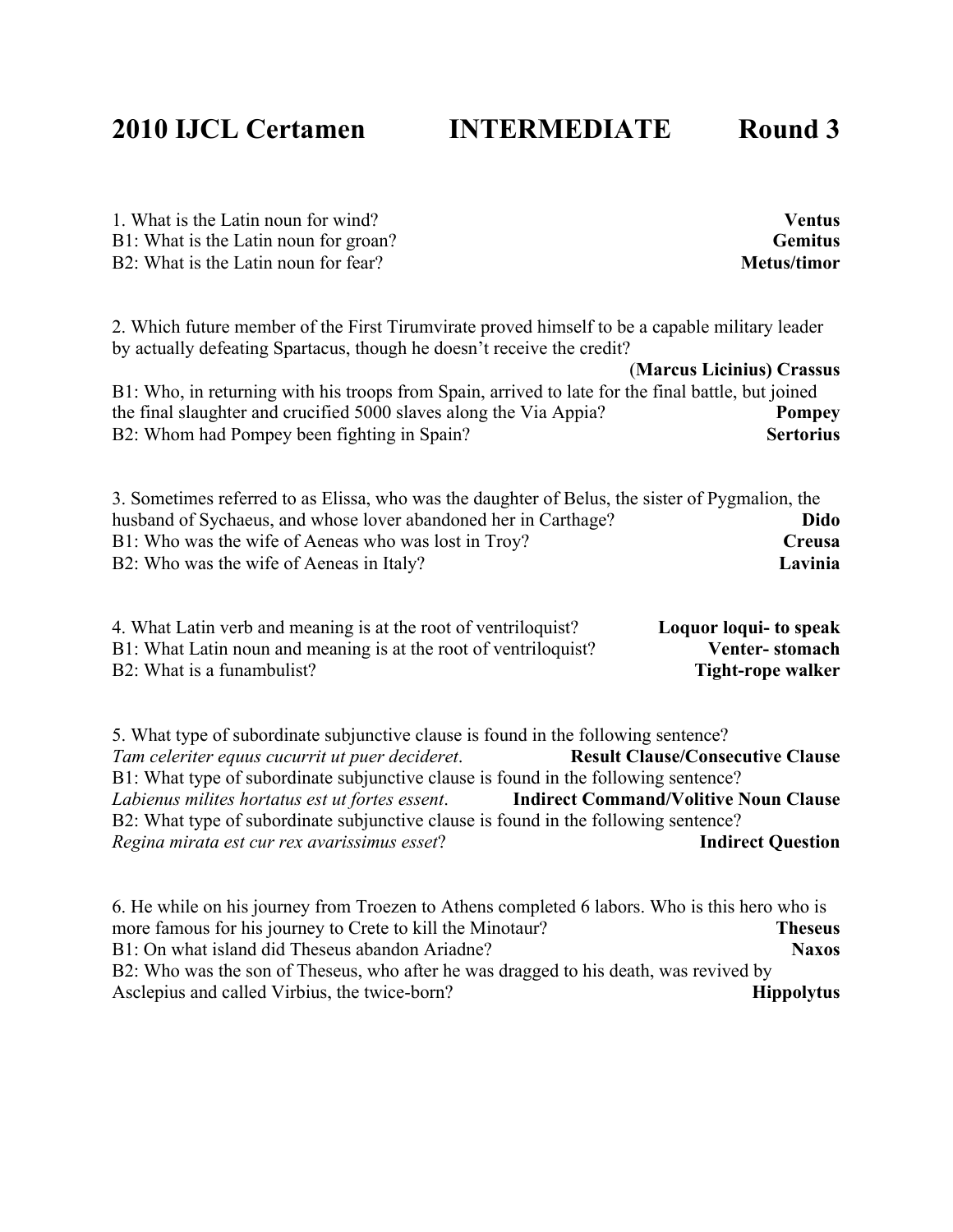| 7. What was worn by Cicero in 64 BC, Caesar in 53 BC, and by most men in the year before                                                                                                                                                                                              |                   |
|---------------------------------------------------------------------------------------------------------------------------------------------------------------------------------------------------------------------------------------------------------------------------------------|-------------------|
| their magistracy. It was the gleaming white toga covered in chalk, which indicated that one was                                                                                                                                                                                       |                   |
| running for office.                                                                                                                                                                                                                                                                   | Toga Candida      |
| B1: Which toga was purple and worn by triumphant generals called?                                                                                                                                                                                                                     | <b>Toga Picta</b> |
| B2: Which toga was black and worn by those in mourning called?                                                                                                                                                                                                                        | <b>Toga Pulla</b> |
| 8. What derivative of the Latin word for high, is a verb which means: to raise in position?<br>B1: What derivative of the Latin word for narrow, is a noun meaning: an agonizing pain?<br>B2: What derivative of the Latin word for cut, is the reciprocal of the cosine of an angle? | Exalt<br>Anguish  |
|                                                                                                                                                                                                                                                                                       | <b>Secant</b>     |
| $\alpha$ with the contraction of the contraction of $\alpha$ is the contraction of $\alpha$                                                                                                                                                                                           |                   |

| 9. What daughter of Inachus was transformed into a heifer?            | Iо                        |
|-----------------------------------------------------------------------|---------------------------|
| B1: Under whose watchful eye did Juno place the heifer?               | <b>Argus</b>              |
| B2: Upon being turned back into a human, what one trait did she keep? | <b>Paleness/Whiteness</b> |

10. Listen to the following story as I read it twice. Then answer in Latin the question that follows.

*Olim, fortis homo, nomine Caecilius, in suo agro lupum ambulantem conspexit. Hic lupus Caecilii boves necare et edere temptabat. Igitur Caecilius ira commotus ad lupum cucurrit et eum interfecit*. (repeat)

| The question: <i>Quos lupus necare temptabat</i> ? | <b>Boves</b>  |
|----------------------------------------------------|---------------|
| B1: Qualis homo Caecilius erat?                    | <b>Fortis</b> |
| B2: Qua Caecilius commotus est?                    | ira           |

11. Which of the Flavian emperors ruled during the eruption of Mt. Vesuvius, the completion of the Colosseum, and was responsible for the capture of Jersusalem in 70 AD?

|                                                                    | <b>Titus (Flavius Vespasianus)</b> |          |
|--------------------------------------------------------------------|------------------------------------|----------|
| B1: Which of the Flavian emperors was the only to be assassinated? |                                    | Domitian |
| B2: How were Titus and Domitian related to Vespasian?              | Vespasian was their father         |          |

| 12. For the noun <i>senatus</i> , give the dative singular | Senatui |
|------------------------------------------------------------|---------|
| B1: For the noun <i>iter</i> , give the accusative plural  | Itinera |
| B2: For the noun <i>dies</i> , give the genitive plural    | Dierum  |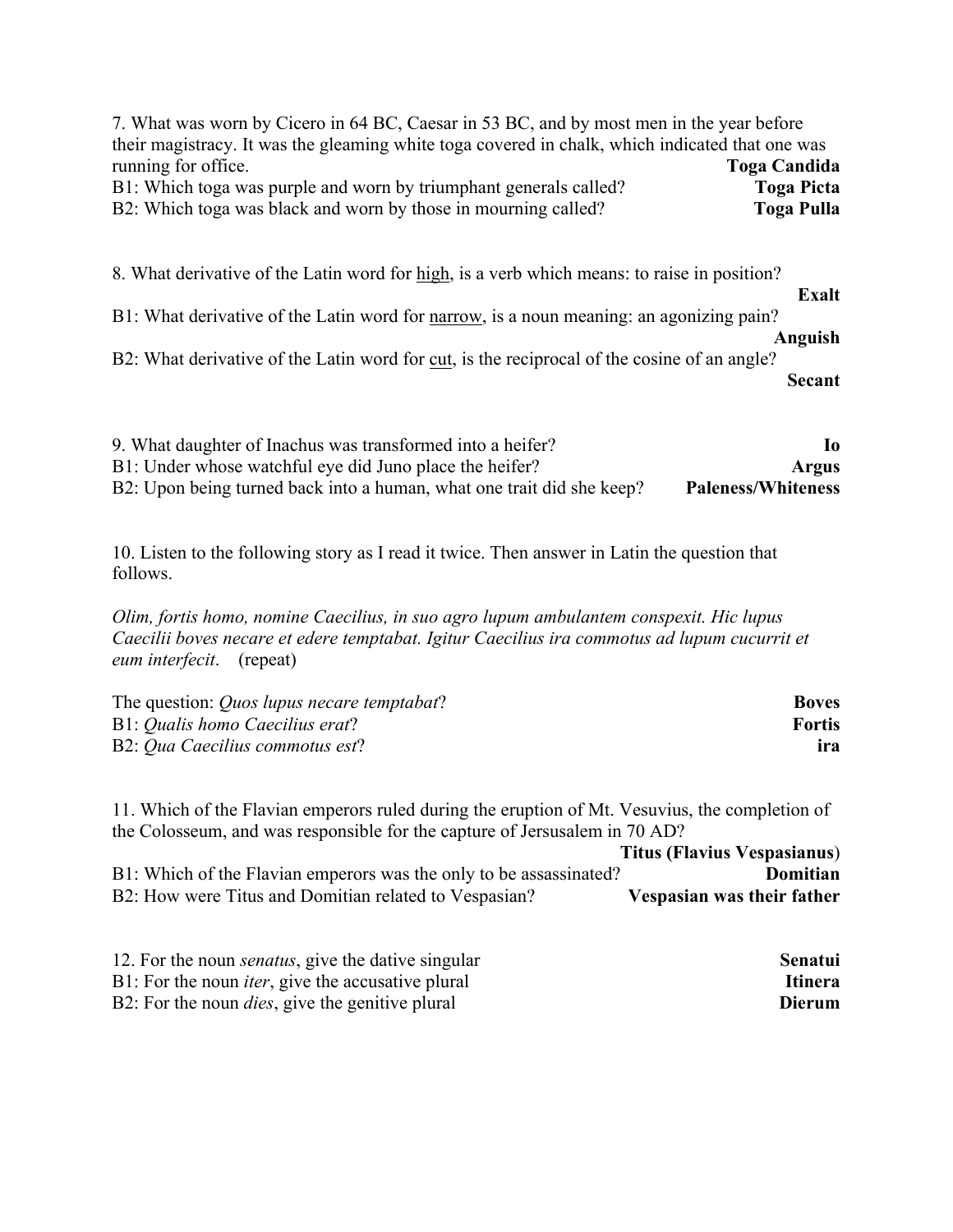13. Found on the dollar bill above the great pyramid, what Latin phrase means: He has favored our undertakings? **Annuit coeptis**

B1: Found below the great pyramid, what Latin phrase means: a new world order.

**Novus ordo seclorum** B2: What is another motto of the United State also found on the great seal? **E pluribus unum**

14. Which river was crossed by babarian hordes in 407 AD, but more famously by Caesar in 55 BC? **Rhine** B1: What other river drains the entirety of Cisalpine Gaul, and is Italy's longest river? **Po** B2: What river in Spain did Hannibal cross as he embarked on his long journey to attack Italy, thus breaking the treaty with the Romans, which Hasdrubal had established in 226 BC? **Ebro**

| 15. Complete the following analogy <i>tot: quot :: talis:</i> | <b>Oualis</b>  |
|---------------------------------------------------------------|----------------|
| B1: tot: quot :: tantus:                                      | <b>Quantus</b> |
| B2: tot: quot :: tam:                                         | Ouam           |

| 16. A legion is comprised of how many cohorts?          |         |
|---------------------------------------------------------|---------|
| B1: What is the smallest unit of a Roman legion called? | Century |
| B2: How many centuries were in a cohort?                |         |

17. Who are the parents of the following? Orthus, the Crommyonian sow, the Sphinx, Cerberus, the Hydra, and the Nemean lion. **Typhon and Echidna** B1: Which of their offspring was killed by Bellerophon? **Chimaera** B2: Which of their offspring guarded the golden apples in the garden of the Hesperides? **Ladon**

18. Translate this sentence into English: *Salvius cogitavit regem esse stultum*.

**Salvius thought that the king was foolish/stupid**

B1: Translate this sentence into English: *Comes meus dicit se epistulam scripturum esse.* **My companion says that he will write a letter**

B2: Translate this sentence into English: *Scivimus nos esse tuti*.

#### **We knew (that) we were safe**

19. Which of the following words is not derived from the same Latin word as the others?

Suitor sequel execute **insect** sect

B1: Which of the following words is not derived from the same Latin word as the others? Naïve nation renaissance **innocent** supernatural

B2: Which of the following words is not derived from the same Latin word as the others? Origin orient **ornate** abortion aboriginal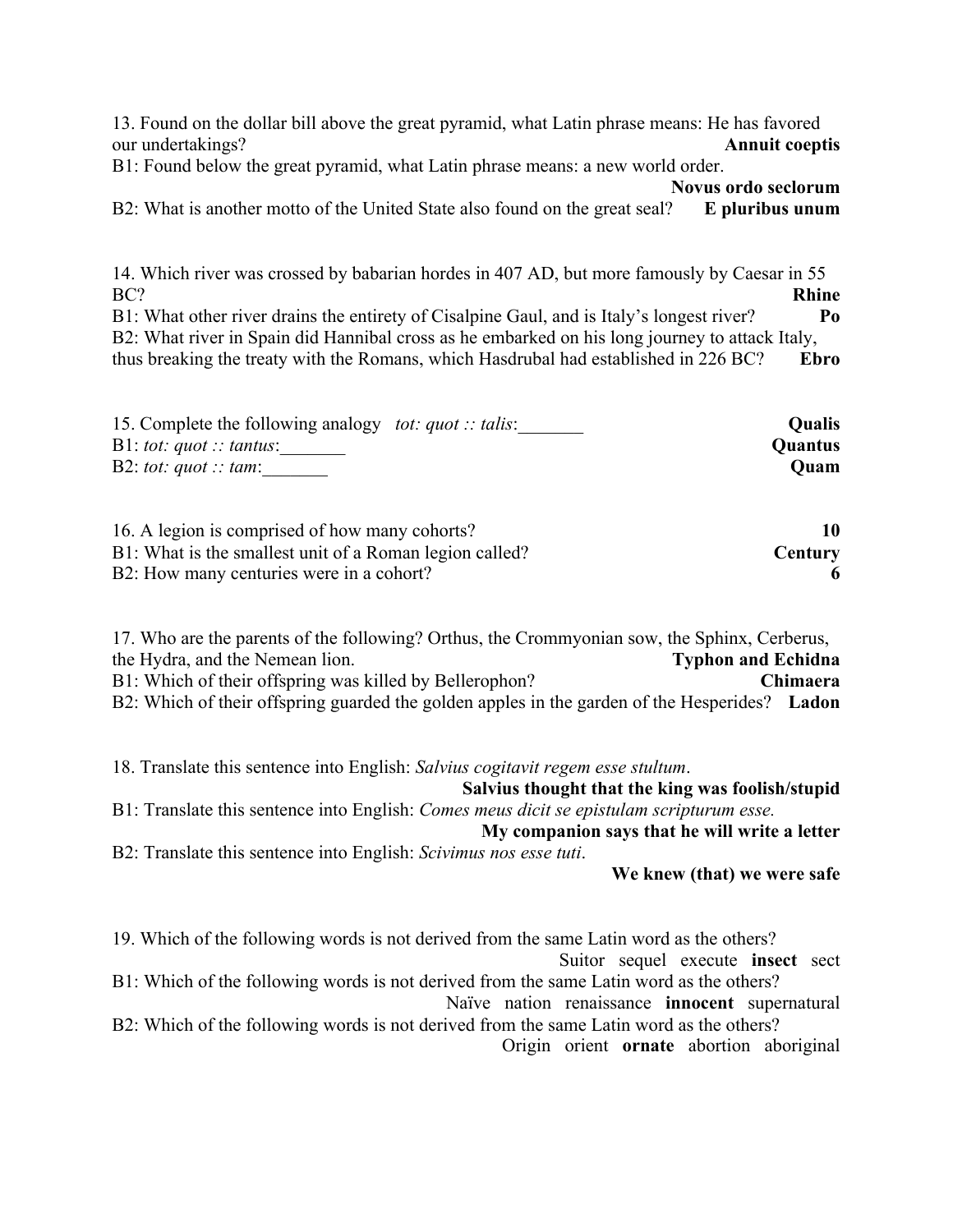20. According to legend, she was introduced to Roman religion by Numa Pompilius, and she insured Rome's permanence and held the title *Mater*, even though she was indeed a virgin in contrast to her sisters Juno and Ceres. Who was this Roman goddess of the home? **Vesta** B1: What was the punishment for a vestal virgin who had broke her vow of chastity?

### **Buried alive**

B2: What woman was made a vestal virgin after her father was overthrown as king of Alba Longa? **Rhea Silvia**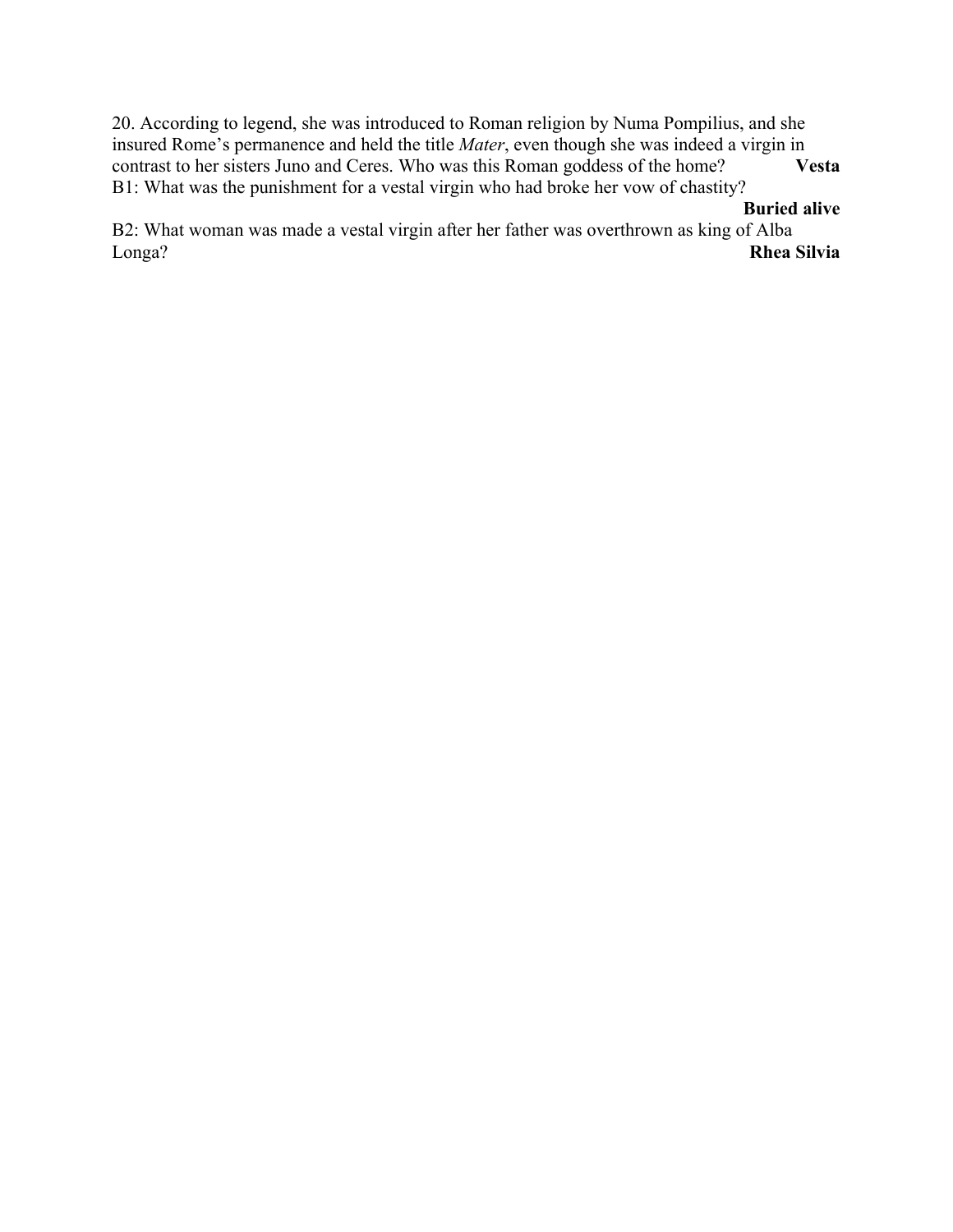### **2010 IJCL Certamen INTERMEDIATE Final Round**

1. Give all principal parts for the deponent verb meaning to think **Arbitror arbitrari arbitratus (sum)** B1: Give all prinicpal parts for the deponent verb meaning to promise **Polliceor polliceri pollicitus (sum)** B2: Give all prinicpal parts for the deponent verb meaning to obtain or find **Nanciscor nancisci nactus (sum)**

| 2. Who was the uncle of Perdix, who was imprisoned by Minos in Crete?  | <b>Daedalus</b>        |
|------------------------------------------------------------------------|------------------------|
| B1: For what inventions was Daedalus envious of Perdix?                | <b>Saw and Compass</b> |
| B2: Into what was Perdix turned after he was flung from the Acropolis? | <b>Partridge</b>       |

3: Translate this sentence: *Flumen nobis transeundum est* **We must cross the river/The river must be crossed by us** B1. Translate this sentence into English: *Furi fugiendum est* **The thief must flee/It must/has to be fled by the thief**  B2: Translate this sentence: *Leges omnibus civibus parendae sunt* **All citizens must obey the laws/All laws must be obeyed by the citizens**

| 4: In a military camp, what was the valetudinarium? | <b>Field Hospital</b>                   |
|-----------------------------------------------------|-----------------------------------------|
| B1. In a military camp, what was the praetorium?    | <b>Commander's Quarters</b>             |
| B2: In a military camp, what was a sacellum?        | <b>Shrine/Storage for the Standards</b> |

5. What English derivative of the Latin noun for trap or ambush is an adjective meaning treacherous or wily? **Insidious**

B1: What English derivative of the Latin word for headlong is a noun meaning: a steep cliff?**Precipice** B2: What English derivative of the Latin word for nearest is a noun meaning nearness or closeness?

#### **Proximity**

6. In 282 BC, the city of Tarentum called upon this king to help them defend themselves against the Romans who were threatening an attack. Who was this king of Epirus who aided the Tarentines with his army which included elephants?<br>B1: Which battle resulted in the famous eponym. "Pyrrhic Victory" **Asculum OR Heraclea** B1: Which battle resulted in the famous eponym, "Pyrrhic Victory" B2: Which battle resulted in the final defeat of Pyrrhus? **Beneventum**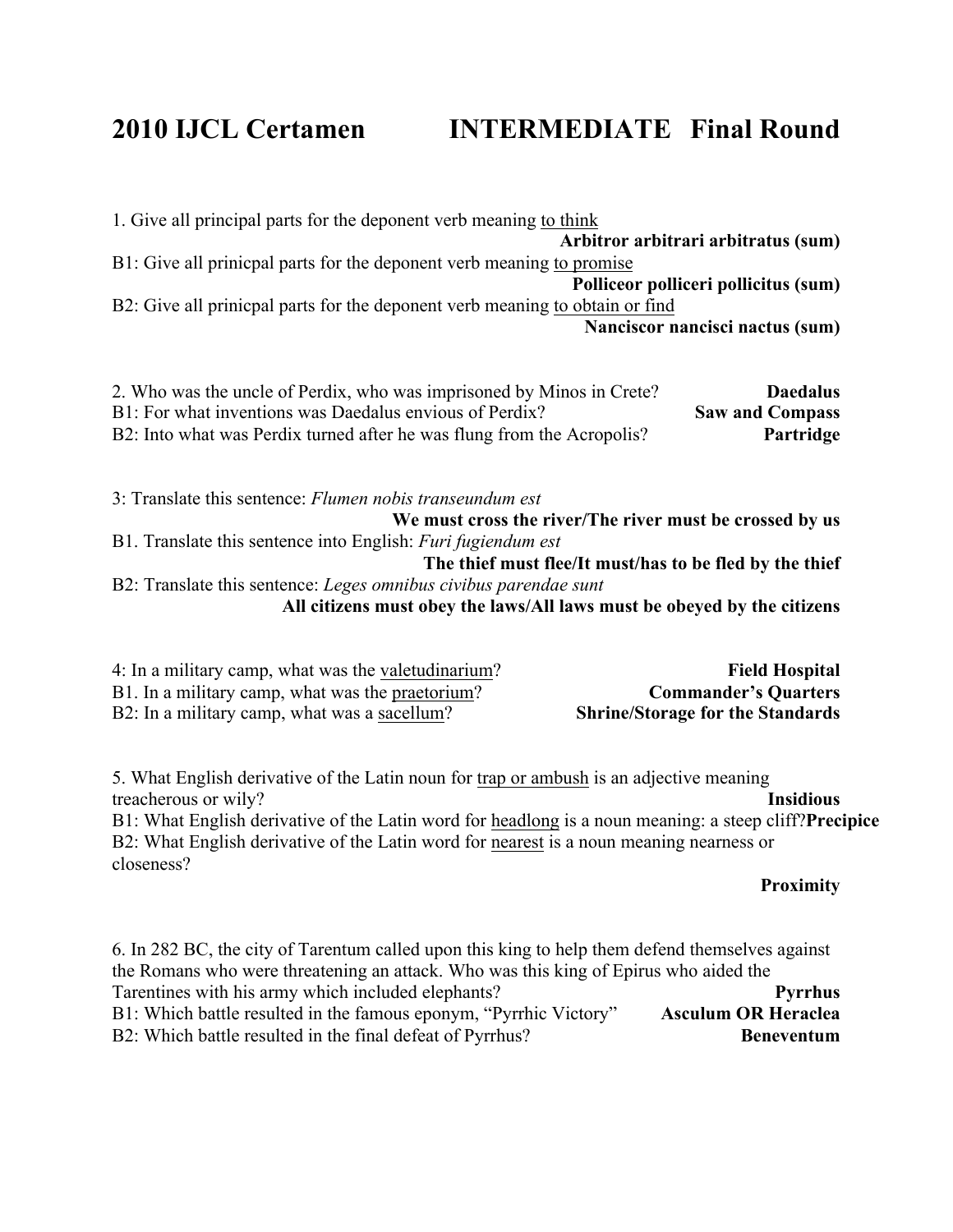7. *Qui sumus? Eurus, Auster, Boreas, Zephyrus*? **Venti** *Quis disco Hyacinthum occidit*? **Zephyrus** *Quis rex ventorum est*? **Aeolus**

8. Give an antonym for *conficio*. **Incipio/ordior/incoho/instituo/coepi** B1: Give an antonym for *nascor*. **Morior** B2: Give an antonym for *memini*. **Obliviscor**

9. What Dardanian prince's father was maimed by Zeus after revealing the name of the child's mother? **Aeneas** B1: What is the last event in the Aeneid? **Death of Turnus** B2: Why does Aeneas kill Turnus? **He sees the sword belt of Pallas**

10. Listen carefully to the following passage which I will read twice. Then answer the question that follows in Latin.

*Cum Augustus et Pirata Sextus Pompeius circum Siciliam mari bellum gerebant, necesse est Augusto novas naves aedificare. Prope Lacum Avernum Agrippa, primus dux Augusti, classem aedificavit, cuius naves minores quam Pompeii erant. Post navale certamen, Agrippa Pompeium e Siclia repulserat et totam Italim servaverat*. (repeat)

| The question: <i>Quis navem classem aedificavit</i> ? | Agrippa       |
|-------------------------------------------------------|---------------|
| B1: Qualis homo Sextus Pompeius erat?                 | <b>Pirata</b> |
| B2: Cuius naves minores erant?                        | Agrippae      |

11. During what kind of procession did a laudatio occur? **Funeral procession** B1: Where was the laudatio performed? **In the Forum** B2: How many days of mourning would occur before the funeral feast would be celebrated? **9**

| 12. Give the active participles for the verb <i>iacio iacere</i>   | iaciens, iacturus                                 |
|--------------------------------------------------------------------|---------------------------------------------------|
| B1: Give the passive participles for the verb <i>traho trahere</i> | tractus, trahendus                                |
| B2: Give all infinitives for the verb <i>orior</i>                 | oriri, ortus (-a,-um) esse, orturus (-a,-um) esse |

13. Armenia, Mesopotamia, Assyria and Dacia were all added as Roman Provinces during the reign of which emperor, during whose rule the Empire reached its greatest extent? **Trajan** B1: Which of the "5 Good Emperors" ruled for the shortest length of time? **Nerva** B2: Which of the "5 Good Emperors" did not die of natural causes? **None**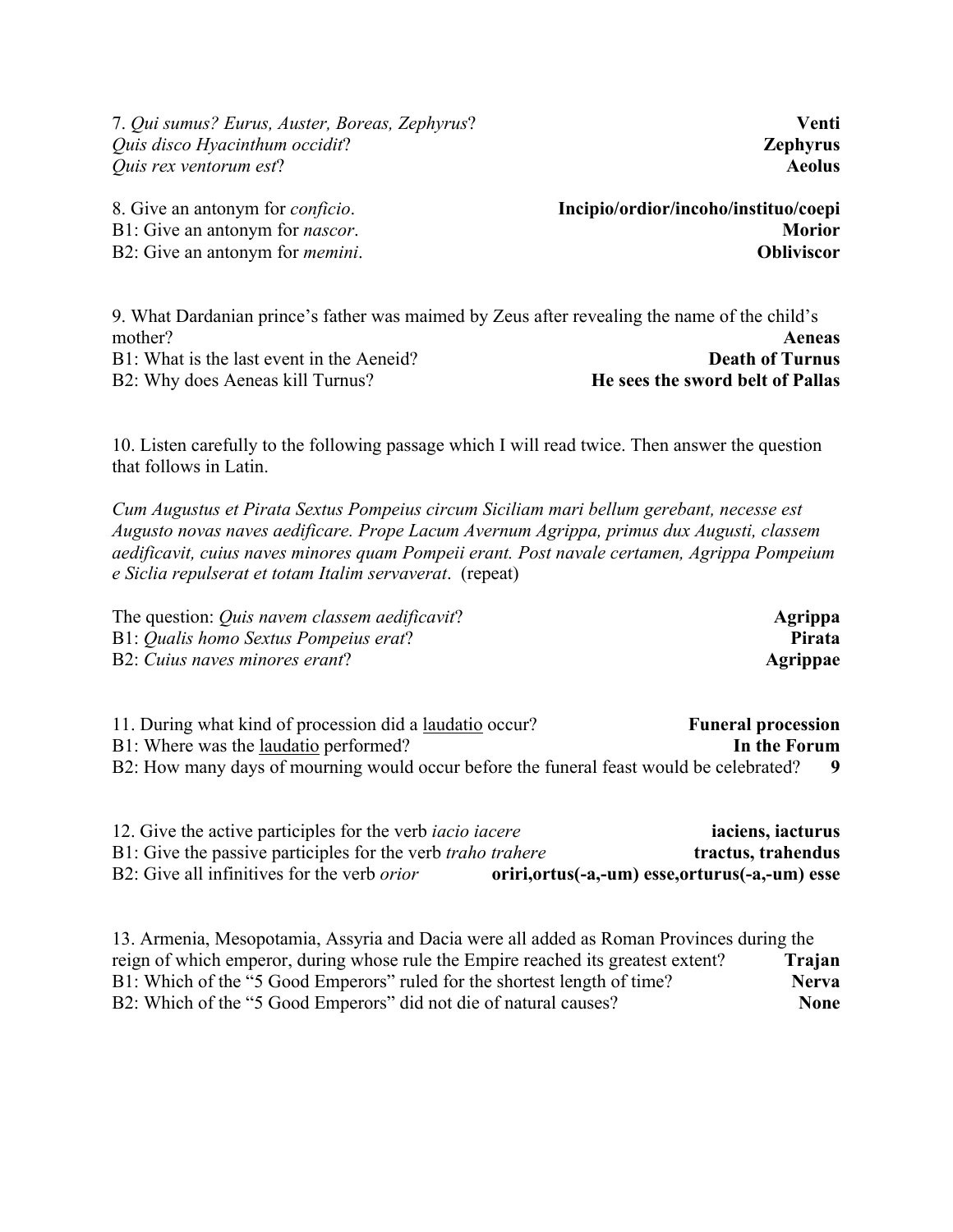| 14. What is the meaning of the Latin idiom, <i>in fugam conicere?</i> | To rout/to put to flight |
|-----------------------------------------------------------------------|--------------------------|
| B1: What is the meaning of the Latin idiom, <i>plurimum posse</i> ?   | To be very powerful      |
| B2: What is the meaning of the Latin idiom, <i>iter dare</i> ?        | To give the right of way |

| 15. Who was the grandson of Laertes?                                   | <b>Telemachus</b> |
|------------------------------------------------------------------------|-------------------|
| B1: Which king of Sparta did he visit for word of his father's return? | <b>Menelaus</b>   |
| B2: Which king of Pylus did he visit for word of his father's return?  | <b>Nestor</b>     |

16. What is the English meaning of the Latin element common to jeopardy and party? **Part** B1: What is the English meaning of the Latin element common to loyal and college? **Law** B2: What is the English meaning of the Latin element common to vowel and advocacy? **Voice**

| 17. Though it was Atalanta who struck first blood, which hero delivered the death blow to the |             |
|-----------------------------------------------------------------------------------------------|-------------|
| Calydonian boar?                                                                              | Meleager    |
| B1: To what was his life linked?                                                              | A brand/log |
| B2: Why did his mother throw it into the fire, thus causing his death?                        |             |

#### **Meleager had killed his two uncles in a disagreement over who would receive the skin**

| 18. Who reformed the Roman constitution returning power to the Optimates in 81-79 BC? |                          |
|---------------------------------------------------------------------------------------|--------------------------|
|                                                                                       | (Lucius Cornelius) Sulla |
| B1. What office did Sulla hold when he reformed the constitution?                     | <b>Dictator</b>          |
| B2: What foreign enemy had Sulla defeated in Asia Minor?                              | <b>Mithridates</b>       |

19. Which, if any, of the following words is not derived from the same Latin word as the others? Abridge **brigade** brevity brief abbreviate

B1: Which, if any, of the following words is not derived from the same Latin word as the others? Mobilize immovable locomotion mob remote

#### **(all from same root)**

B2: Which, if any, of the following words is not derived from the same Latin word as the others? Trivial triennial **trite** triangulat triad

20. What is the use of the ablative in the following sentence? *Caesar ceteros imperatores celeritate superat*. **Abl of specification/respect** B1: What is the use of the ablative in the following sentence? *Milites Caesaris castris Germanorum potiti sunt*. **Object of Potior/Object of a deponent verb** B2: What is the use of the ablative in the following sentence? *Hostis commotus timore fugit*. **Abl. of cause**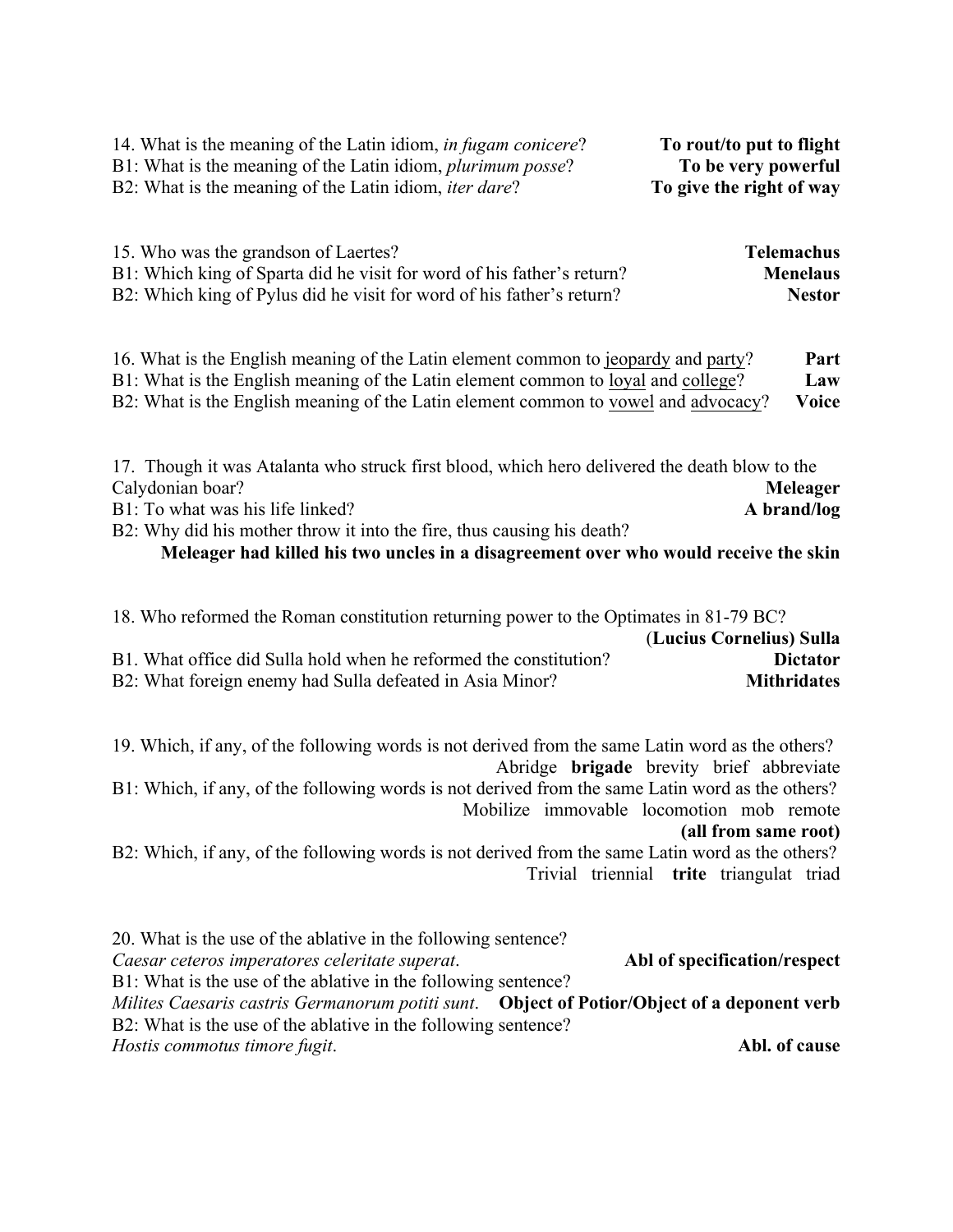# 2010 Intermediate EXTRA QUESTIONS

### Round 1

Language

Quot sunt viginti plus decem? Triginta B1: Quot sunt centum minus triginta? Septuaginta B2: Quot sunt bis decem? Viginti

Mythology

Many heroes traveled by strange methods, but what particularly unusual item did Hercules travel in, to retrieve the cattle of Geryon? **Golden cup** B1: Who gave him the golden cup by which to cross the sea? **Helius** B2: What monument did Hercules set up in dedication of his journey to the western edge of the world? **Pillars of Hercules**

**History** 

Put the following events in chronological order: Destruction of Carthage, Sack of Rome by the Gauls, Censorship of Appius Claudius **Sack, Censorship, Destruction** B1: Put the following events in chronological order: Victory at Mylae, Tribunate of Tiberius Gracchus, Seige of Veii **Veii, Mylae, T. Gracchus** B2: Put the following events in chronological order: Social War, Defeat of Spartacus, Publication of the Twelve Tables **12 Tables, Social War, Spartacus**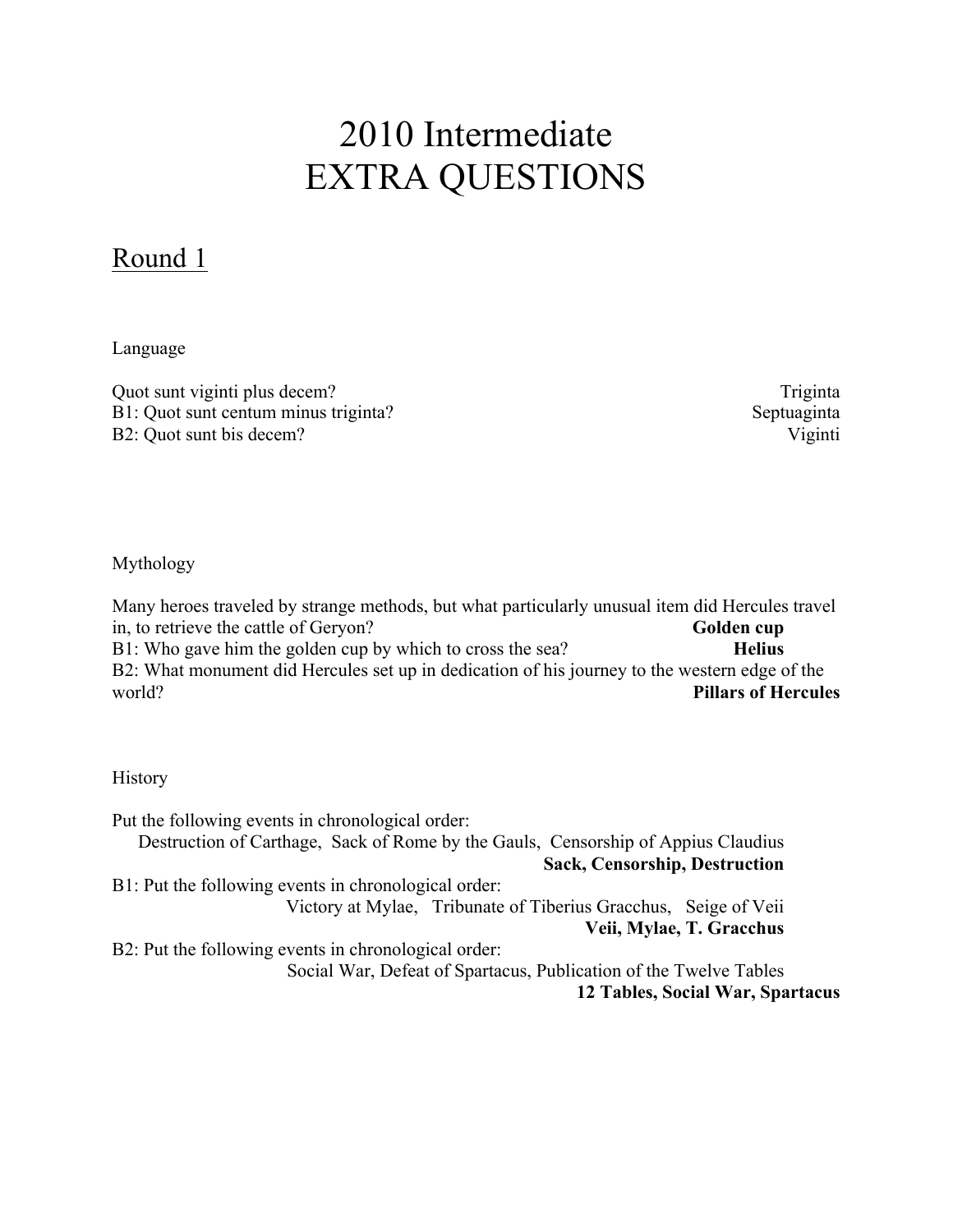### Round 2

Language

Is concatenation: a process, a general idea, or a **linked series**? B1: Is an inexorable logic: foolproof, complex, or **unyielding**? B2: is an invective: an **abusive attack**, a mild criticism, or an unintentional insult?

Mythology

Who did Medea try to poison, fearing that her own son with Aegeus would not be in line to take the throne? **Theseus** B1: Medea would have been successful had Aegeus not recognized what? **The sword which Theseus wore (accept sandals)** B2: In what city had Aegeus left the sword for Theseus to find? **Troezen** 

**History** 

Marius was allied with which patrician family by marriage? **Julii** B1: Who was the first Roman to negotiate with the Parthians? **Sulla** B2: Which commander did Marius replace in Africa? **Caecilius Metellus**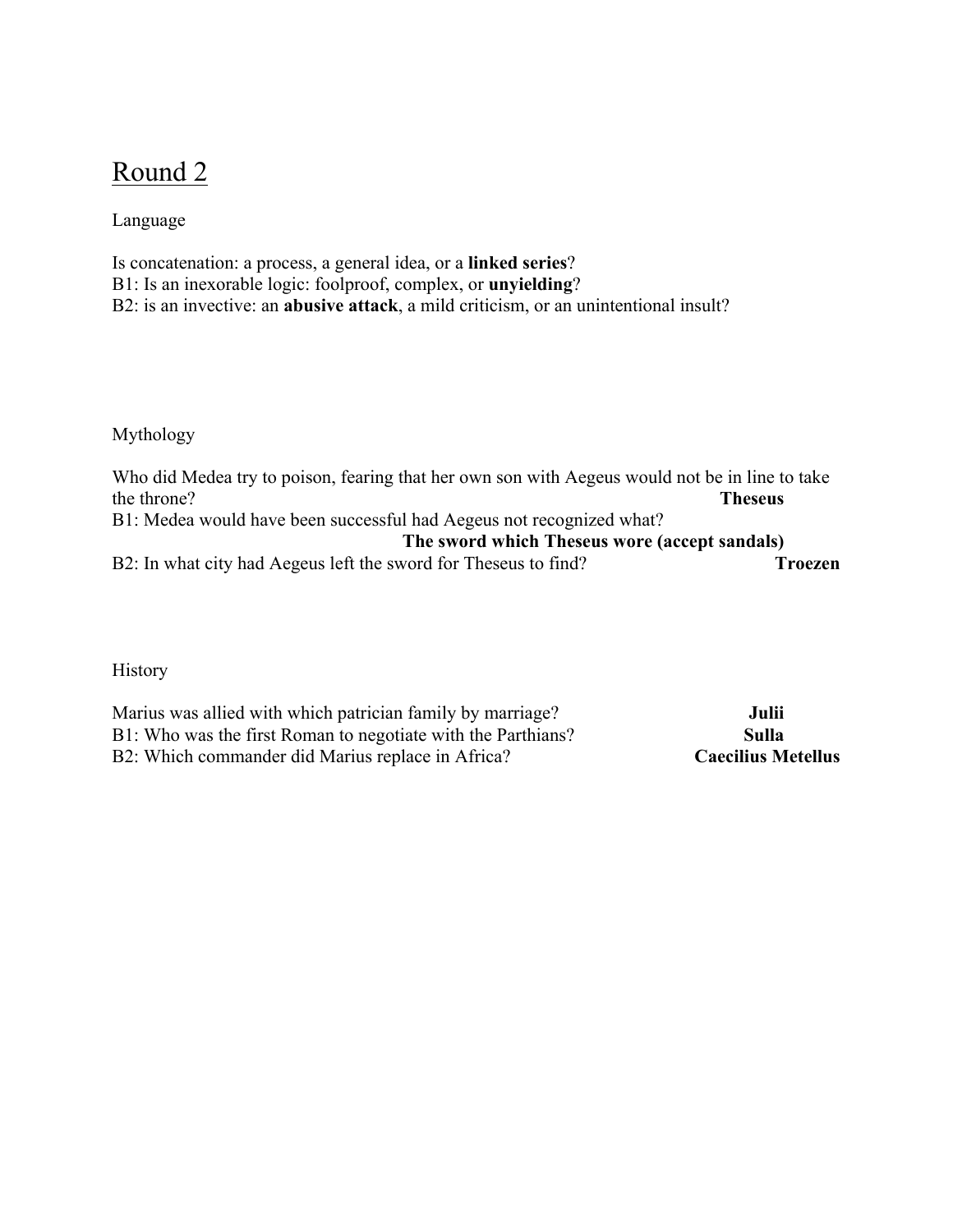### Round 3

Language

6: Give an antonym for sequor **Duco** B1: Give an antonym for <u>aliquis</u> **Nemo**<br>B2: Give an antonym for ulterior **Nemo**<br>**Citerior** B2: Give an antonym for ulterior

Mythology

| Complete this analogy Phthia: Achilles: |                                         | :Odysseus | Ithaca  |
|-----------------------------------------|-----------------------------------------|-----------|---------|
|                                         | B1: Sparta:Menelaus:: : : : : Agamemnon |           | Mycenae |
| B2: Iolcus: Jason::                     | :Aeetes                                 |           | Colchis |

History

Charioteers competed for one of four Factiones. What were the colors of four Factiones? **Red, Blue, Green, White**

B1: Give the Roman name for any two of the Factiones.

B2: Give the Roman name of the other two Factiones.

**Albati, Russati, Prasini, Veneti**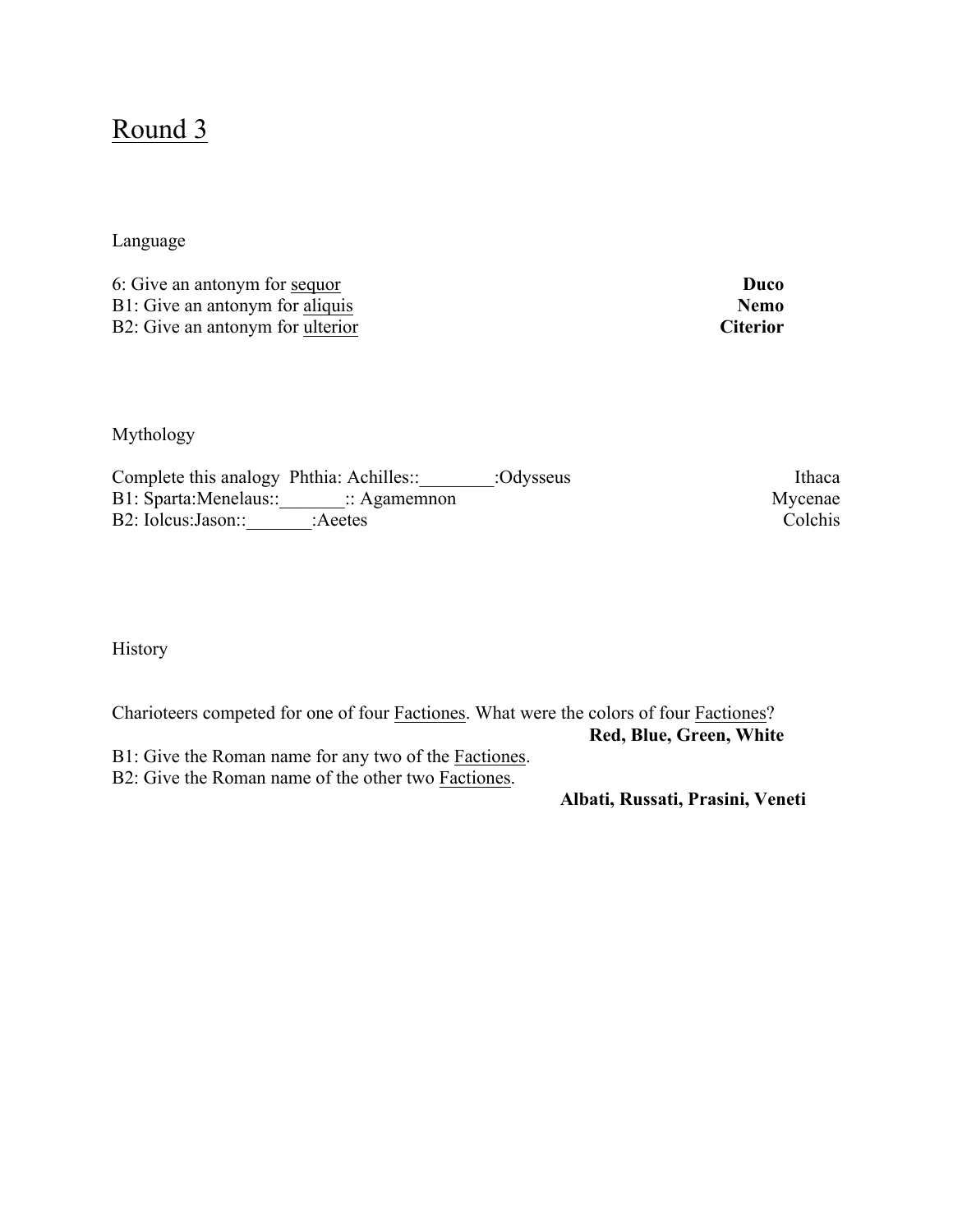### **2010 IJCL Certamen ADVANCED Round 1**

1. Listen to the following sentence, which I will read twice, and answer in Latin the question about it.

*Nero, qui vetustate imperii fiebat audacior, magis magisque accensus amore Poppaeae, matrem interficere constituit*. (repeat)

| The question: <i>Quem Nero amabat</i> ? | Poppaeam                  |
|-----------------------------------------|---------------------------|
| B1: <i>Ouid Nero in animo habuit</i> ?  | <b>Matrem interficere</b> |
| B2: Quando Nero audacior fiebat?        | Vetustate imperii         |

2. Who came to power after Numerianus was killed and the army claimed him Augustus, in 268 AD? He appointed Maximian to defend Gaul, and in 293 he added Galerius and Constantius as Caesares, thus systematically dividing the Empire into smaller units for administration.

|                                                                            | <b>Diocletian</b> |
|----------------------------------------------------------------------------|-------------------|
| B1: What was this form of government of rule by four called?               | <b>Tetrachry</b>  |
| B2: At what Bithynian site had Diocletian established his eastern capital? | <b>Nicomedia</b>  |

3. Athena sent Telemachus to Nestor and Menelaus to inquire about information regarding his father. Of which two cities were these men king? **Pylos and Sparta** B1: Who was Odysseus' faithful swineherd who recognized him and helped him regain entry into his palace still disguised as a begger? **Eumaeus** B2: Who was Odysseus' old nurse who also recognized him from a scar? **Eurycleia**

| 4: To whom does Catullus dedicate his poems?                 | <b>Cornelius Nepos</b> |
|--------------------------------------------------------------|------------------------|
| B1: Whom does Lucretius invoke in his work on atomic theory? | <b>Venus</b>           |
| B2: Whom does Horace address in his first Ode?               | <b>Maecenas</b>        |

| 5. What is the Latin noun and meaning at the root of carnival?         | Caro-meat                   |
|------------------------------------------------------------------------|-----------------------------|
| B1: What is the Latin adjective and meaning at the root of maraschino? | <b>Amarus-bitter</b>        |
| B2: What Latin verb and meaning is at the root of repertoire?          | Pario- to bear, bring forth |

6: What Roman biographer, born in 70 BC, was a lawyer and secretary for the emperor, but spent most of his time in scholarship? **Suetonius** B1: What was the Latin title of his most famous work? **De Vita Caesarum** B2: What noted figure used his influence to help Suetonius obtain privileges and positions? **Pliny the Younger**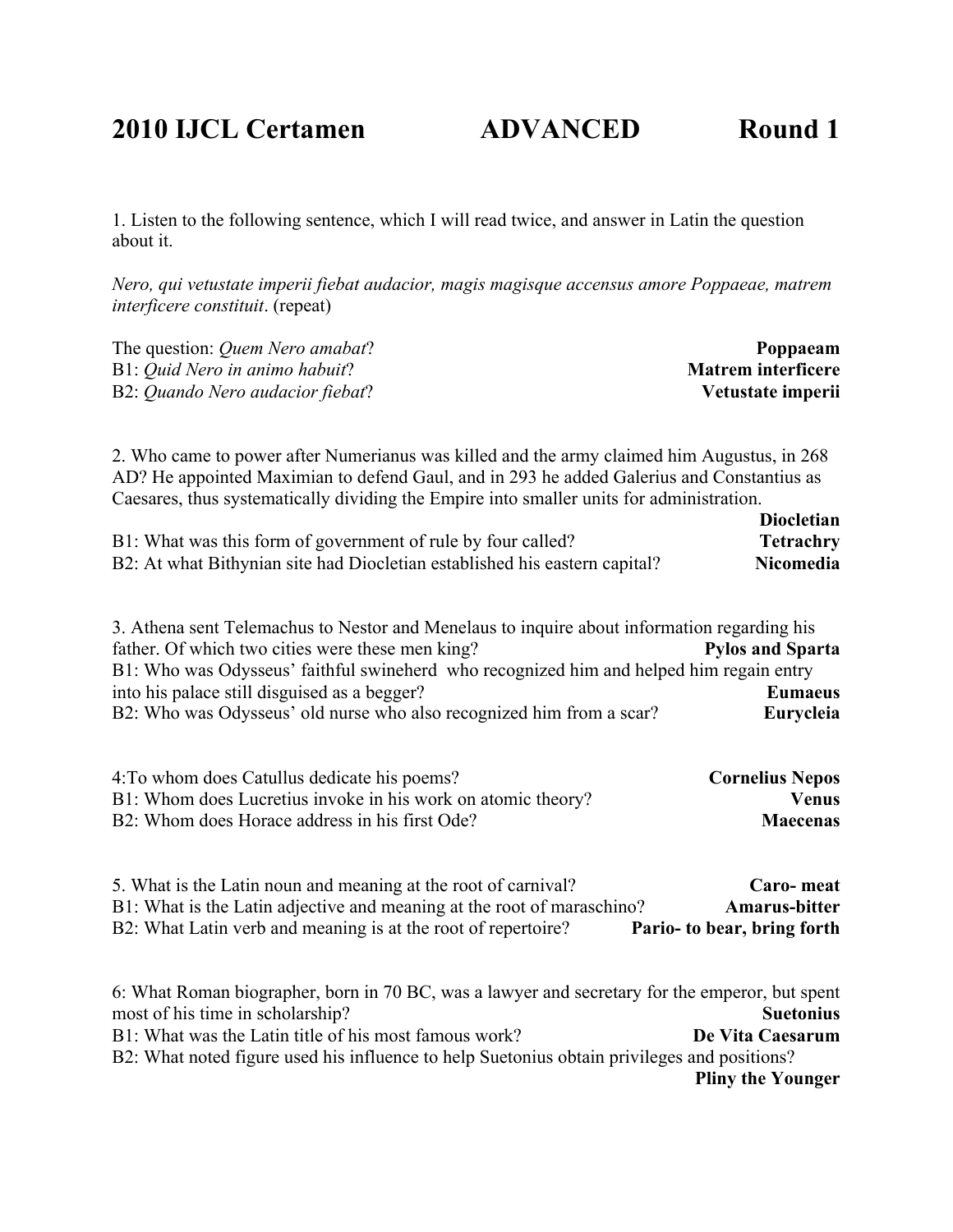7. Who, as quaestor in 107 BC, distinguished himself in the Numidian war, in 88 BC marched on Rome after the tribune Sulpicius Rufus removed his command against Mithridates Eupator, and in 103-102 BC served against the Germans under Marius, later to become his chief rival?

(**Lucius Cornelius) Sulla**

B1: Against which Numidian king had both Marius and Sulla fought in 107 BC? **Jugurtha** B2: What rival to Sulla was elected in 87 BC as consul and thus proved to be Sulla's second rival in his absence? **(Lucius Cornelius) Cinna**

8. Who was the immortal son of Cronus and Philyra, whose immortality was kindly taken from him by Prometheus so that he could die after being wounded by one of Heracles' poisoned arrows? **Chiron** B1: On what mountain was the cave in which Chiron trained so many heros? **Pelion**

B2: Which constellation did Chiron become? **Centaurus**

9. What popular musical would the Romans have called: *Nefanda* **Wicked** B1: What other popular musical would the Romans have called: *Viri pupaeque* **Guys and Dolls** B2: What other popular musical would the Romans have called: *Merces* **Rent** 

10. Who was the Theban seer, whom Callimachus claims received his blindness because he had caught sight of Athena bathing, and not because Hera had blinded him after he had agreed with Zeus in a debate? **Teiresias**

B1: Which Greek prophet revealed Artemis' anger at Aulis and informed them to sacrifice Iphigenia? **Calchas**

B2: Who was the Trojan prophet who told the Greeks secrets that only he knew involving the fall of Troy? **Helenus**

11. Which of the following rhetorical devices has nothing to do with the order of words, phrases, or ideas? Chiasmus Anastrophe Prolepsis **Ecphrasis** Synchesis B1: What is ecphrasis? An extended description of a work of art, building, or natural setting B2: Differentiate chiasmus and Synchesis

#### **Chiasmus- ABBA word order, criss-crossing word order Synchesis- ABAB word order, interlocking word order**

12. For the verb *premo premere*, give the 2nd person singular, pluperfect passive subjunctive **pressus esses** B1: Make that active and perfect **presseris** B2: Now make that imperfect active **premerers**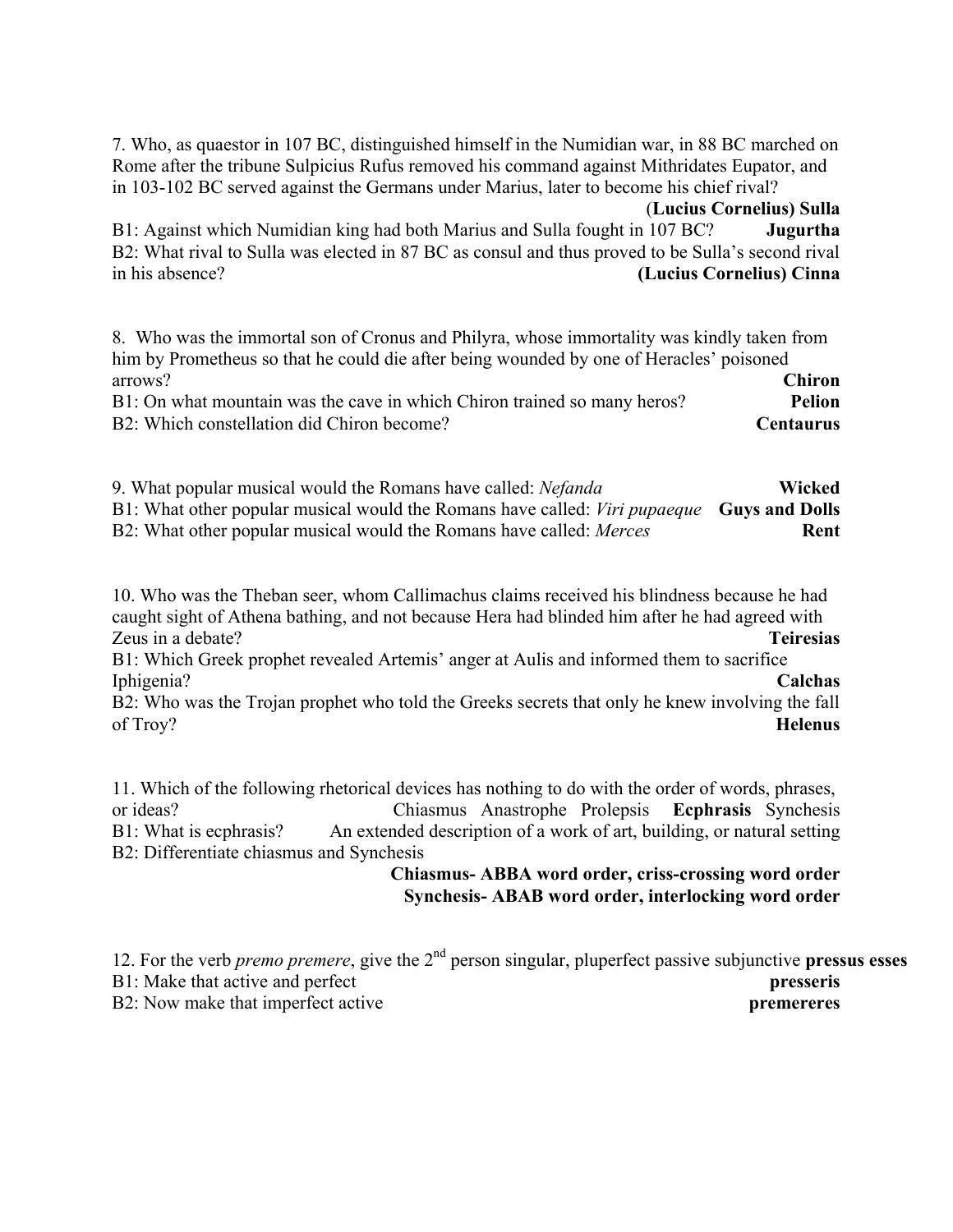| <b>Vocative</b> |
|-----------------|
|                 |
| <b>Dative</b>   |
| Reference       |
|                 |

14. Later replaced by money, what gift originated as a small basket of food that was a substitution for an invitation from a patron to clients for dinner? **Sportula** B1: What was the actual meeting in the atrium called, in which clients called upon their patron at an early hour? **Salutatio** B2: During campaign season, what was the designated slave called who whispered the names of greeters to the master on political campaign? **Nomenclator**

15. Introduced first by Livius Andronicus and then later by Naevius, what kind of plays are literally, plays in Greek cloaks? **Fabulae Palliatae** B1: What kind of plays are about Italian life and characters of which none still survive? **Fabulae Togatae**

B2: What type of plays are dramas about a Roman historical or legendary theme called? **Fabulae Praetextae**

16. On what island was Typhon buried, the site of Proserpina's rape, and the location of Anchises funeral games? **Sicily**

B1: Which member of Odyesseus' crew was abandoned on Sicily, only to be picked up later by Aeneas? **Achaemenides**

B2: Which Sicilian king welcomed Aeneas and his men and gave them provisions before they crashed at Carthage? **Acestes**

17. Translate the following sentence into English: *Cum patronus pecuniam clienti dedit, tamen pauper esset*.

**Although the patron gave money to the client, (nevertheless) he was still poor** B1: Translate into English: *Semper discipuli infelices putant omnes magistros stulti esse*

**Unhappy students always think (that) all teachers are fools/stupid/dumb** B2: Translate into English: *Magister bonus discipulis malis parendus est*.

**Bad students must obey the good teacher/The good teacher must be obeyed by the bad students**

18. Often seen when circumstances are uncertain, what is the Latin and English for the abbbreviation: d.v. ? **deo volente-god willing** B1: Used in a footnote to refer to another footnote, what is the Latin and English for the abbreviation: op.cit.? **opere citato- in the work cited** B2: What is the Latin and its abbreviation, which could be seen at the top of a resume? **c.v.-curriculum vitae**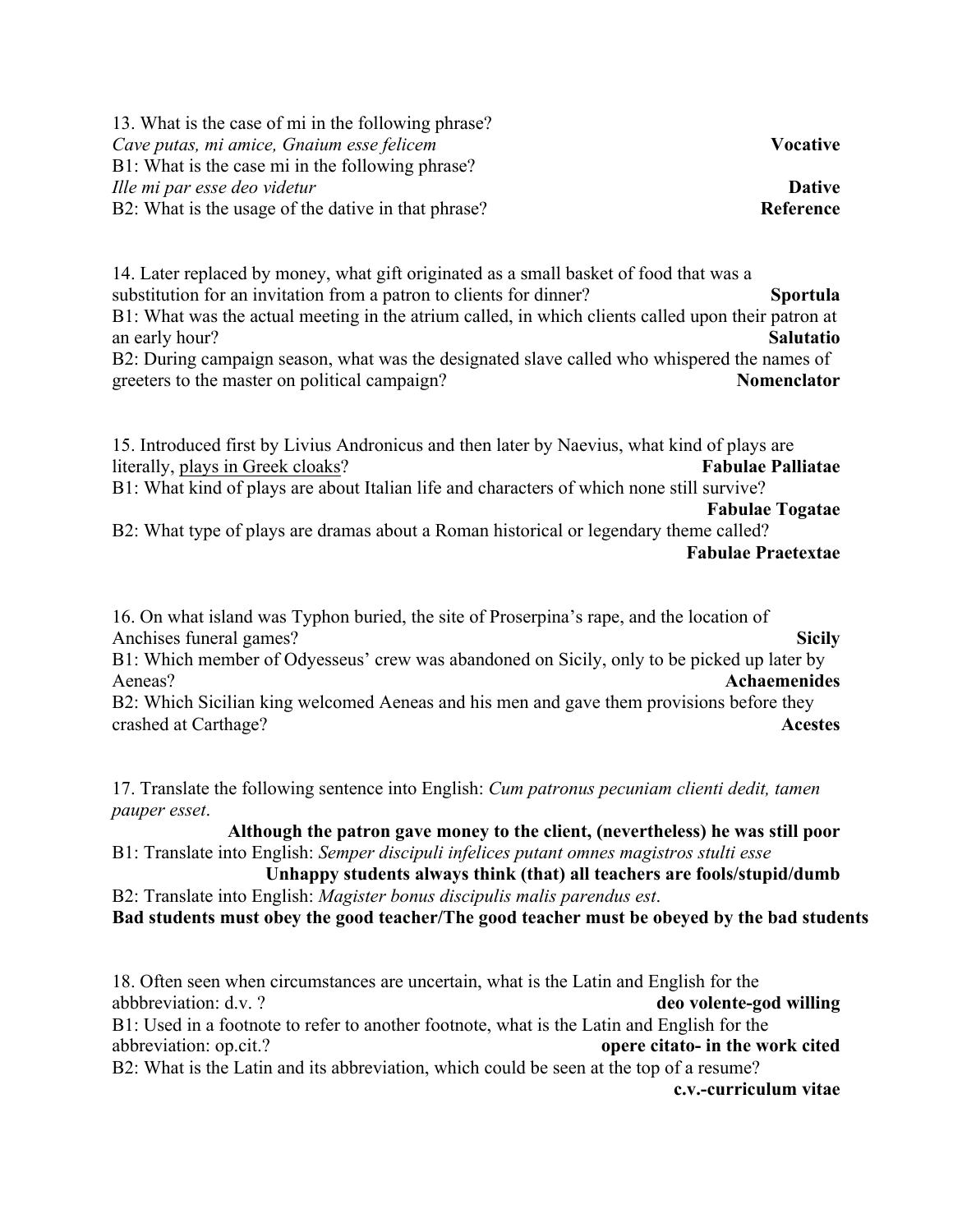19. What derivative from the Latin verb to swear means: to willfully give false or dishonest testimony? **Perjury**

B1: What derivative from the Latin verb to believe means: the act or process of being licensed or officially recognized? **Accreditation**

B2: What derivative from the Latin noun meaning garment means: a sense of shame, mockery, perversion, or disgrace? **Travesty**

20. In 276 BC, who was defeated by Curius Dentatus at the battle of Beneventum, even though this king of Epirus had already achieved victories at Asculum and Heraclea? **Pyrrhus**

Handout visual- Give students a few moments.

| B1: Which letter represents a battle fought in 217 BC? |  |
|--------------------------------------------------------|--|
| B2: Which letter represents the battle of Actium?      |  |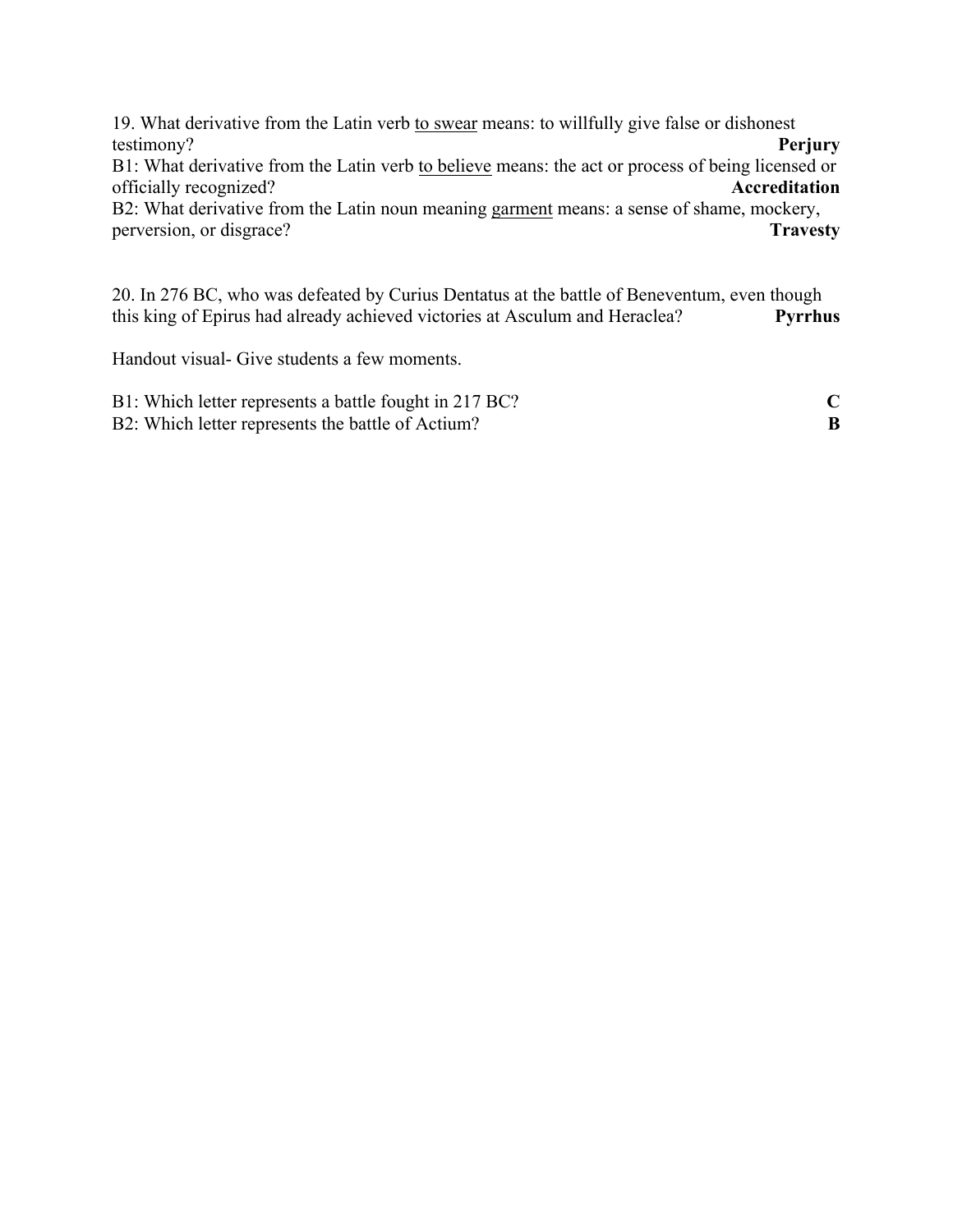### **2010 IJCL Certamen ADVANCED Round 2**

1. What use of the subjunctive is found in the phrase: *vivamus, mea Lesbia, atque amemus*? **Volitive/Horatory Subjunctive (prompt on Independent usage)** B1: What use of the subjunctive is found in the phrase: *quid agam, iudices? Quo me vertam*?

**Delibrative Subjunctive/ Dubitative Subjunctive**

B2: What use of the subjunctive is found in the phrase: *utinam Clodius viveret?* **Optative Subjunctive**

| 2. What is the Latin title of Julius Caesar's commentary on the Civil War? | De Bello Civili      |
|----------------------------------------------------------------------------|----------------------|
| B1: What is Lucan's work on the same subject, with a similar title?        | <b>Bellum Civile</b> |
| B2: What is the other name is this work known?                             | Pharsalia            |

3. What derivative from the Latin word for lay low or knock over is defined as: to arrange or form into layers? **Stratify**

B1: What derivative from the same root is an English adjective meaning: lying flat with face downward? **Prostrate**

B2: What derivative from the same root is an English noun meaning: sudden confusion or amazement? **Consternation**

4. The ornate carvings on this monument feature the following: Aeneas, the female figure Tellus with her two children, and a number of processions including a royal procession headed by Augustus himself, who dedicated this monument. It would become one of the most noble monuments of Augustan art. What is the name of this altar dedicated in 9 BC, but not built until 13 AD? **Ara Pacis**

B1: What is the suovetaurilia, which can be seen on the altar itself?

**Sacrifice of a pig, sheep, and bull**

B2: What other monument built near the Tiber river has columns on which his Res Gestae are carved? **Mausoleum**

5. This name is shared by two individuals. The first was a suitor to Andromeda who caused a riot at the marriage of Andromeda to Perseus. The other was a Thracian king who was tormented by the Harpies. What is the name common to both? **Phineus** B1: Which king of the Gaetulians was a suitor of Dido, before Aeneas? **Iarbas** B2: Who was the most insolent of Penelope's suitors? **Antinous**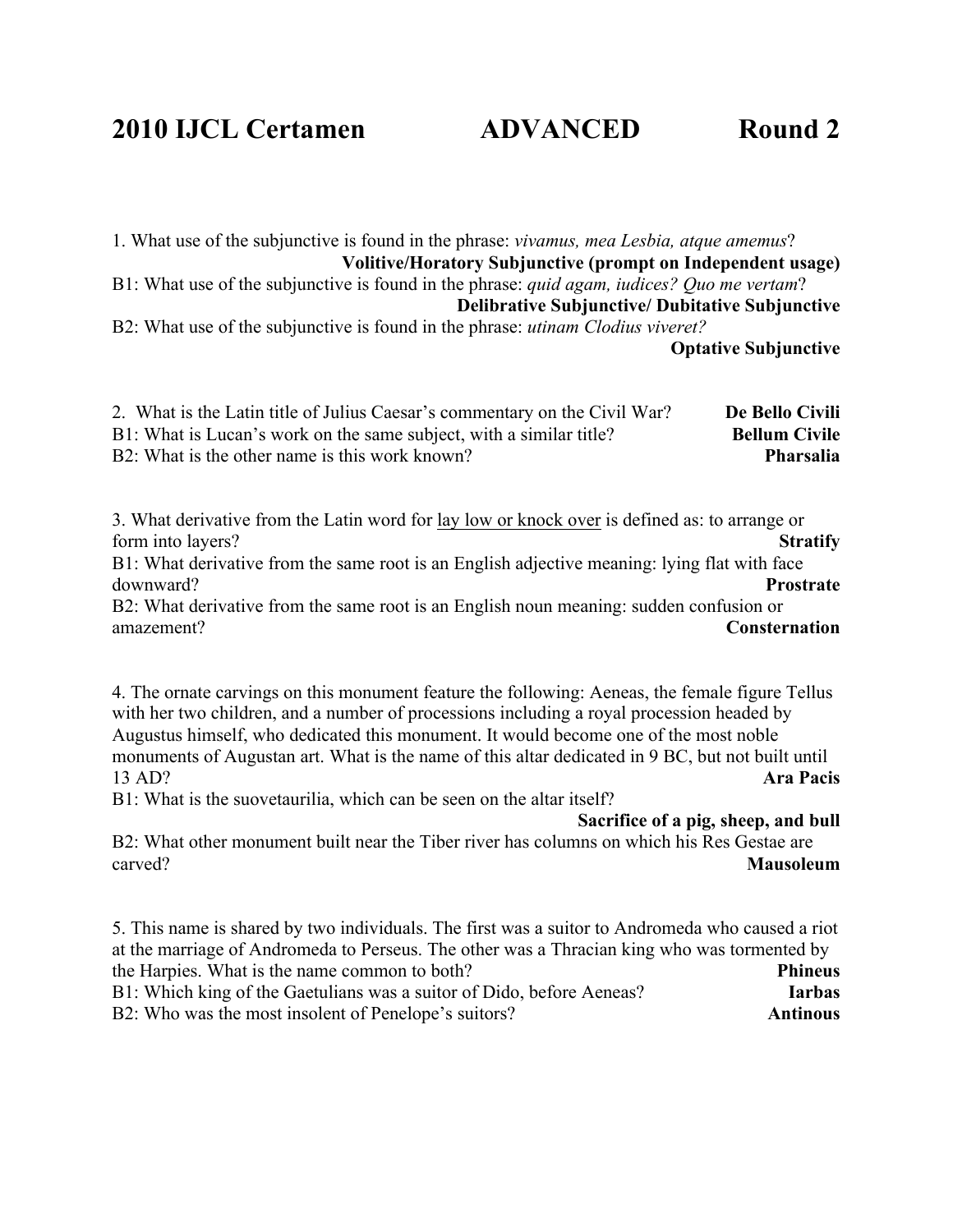| 6. Translate into Latin the prepositional phrase in this sentence:    |                          |
|-----------------------------------------------------------------------|--------------------------|
| The acropolis stands in the middle of Athens.                         | In Media Athenis         |
| B1: Translate into Latin both prepositional phrases in this sentence: |                          |
| From Carthage the warship sailed to Italy.                            | Carthagine, ad Italiam   |
| B2: Translate into Latin both prepositional phrases in this sentence: |                          |
| Vergil was born in Mantua but died in Brundisium.                     | <b>Mantuae, Brundisi</b> |

7. Who am I? I was a famous Roman elegist, born of an equestrian family in central Italy, but the army confiscated part of my family's estate when I was young. I spent most of time writing about my one true love, whom I called Cynthia in my verses. **Propertius** B1: Who was my patron? **Maecenas** B2: What city in central Italy was I from? **Assisi**

| 8. Who defeated Caesar's legions at Gergovia in 52 BC, but would later that year be defeated by |                |
|-------------------------------------------------------------------------------------------------|----------------|
| Caesar at Alesia?                                                                               | Vercingetorix  |
| B1: What Gaul led the attack and sack of Rome in 390 BC?                                        | <b>Brennus</b> |
| B2: What Visigoth led the attack and sack of Rome in 410 AD?                                    | <b>Alaric</b>  |

9. Who is the son of Daunus and the nymph Venilia, who is the king of the Rutulians and suitor to Lavinia? **Turnus** B1: Who is the sister of Turnus who assists him during the war? **Juturna** B2: Which Greek does Turnus fail to enlist as an ally in his wars against Aeneas? **Diomedes**

10. What Latin phrase often used by police when attempting to deduce the way in which a criminal works, translates as a method of operating? **Modus operandi** B1: What Latin phrase translates as caught in the act? **In flagrante delicto** B2: In the modern legal system, what actually is a writ of habeas corpus? **It requires officials to bring a detained individual before a court** 

**to determine that individual's imprisonment**

| 11. Which of the following is not derived from the same Latin root as the others? |  |  |                      |
|-----------------------------------------------------------------------------------|--|--|----------------------|
| <b>Obligate</b> Derogatory arrogant surrogate perogative                          |  |  |                      |
| B1: What Latin verb and meaning is at the root of obligate?                       |  |  | Ligo ligare- to bind |
| B2: What Latin verb and meaning is at the root of the other words?                |  |  | Rogo rogare- to ask  |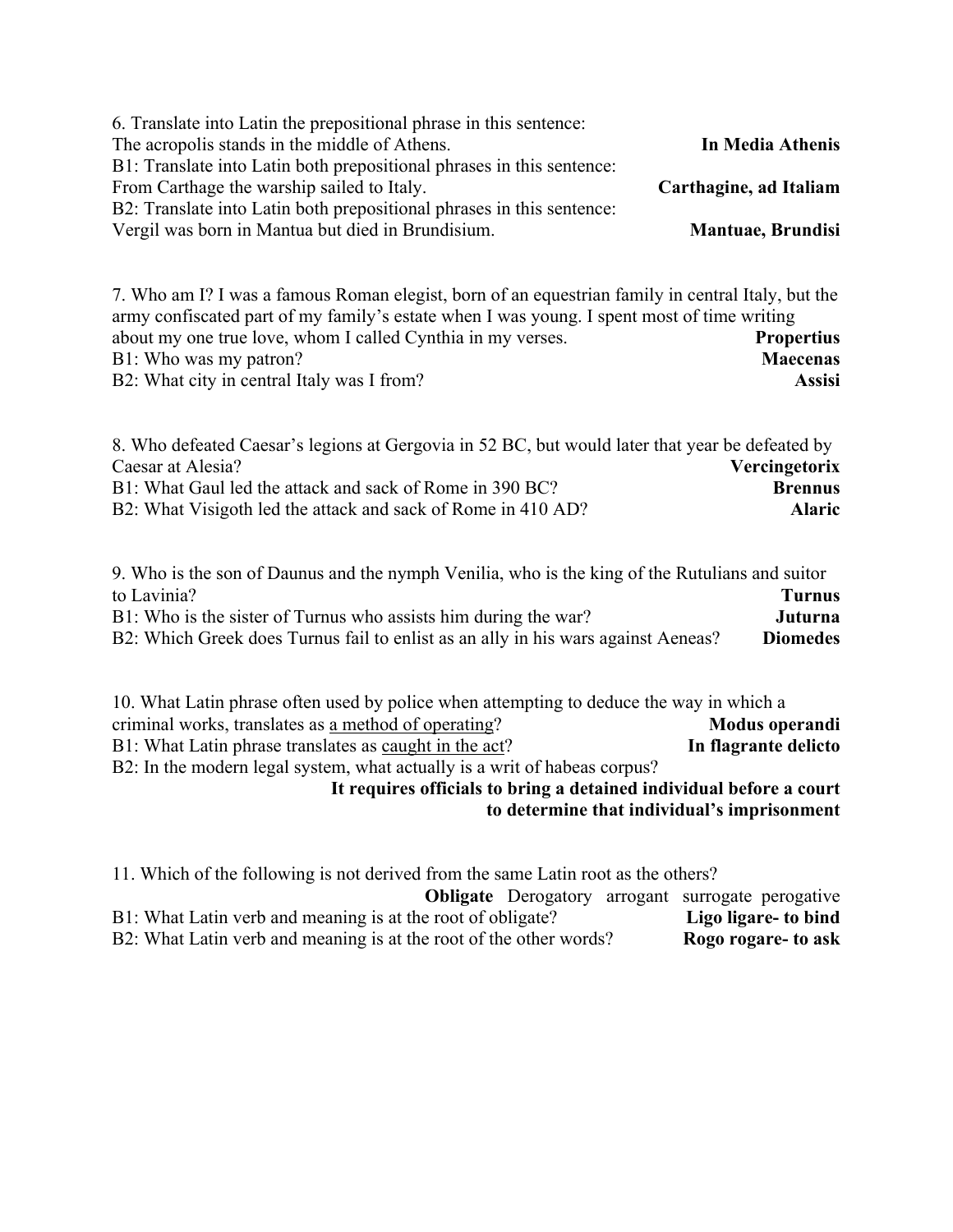12. What do the following have in common? Amphiaraus, Hippolytus, Oenomaus, and Phaethon **Died while driving their chariots**

B1: What do the following have in common? Pelopia, Myrrha, and Nyctimene

**Slept with their fathers**

B2: What do the following have in common? Idmon, Adonis, and Hyas

**Killed by boars**

13. What festival lasted seven days during Cicero's time, but was reduced to three by Augustus, during which wax candles and sigillaria were exchanged and social order was inverted?

#### **Saturnalia**

B1: During what other festival were two youths smeared on the forehead with blood then wiped with milk-dipped wool, and others could be seen running through the streets hitting women with goat skin thongs? **Lupercalia**

 $B2$ : What other festival on May 9<sup>th</sup> saw people rise at midnight to cast black beans over their shoulders to apease dead spirits? **Lemuria**

| 14. Give a synonym for: fleo          | lacrimo/ploro/lamentor |
|---------------------------------------|------------------------|
| B1: Give a synonym for: <i>rumpo</i>  | frango/confringo       |
| B2: Give a synonym for: <i>suesco</i> | soleo                  |
|                                       |                        |

| 15. Which rhetorical device is the superfluous use of words? | <b>Pleonasm</b> |
|--------------------------------------------------------------|-----------------|
| B1: What is the superfluous use of conjunctions?             | Polysyndeton    |
| B2: What is the omission of conjunctions?                    | Asyndeton       |

16. Which Olympian had the epithet Argeiphontes, meaning "Argus-killer"? **Hermes/Mercury** B1: Which lover of Zeus was Hermes trying to retreive from Argus? **Io** B2: What was the strait of Maeotis called after Io in the form of a cow crossed it? **Bosphorus** 

17. Listen carefully to the following lines from Catullus which I will read twice as prose. Then answer the question that follows in Latin.

*Marrucine Asini, manu sinistra non belle uteris, in ioco atque vino tollis lintea neglegentiorum. Hoc salsum esse putas? Fugit te, inepte quamvis sordida res et invenustas est*. (repeat)

| The question: <i>Qua manu Asinius non bene utitur</i> ? | <b>Sinistra</b> |
|---------------------------------------------------------|-----------------|
| B1: Quae Asinius tollit?                                | Lintea          |
| B2: <i>Ouid Asinius putat hoc esse</i> ?                | <b>Salsum</b>   |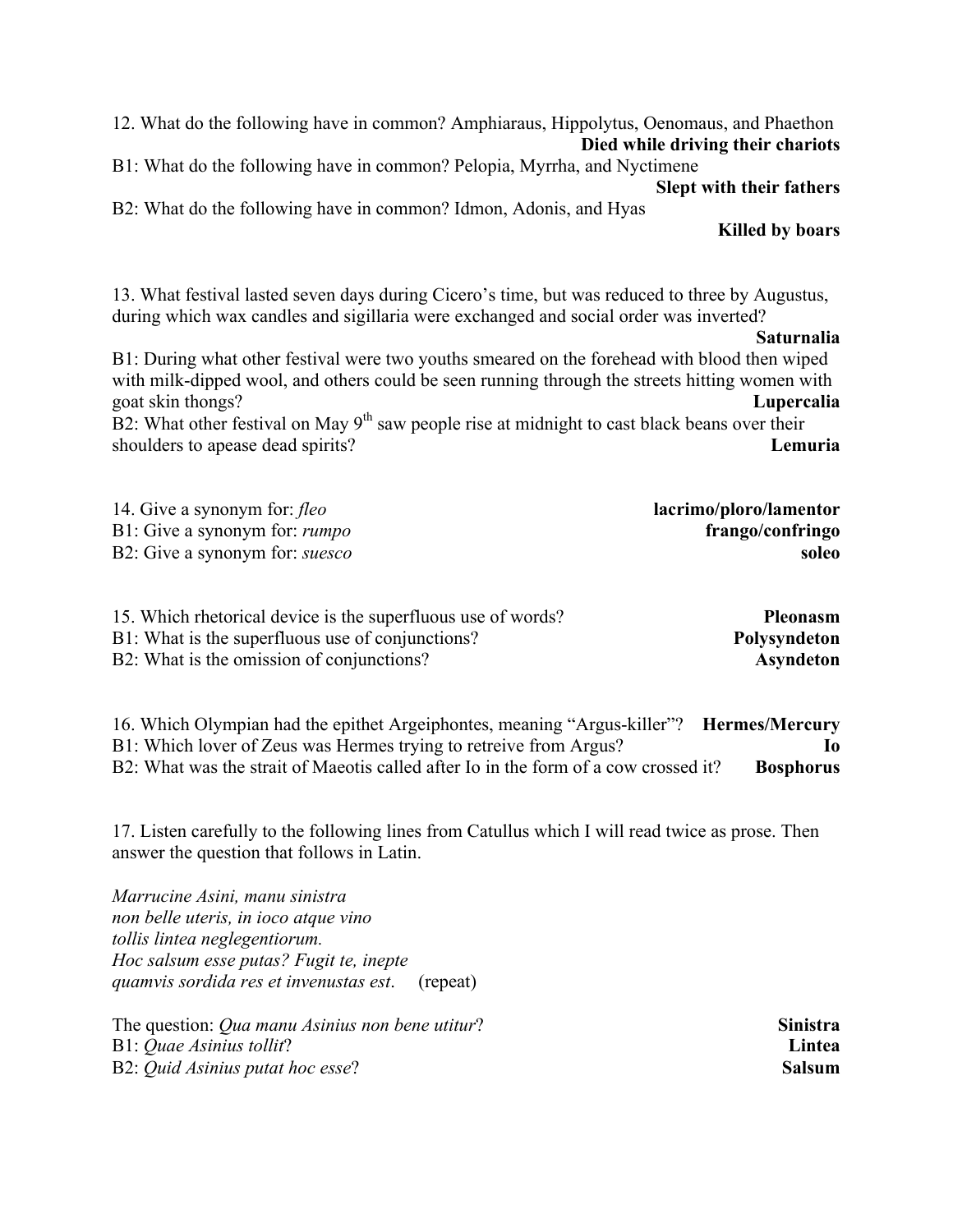18. This emperor reduced the kingdom of Cappadocia to a province, and early in his principate mutinies had broken out along the Rhine and Danube river. Who was this emperor who was conspired against by Sejanus and Agrippina? **Tiberius (Claudius Nero)** B1: Against which Julio-Claudian was the unsuccessful conspiracy of Camillus Scribonius and Annius Vinicianus? (**Tiberius) Claudius (Drusus)** B2: Against which Julio-Claudian was the unsuccessful conspiracy of Lentulus Gaetulicus? **Gaius (Julius Caesar Germanicus)/Caligula**

19. In what speech of 56 BC does Cicero defend a former protégé and destroys the thin reputation of Clodia? **Pro Caelio** B1: In what speech of 62 BC does Cicero defend the arts and literature as he defends the citizenship of a poet? **Pro Archia** B2: In what speech of 70 BC does Cicero levy charges of abuse against a former governor of Sicily? **In Verrem**

20. What current movie starring John Travolta would the Romans have called: *Lutetiā cum amore* **From Paris with Love**

B1: What current movie starring Mel Gibson would the Romans have called: *Acies tenebrarum* **Edge of Darkness**

B2: What current movie starring Kristen Bell and Josh Duhamel would the Romans have called: *Quando Romae* **When in Rome**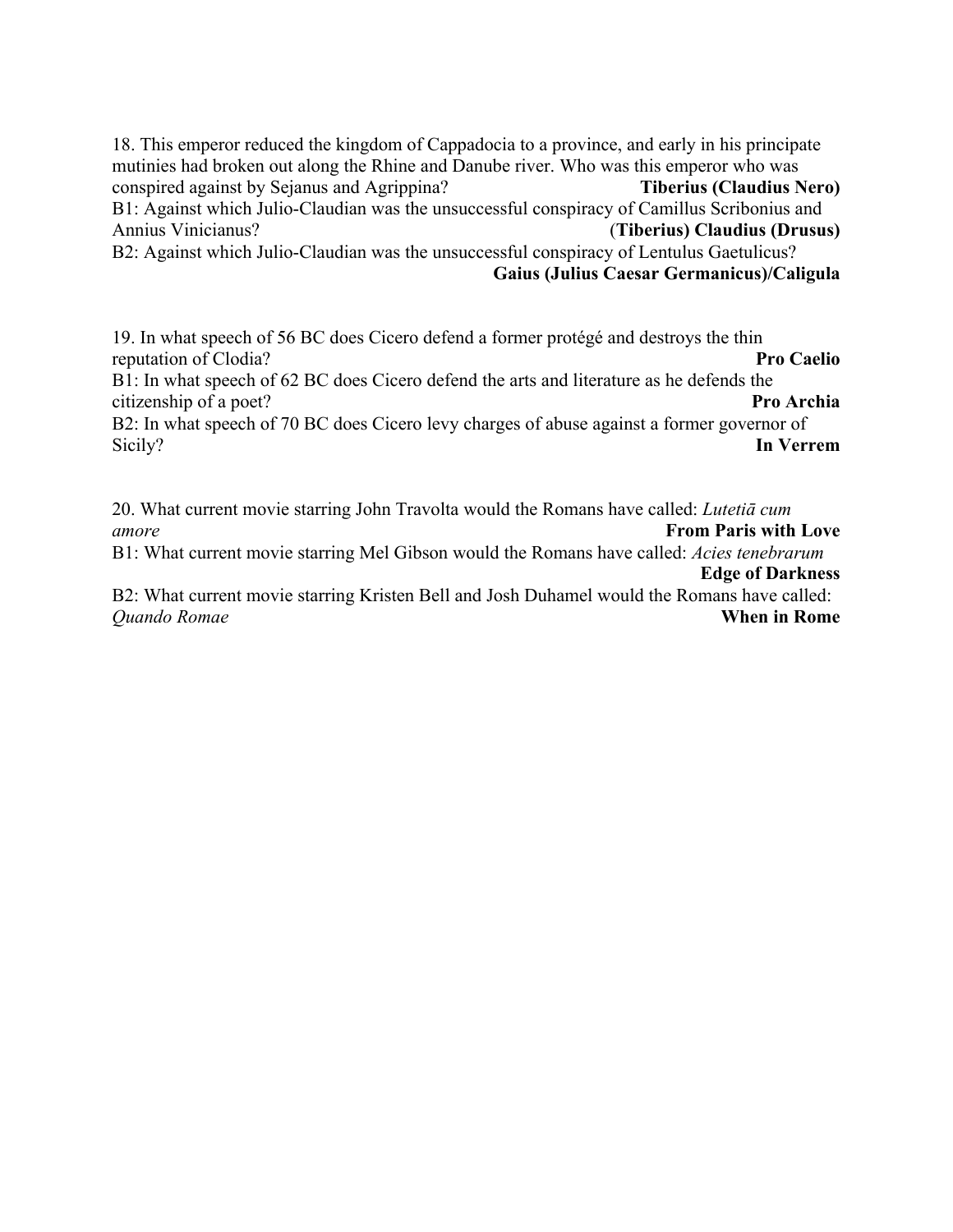### **2010 IJCL Certamen ADVANCED Round 3**

1. What is the English translation of the motto of Wyoming: *Cedant arma togae*? **Let arms yield to the toga/peace** B1: What is the English translation of the motto of Massachusetts: *Ense petit placidam sub libertate quietem*? **With the sword she seeks calm/serene peace/quiet under liberty/freedom** B2: What is the English translation of the mottoe of Maryland: *Scuto bonae voluntatis Tuae coronasti nos*? **With the shield of thy good will/kindness Thou/you hast covered/crowned us** 2. Give an antonym for: *cunctus* **Nullus** B1: Give an antonym for: *supplex* **Superbus/adrogans/fastidiousus** B2: Give an antonym for: *apertus* **Occultus/absconditus/clausus** 3. Who earned the name Alexander for his bravery in defending the flocks he tended on Mt. Ida, though he is often taunted by Hector as unmanly and not brave? **Paris** B1: What nymph from Mt. Ida did Paris fall in love with and marry? **Oenone** B2: Which of Paris' brothers became furious with him after Paris had won every contest in games after he had returned to Troy? **Deiphobos** 4. What were the colors of the four original *factiones*? **Red, white, green, and blue** B1: What were the Latin terms used for these four *factiones*? **Russati, albati, prasini, and veneti** B2: What two colors were later added by Domitian? **purple and gold** 5. Listen carefully to the following poem by Catullus which I will read twice as prose, then answer the question that follows. *Odi et amo. quare id faciam, fortasse requiris.*

| nescio, sed fieri sentio et excrucior.            | Repeat                 |    |
|---------------------------------------------------|------------------------|----|
| The question. What meter is this poem written in? | <b>Elegiac Couplet</b> |    |
| B1: How many elisions occur in this poem?         |                        |    |
| B2: How many syllables are in this poem?          |                        | 29 |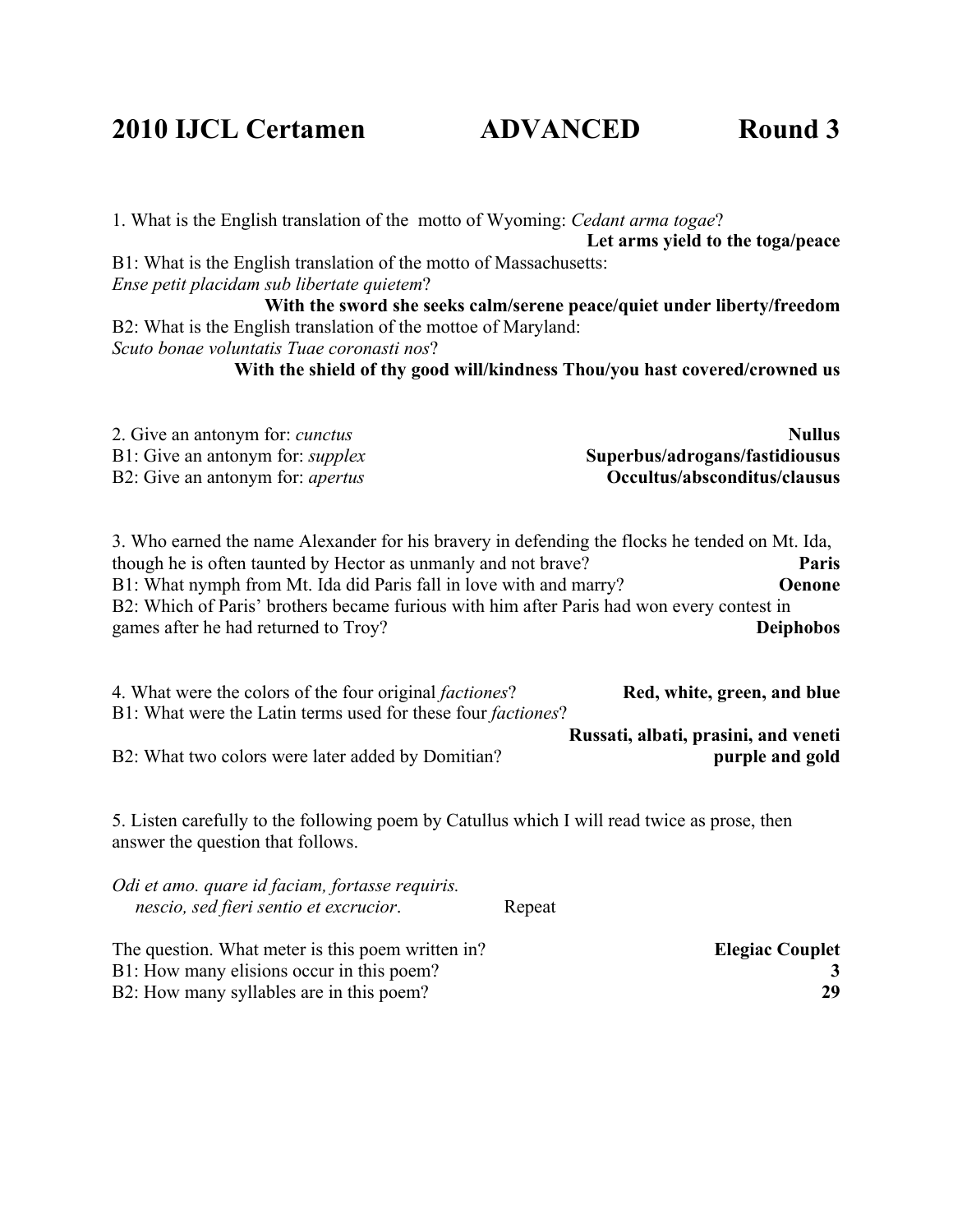| 6. What is the Latin word and meaning at the root of exorbitant?                 | Orbis-circle |
|----------------------------------------------------------------------------------|--------------|
| B1: What derivative of the same word means: a path of the planet around the sun? | Orbit        |
| B2: What derivative of the same word means: a globe or sphere?                   | <b>Orb</b>   |

7. Which author from Sarsina, Umbria was the author of at-least 21 plays such as *Bacchides*, *Pseudolus* and *Miles Glorious*? **Plautus** B1: What is Plautus' full name? **Titus Maccius/Maccus Plautus** B2: Which two of the following plays did Plautus not write? Mostellaria Aulularia **Hecyra** Cistellaria **Andria** Asinaria

8. It was here where Jugurtha was starved, Vercingetorix was beheaded, Sejanus was strangled and the conspirators of Catline were put to death. What is the name of this holding cell near the forum which functioned as the Roman prison for high profile prisoners awating death?

**Tullianum/Mamertine Prison**

| B1: Which hill of Rome was used by the Plebians in several secessions and was where Remus |                                |
|-------------------------------------------------------------------------------------------|--------------------------------|
| sighted his vultures?                                                                     | Aventine                       |
| B2: The Circus Maximus lies between which two hills of Rome?                              | <b>Aventine &amp; Palatine</b> |

| 9. In what type of geographical area would you be if you encountered an Oread? | <b>Mountains</b> |
|--------------------------------------------------------------------------------|------------------|
| B1: What type of nymph might you encounter near a spring or lake?              | <b>Naiad</b>     |
| B2: What is the general term for a tree nymph?                                 | <b>Dryad</b>     |

10. Listen carefully to the following passage which I will read twice. Then answer the questions that follow in English.

*Cum Caesar in Gallia pugnaret, ad flumen Rhenum venit. Caesar se transiturum esse putavit sed cum navibus transire nolebat. Caesar pontem trans Rhenum aedificandum esse constituit. Multos menses milites strenue laborabant et tandem pons conficitur. Caesar militesque in Germaniam iverunt, sed statim redierunt in Galliam. Casaer pontem deleri iussit*. (repeat)

The question: How did Caesar not want to cross the Rhine? **With ships** B1: For how long did the soldiers work building the bridge? **Many months** B2: After Caesar had returned into Gaul after crossing the Rhine what did he order? **That the bridge be destroyed**

| 11. By which of his sons was Odysseus killed?                                   | Telegonus         |
|---------------------------------------------------------------------------------|-------------------|
| B1: Who was Telegonus' mother?                                                  | <b>Circe</b>      |
| B2: Whom did Circe marry after Telegonus returned to Aeaea with Odysseus' body? |                   |
|                                                                                 | <b>Telemachus</b> |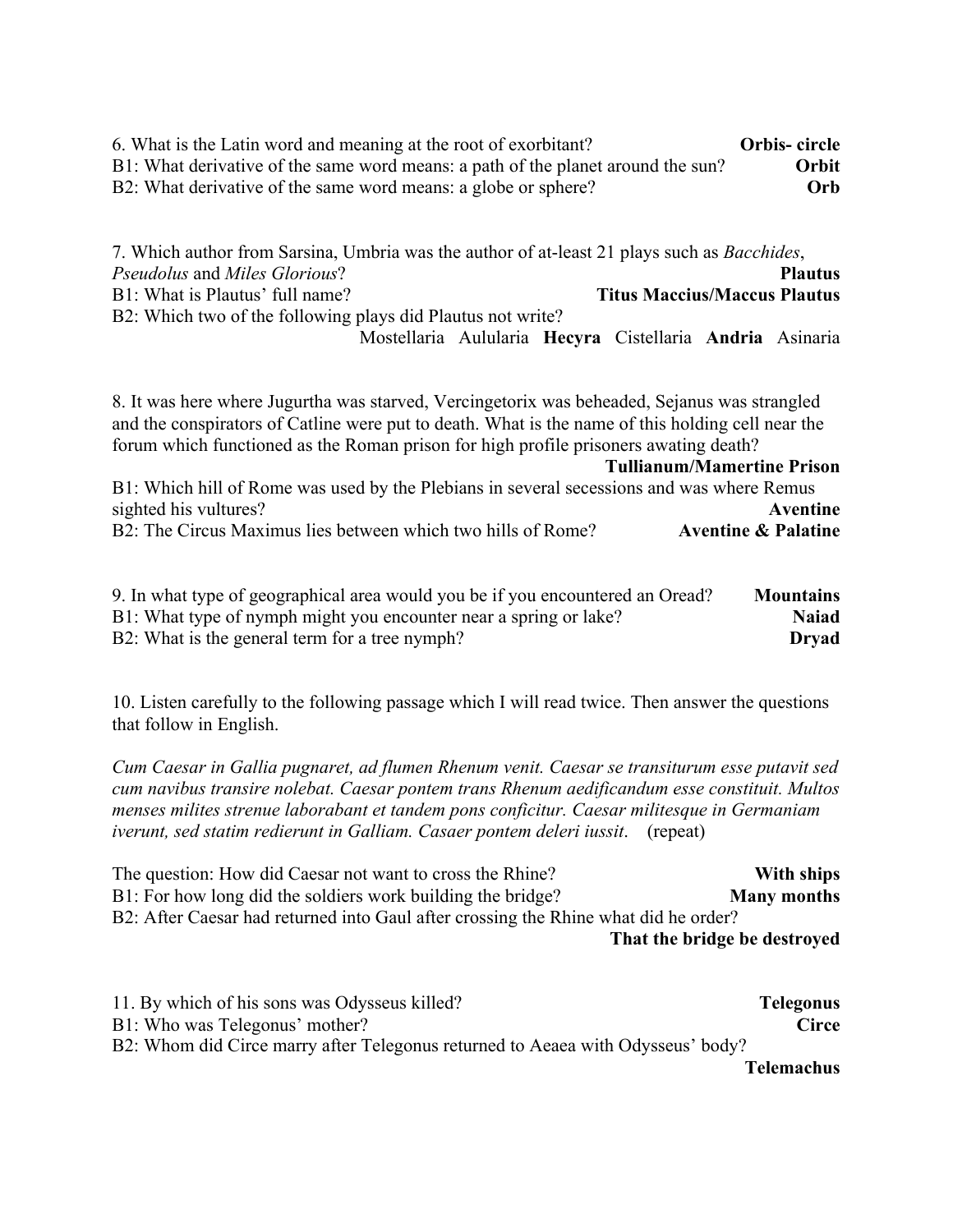12: Translate into English the following: *Defessane es, cum totam diem per mentem meum cucurreris*?

**Are you tired, because you've been running through my mind all day?** B1: Translate into English: *Si tibi corpus pulchrum sit dicam, ad me id teneas*?

**If I should say your body is beautiful, would you hold it against me?** B2. Translate into English: *Credisne amori prima facie, aut necesse est mihi ambulare trans te* 

*iterum*? **Do you believe in love at first sight or do I have to walk past you again?**

| 13. Who was given the command against Mithridates in 66 BC? | Pompey          |
|-------------------------------------------------------------|-----------------|
| B1: What law gave Pompey that command?                      | Lex Manilia     |
| B2: What comander did Pompey replace?                       | <b>Lucullus</b> |

14. The Augustan age of writing ends with whose death? **Ovid** B1: Approximately how long does the Golden Age of Latin Literature last? **90-100 years** B2: Which of the following authors is not considered an author of the silver age?

Martial Quintilian Tacitus **Tertullian** Lucan

| 15. What type of subordinate clause is found in the following phrase? |                          |
|-----------------------------------------------------------------------|--------------------------|
| Lucius metuebat ne quis suum tectum incendat.                         | <b>Clause of fearing</b> |
| B1: Translate the toss-up sentence into English                       |                          |
| Lucius feared that someone would burn his house                       |                          |

B2: What other conjunctions, besides *ne* result in the *ali*- of an indefinite pronoun to be lost? **Si, nisi, num**

16. Heracles died when his wife sent him a tunic to wear, unaware that the blood with which she had covered it was a poison that tore his flesh when he removed the garment. Who was this wife? **Deianeira** B1: Whose poisonous blood was on the tunic? **Nessus**

B2: Why had she put the blood on the tunic?

#### **Nessus had tricked Deianeira into thinking it was a love potion**

| 17. Give the dative singluar for the phrase: the worthy king  | Regi digno    |
|---------------------------------------------------------------|---------------|
| B1: Give the genitive singular for the phrase: the one senate | Unius senatus |
| B2: Give the ablative for the phrase: the two boars           | Duobus apris  |

18. Give the Latin title of Apuleius' most famous work. **Metamorphoses** B1: Which Roman writer may have written the Greek model, called "Lucius or the Ass? **Lucian** B2: Against what charge did Apulieus have to defend himself? **Use of Magic**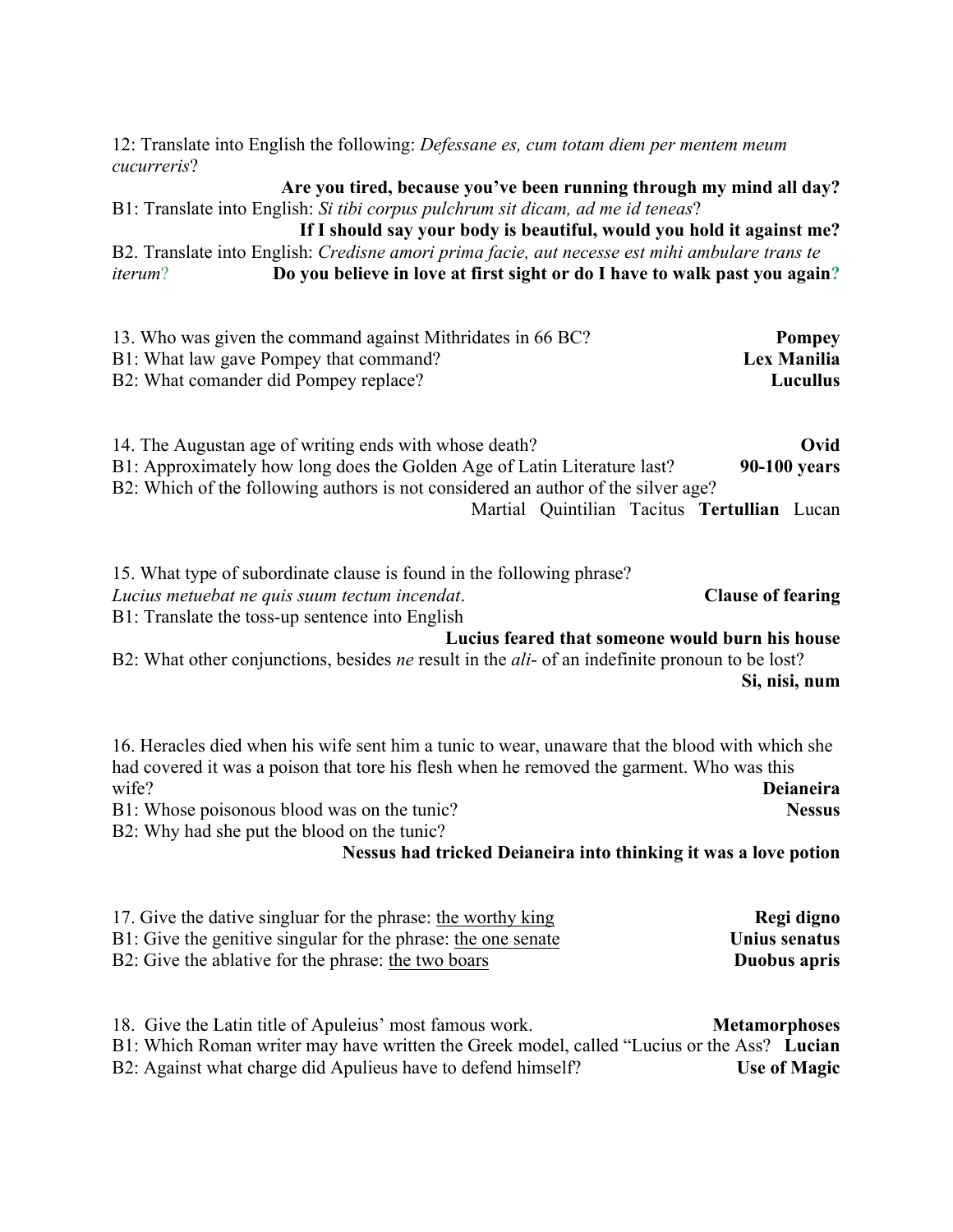19. In 68-69 AD, four emperors died, which two died by their own hands? **Nero & Otho** B1: Whom had Galba chosen as his heir, which had offended Otho to have Galba and his heir both assassinated? **Piso Licinianus** B2: Who was the brother of Vespasian who almost convinced Vitellius to abdicate but failed and died one day later, the day before Vitellius himself was assassinated? **Sabinus**

20. Which of the following is not derived from the same Latin root as the others? Surreptitious **corroborate** rapid ravine usurp<br>t of corroborate? **Robur- oak tree, strength** B1: What Latin noun and meaning is at the root of corroborate? B2: What is the Latin verb and meaning at the root of the other words? **Rapio rapere- to seize**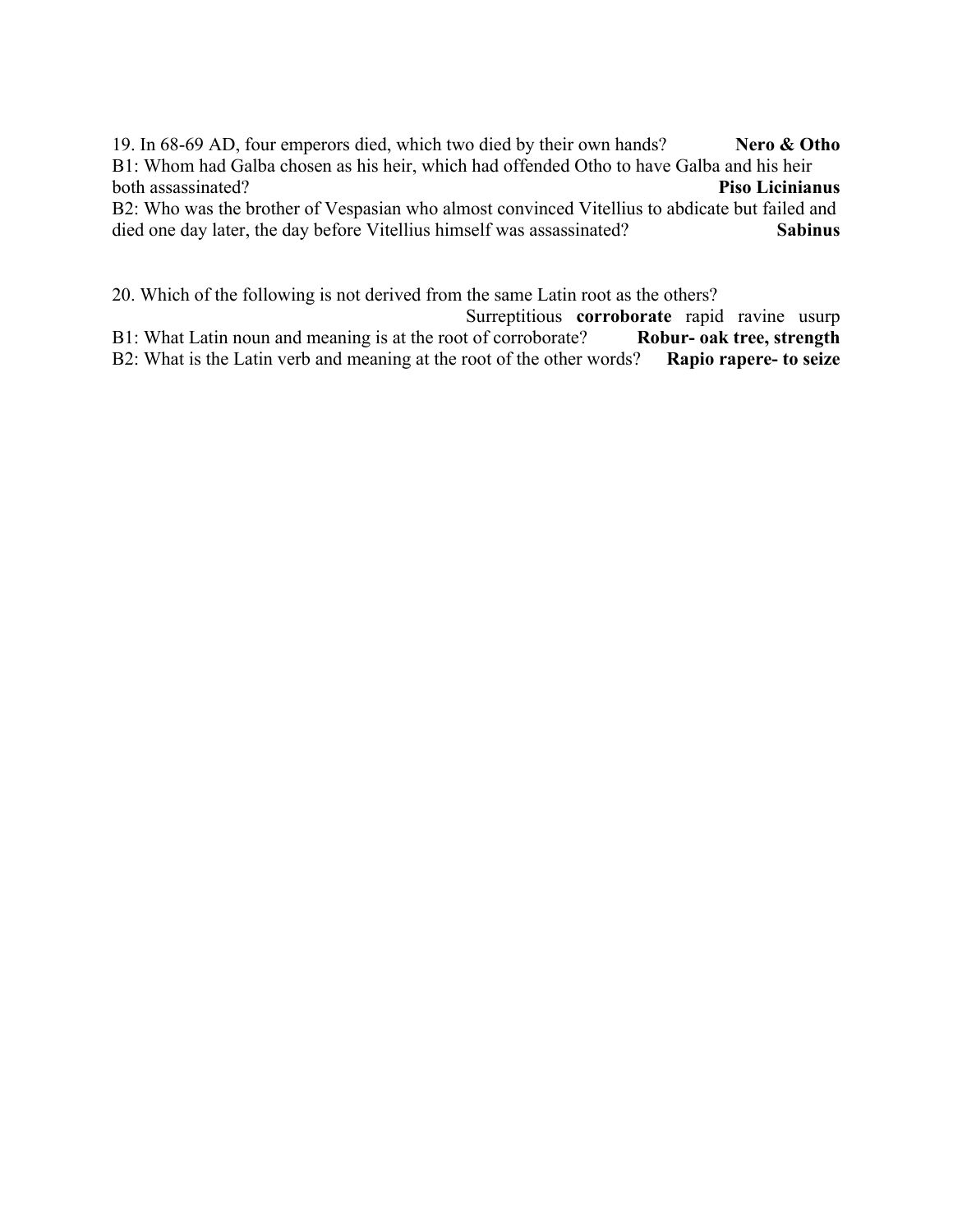### **2010 IJCL Certamen ADVANCED Final Round**

| 1. What daughter of Helen and Menelaus married Neoptolemus? | <b>Hermione</b>  |
|-------------------------------------------------------------|------------------|
| B1: Whom did she marry after Neoptolemus died?              | <b>Orestes</b>   |
| B2: Who was Orestes' and Hermione's son?                    | <b>Tisamenus</b> |
|                                                             |                  |

| 2. What Thracian slave, a freedman of Augustus, wrote fables based on Aesop? | <b>Phaedrus</b>    |
|------------------------------------------------------------------------------|--------------------|
| B1: On what topic did Columella write?                                       | <b>Agriculture</b> |
| B2: What kind of poetry did Persius write?                                   | <b>Satire</b>      |

3. Which two of the following words come from a common Latin root? **Dispense** penthouse appendage **suspend** B1: What Latin verb and meaning is at the root of dispense and suspend? **Pendo pendere: to hang (to cause to hang)** B2: What Latin verb and meaning is at the root of penthouse and appendage?

**Pendeo pendere- to hang (suspended)**

4. Who, during his short three month reign, set out to confront the rehabilitation of the state financial situtation which was in ruin; he also set out to restore discipline among the army which had disintegrated during the reign of his predecessor Commodus? **Pertinax** B1: Who was his successor and how did he manage to take the principate? **Didius Julianus and he bought it at auction**

B2: After Didius Julianus, three men were claimed as emperor until Septimius Severus defeated them in 194 and 197. Who were the two men he defeated?

**Pescennius Niger & Clodius Albinus**

5.Differentiate between *ara, ira,* and *ora* **ara-altar; ira-anger; ora-shore** B1: Differentiate between *partior, patior,* and *potior*

**Partior-give birth; patior-endure/allow; potior-get/gain possession/obtain** B2: Differentiate between *tum, dum, cum, num,* and *sum*

**Tum-then; dum-while; cum-with/when/because/since; num-whether/introduces a question with a negative answer ;sum-I am**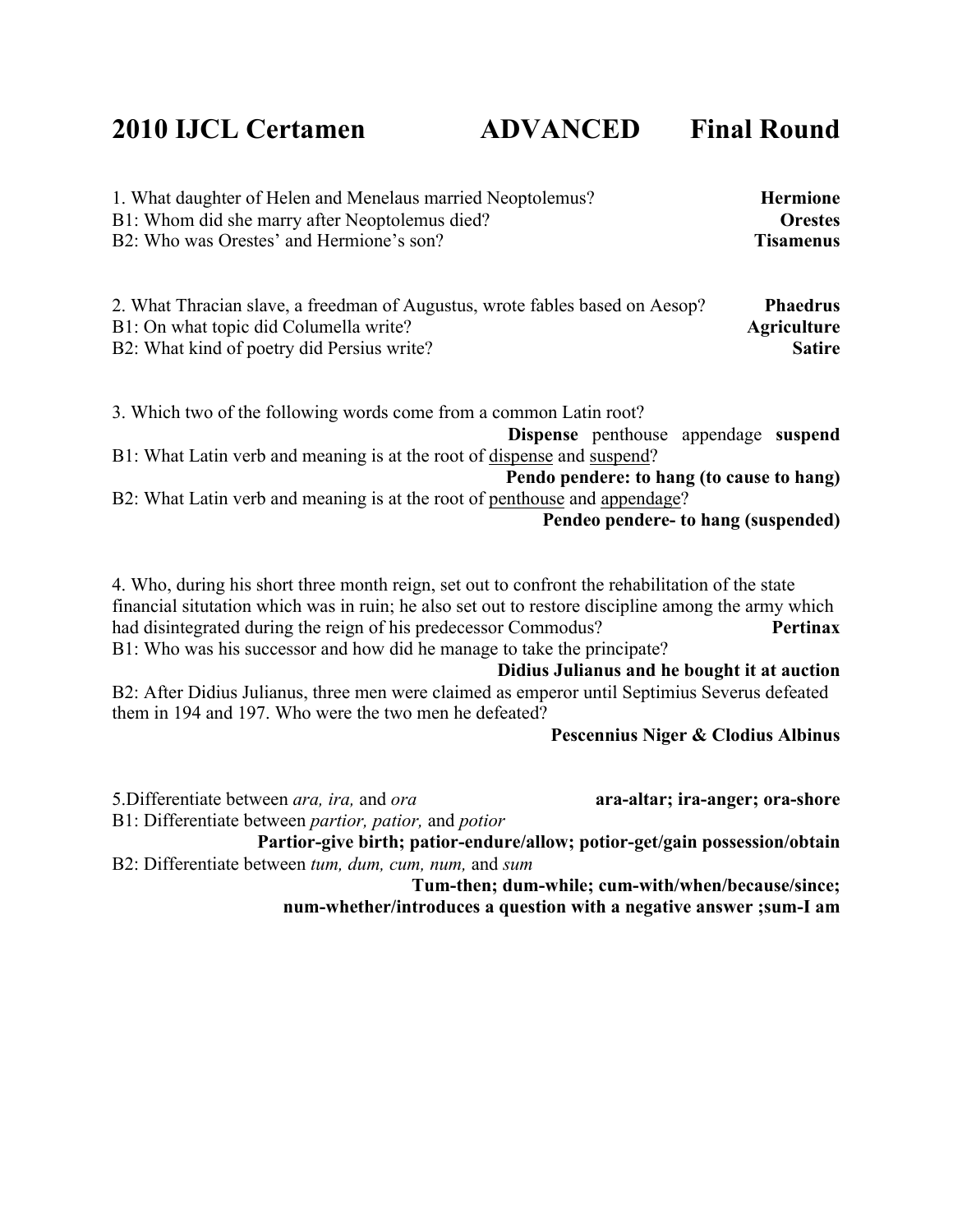| 6. What is the $2^{nd}$ person singular, future active, imperative of the verb <i>iudico</i> ? | <b>Iudicato</b>   |
|------------------------------------------------------------------------------------------------|-------------------|
| B1: Make <i>iudicato</i> plural.                                                               | <b>Iudicatote</b> |
| B2: Make <i>iudicatote</i> third person.                                                       | <b>Iudicanto</b>  |

7. Tacitus' first work, a biography of Gnaeus Julius Agricola, is not only a panegyric to his father-in-law, but also a fierce invective against what emperor?

**Domitian**

B1: Which of Tacitus' works covers the time from Nero's death to the death of Domitian?

#### **Histories/Historiae**

B2: Which of his works cover the time from Augustus' death to the death of Nero?

#### **Annals/Annales**

8. They were originally personified curses who were seldom depicted in art. Whom did Aeschylus euphemistically call the Semnai Theai, meaning the venerable goddesses?

**Furies/Eumenides/Erinyes** B1: Whom did Althaea call upon the Furies to punish? **Meleager** B2: Alcmeon was also famously hounded by the Furies for killing his mother, the wife of the seer Amphiaraus. What was Alcmeon's mother's name? **Eriphyle**

| 9. With niches called loculi and pots called ollae, what were these buildings that functioned as |                                  |
|--------------------------------------------------------------------------------------------------|----------------------------------|
| huge tombs, named for their dovecote appearance?                                                 | Columbaria                       |
| B1: What was a cenotaphium?                                                                      | Empty tomb for honoring the dead |
| B2: What was name for the Roman crematorium?                                                     | <b>Ustrinum</b>                  |

10. What type of conditional is found in the following sentence? *Nisi Aeneae attigissent Latium rates, numquam exstitisset Roma.*

**Past Contrary to Fact (prompt on contrary to fact**)

B1: Translate the sentence from the toss-up.

**If Aeneas' ships had not reached Latium, Rome would never have existed** B2: In Latin, alter the toss-up sentence to a present contrary to fact conditional

**Nisi Aeneae attingerent Latium rates, numquam exsisteret/existaret Roma**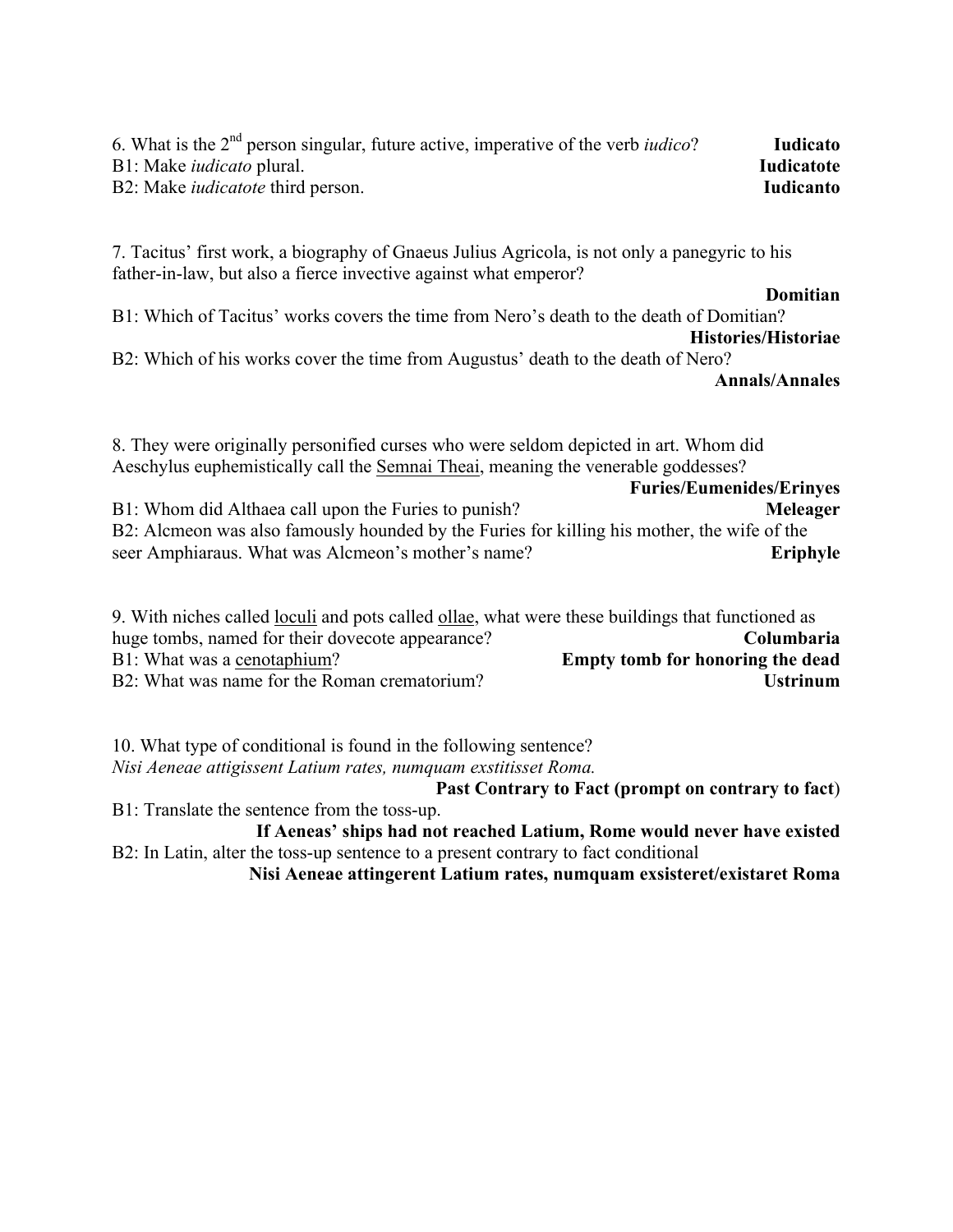11. Listen carefully to the following passage from which I will read twice as prose. Then answer the question that follows in Latin.

*….Sed regna Tyri germanus habebat Pygmalion, scelere ante alios immanior omnes. Quos inter medius furor. Ille Sychaeum Impius ante aras, atque auri caecus amore, Clam ferro incautum superat, securus amorum germanae; factumque diu celavit, et aegram, multa malus simulans, vana spe lusit amantem.* (repeat)

The question: *Quo Pygmalion Sychaeum superat*? **Ferro** B1: *Quo Pygmalion caecus erat*? **Amore auri** B2: *Quomodo Pygmalion sororem lusit*? **Vana spe**

12. What entity, begun by its members at Bononia, was legalized by the Lex Titia in 43 BC? **2nd Triumvirate** B1: What son of a triumvir wrought havoc upon Italy in 36 BC by blockading Italy from Sicily using ships essentially as a pirate? **Sextus Pompey** B2: Who built a fleet to deal with Sextus Pompey and defeated him that same year? **Agrippa** 

13. Whose exploits included defeating the Solymi, an ambush by the best Lycian soldiers, a campaign against the Amazons, and of course the task of defeating the Chimaera?

**Bellerophon** B1: Who was the King of the Lycians who gave these tasks to Bellerophon? **Iobates** B2: Who was the wife of Proteus, who accused Bellerophon of trying to seduce her, for which Proteus sent Bellerophon to Iobates with a letter telling him to kill the bearer?

**Stheneboea/Anteia**

| 14. Quis habebatur esse pater saturae Latinae    | <b>Lucilius</b>          |
|--------------------------------------------------|--------------------------|
| B1: Quis primus scriptor historiae Latinae erat? | Cato                     |
| B2: Quis primus scriptor scaenae Latinae erat?   | <b>Livius Andronicus</b> |

15. Which of the following words does not belong because of its meaning?

Salix ornus ilex **nubes** ulmus acer B1: What are all the other words words? **Trees/arbores**

B2: Give the meaning of any 3 of the trees.

**Salix-willow; ornus-ash; acer-maple; ilex-(holm)oak; ulmus-elm**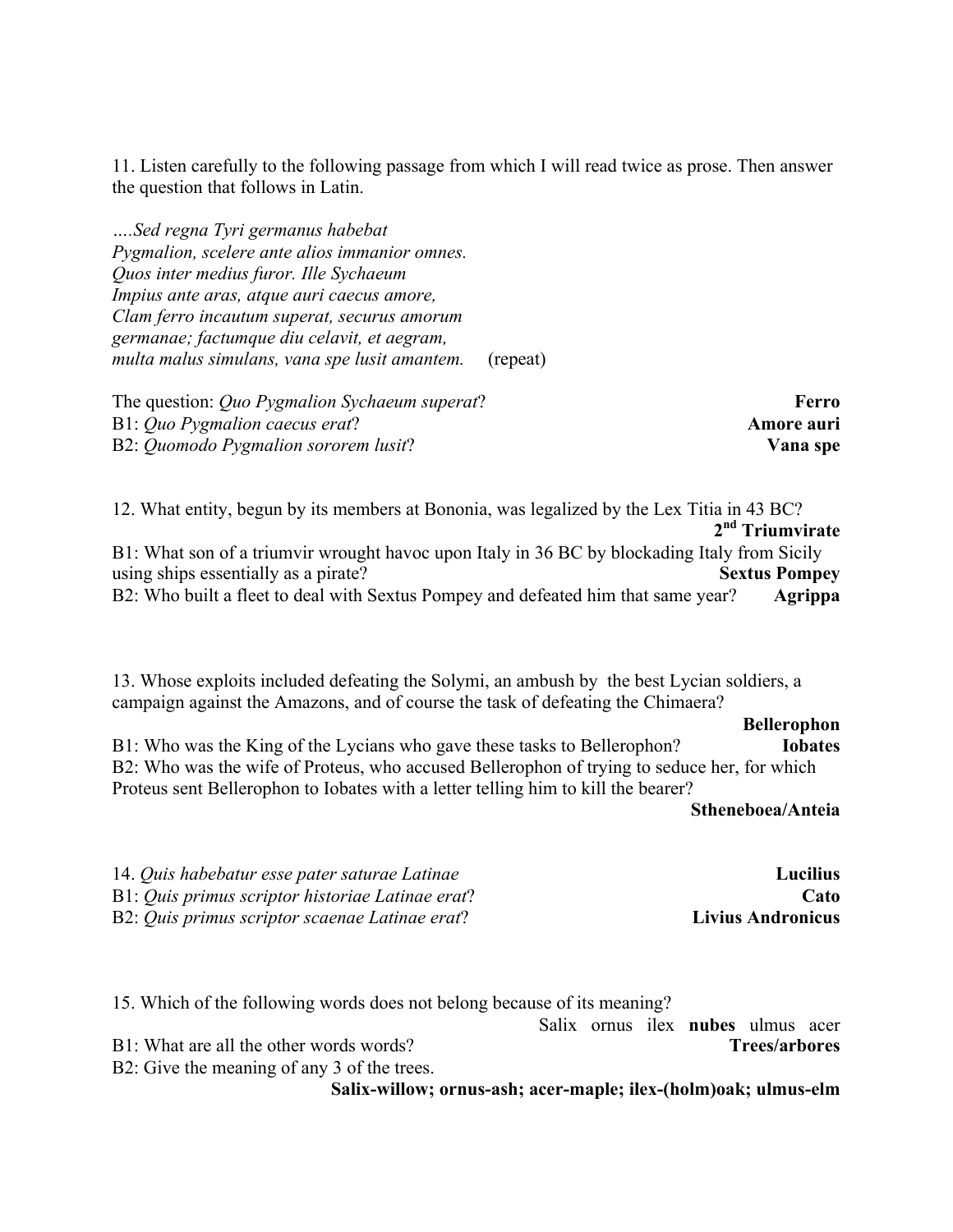16. Translate the following sentence into Latin: Cornelius the shepherd thought that her flock was the whitest.

**Cornelius, pastor, putavit gregem eius albissimam esse** B1: Translate the following sentence into Latin: The baker did not doubt that his bread was the best.

#### **Pistor non dubitavit quin (suus) panis optimus esset**

B2: Translate the following sentence into Latin: The barber will work the whole day provided that he does not become tired.

#### **Tonsor totum diem laborabit [dum ne] defessus fiat [dum ne/dummodo ne/tantum ne/ modo ne]**

17. In 60 AD, what widow of an East Anglian king, led the Britons to burn down the Roman garrisons at Camulodunum, Londinium, and Verulamium before she was defeated? **Boudicca** B1: By whom was she defeated? **Suetonius (Paulinus)** B2: What other woman warrior led forces against Rome in AD 272, after taking over Egypt and Asia Minor, but was captured at Palmyra? **Zenobia**

18. What Latin noun and meaning is at the root of ferret? **Fur- thief** B1: What Latin noun and meaning is at the root of catepillar? **Pilus- hair** B2: What two Latin nouns and their meanings are at the root of porcupine?

#### **Porcus-pig; spina-thorn/spica-spike**

19. What rhetorical device is illustrated in the following line from Juvenal? *Nobilitas sola est atque unica virtus* **Chiasmus**

B1: What rhetorical device (other than alliteration) is illustrated in the following line from Vergil? *Natat uncta carina/ frondentesque ferunt remos et robora silvis* **Metonymy/Hendiadys**

B2: What rhetorical device is illustrated in the following line from Catullus? *Tam te basia multa basiare* **Polyptoton (NOT anaphora)**

20. Who killed Autonous and Protesilaus? **Hector**

B1: Who killed Dolon and Rhesus? **Diomedes**

B2: Who killed Iphidamas and Hippolochus? **Agamemnon**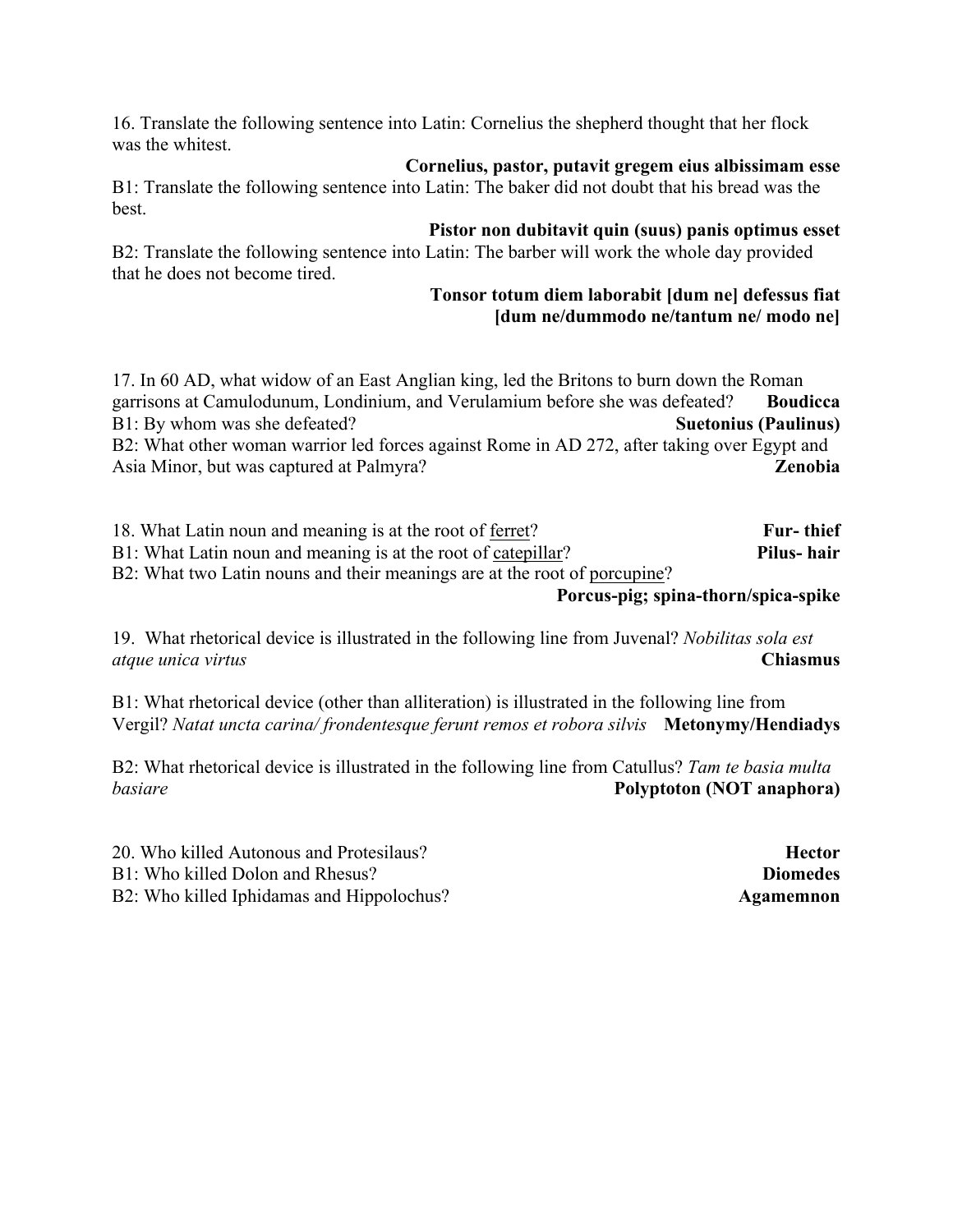# 2010 Advanced EXTRA QUESTIONS

## Round 1

### Language

| Using fluctus, give the Latin adjective that means prone to waves or full of waves.   | <b>Fluctuosus</b> |
|---------------------------------------------------------------------------------------|-------------------|
| B1: Using cornu, give the Latin adjective that means provided with horns:             | Cornutus          |
| B2: Using pugnare, give the Latin adjective that means a quality or tendency to fight | Pugnax            |

### Literature

| Give the full name of the author of the Heroides and the Metamorphoses. | Publius Ovidius Naso |
|-------------------------------------------------------------------------|----------------------|
| B1: In what meter was the Metamorphoses?                                | Dactylic Hexameter   |
| B2: What two types of poetic feet are used in dactylic hexameter?       | Dactyls and spondees |

### Mythology

| In mythology, what son of Zeus and Electra was the founder of the Trojan race? | Dardanus |
|--------------------------------------------------------------------------------|----------|
| B1: To what mythological group of seven did Electra belong?                    | Pleiades |
| B2: Whose mother was Electra's sister Maia?                                    | Mercury  |

### History

| To what country do the names "Oenotria," Hesperia" and "Ausonia" all refer? | Italy         |
|-----------------------------------------------------------------------------|---------------|
| B1: What does Hesperia mean?                                                | Western Land  |
| B2: What is the meaning of Oenotria?                                        | Land of vines |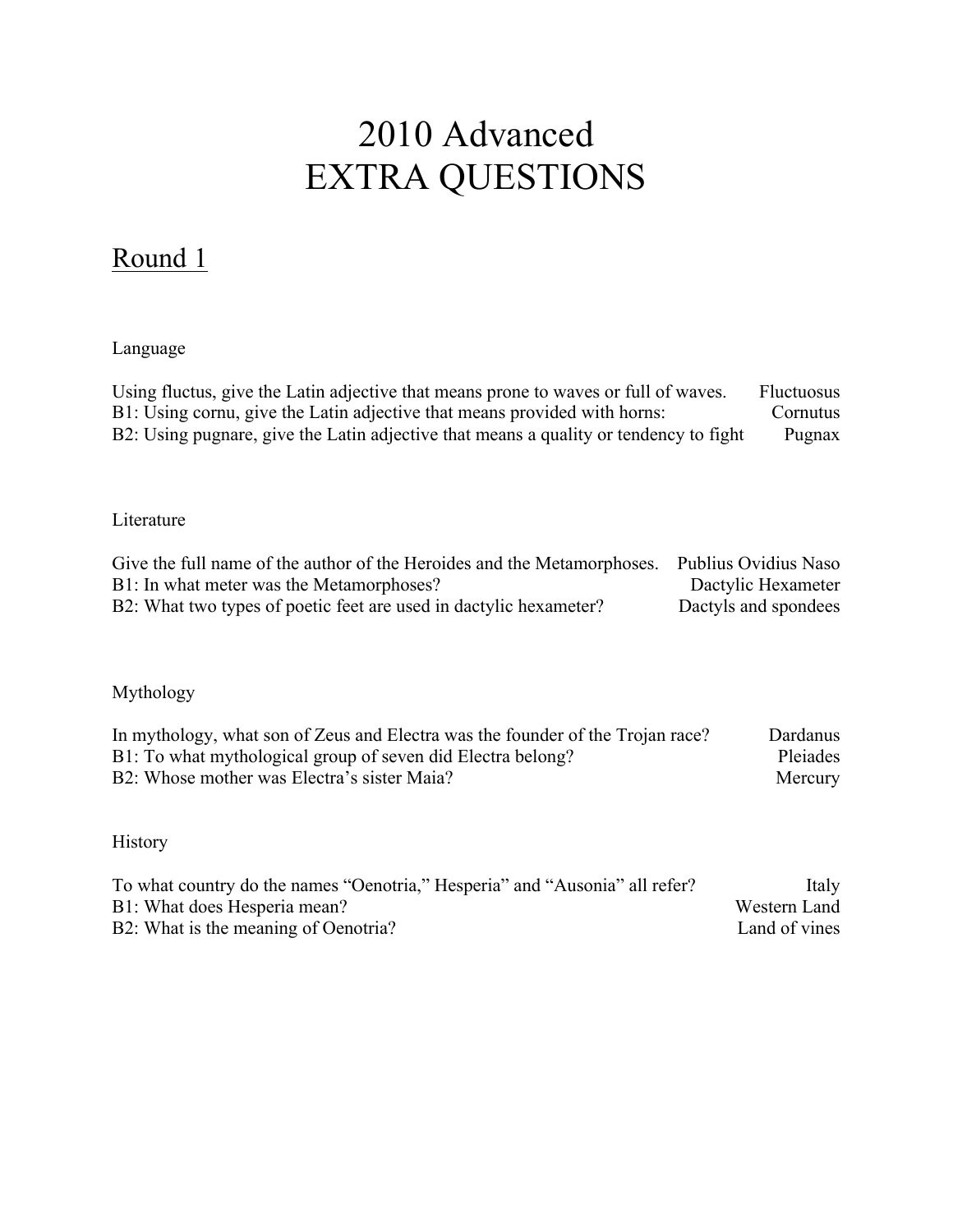### Round 2

### Language

Using a gerundive, translate into Latin the purpose clause in the following sentence. We went to the ampitheater to see the gladiators.

Ad gladiatores videndos OR videndorum gladiatorum causa/gratia (causa or gratia must follow the phrase) B1: Now translate the purpose clause using a subjunctive Ut gladiatores videremus B2: Now translate the purpose clause using a supine Gladiatores visum

Literature

For what type of literature are both Tacitus and Livy known? History B1: What Roman writer, besides Cicero, wrote an account of the Catilinarian conspiracy? Sallust B2: What is the topic of Sallust's other well-known work? Jugurthan War

Mythology

Identify the following: Simois, Scamander, and Xanthus Rivers of Troy B1: What is the name of the most important gate in Troy? Scaean Gate B2: What was the citadel of Troy called? Pergamum

### **History**

Marius was allied with which patrician family by marriage? **Julii** B1: Who was the first Roman to negotiate with the Parthians? **Sulla** B2: Which commander did Marius replace in Africa? **Caecilius Metellus**